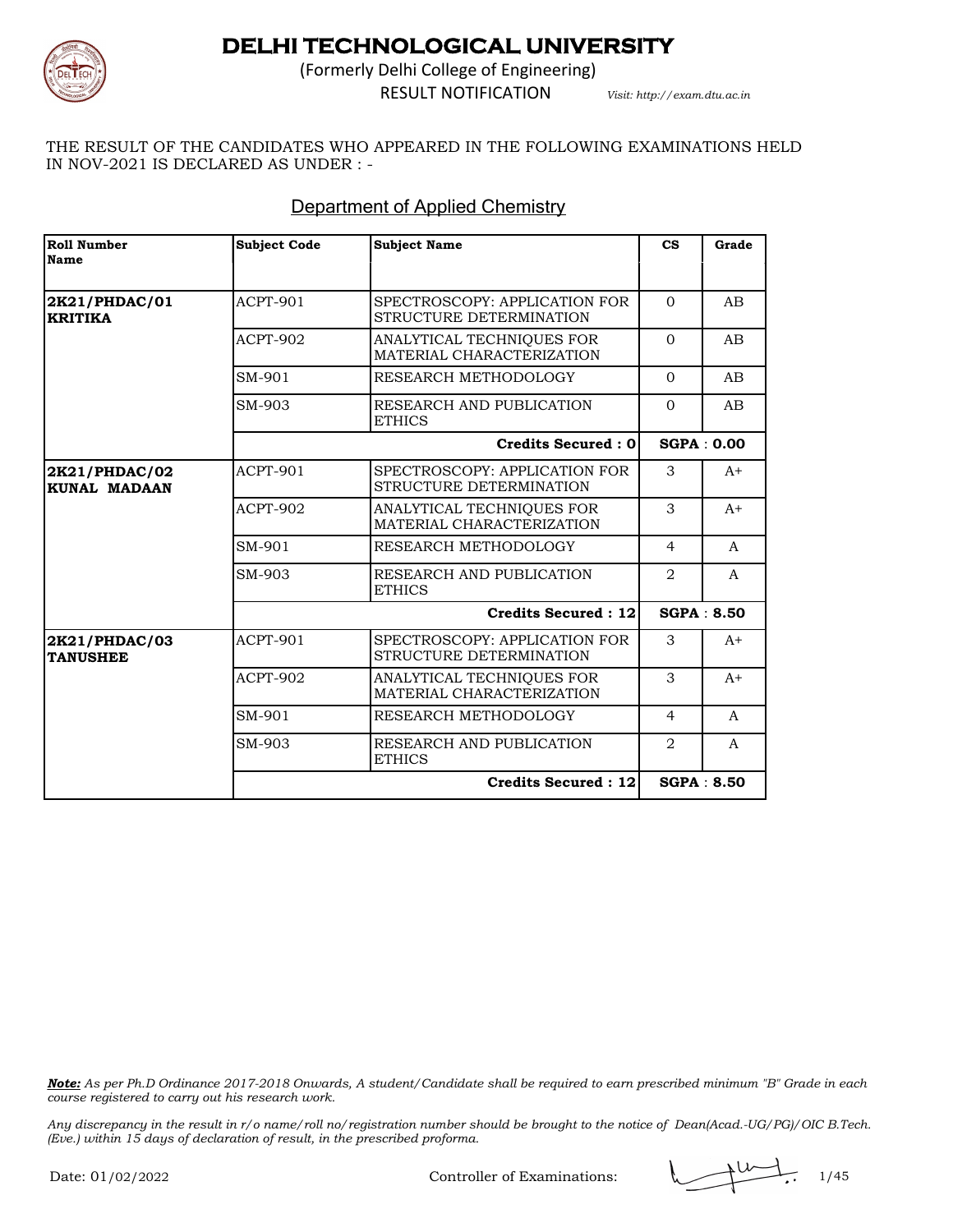

(Formerly Delhi College of Engineering)

RESULT NOTIFICATION *Visit: http://exam.dtu.ac.in*

THE RESULT OF THE CANDIDATES WHO APPEARED IN THE FOLLOWING EXAMINATIONS HELD IN NOV-2021 IS DECLARED AS UNDER : -

| <b>Roll Number</b><br><b>Name</b>        | <b>Subject Code</b>        | <b>Subject Name</b>                                     | $\mathbf{c}\mathbf{s}$        | Grade             |
|------------------------------------------|----------------------------|---------------------------------------------------------|-------------------------------|-------------------|
|                                          |                            |                                                         |                               |                   |
| 2K20/PHDAM/501<br><b>VINITA KHATRI</b>   | AM-501C                    | INTRODUCTION TO MATHEMATICAL<br><b>SOFTWARE</b>         | 3                             | $A+$              |
|                                          | AM-502B                    | <b>GENERAL RELATIVITY AND</b><br>COSMOLOGY              | 3                             | A+                |
|                                          |                            | <b>Credits Secured: 6</b>                               |                               | <b>SGPA: 9.00</b> |
| 2K21/PHDAM/01                            | SM-901                     | RESEARCH METHODOLOGY                                    | $\overline{4}$                | B                 |
| <b>KANITA</b>                            | SM-903                     | RESEARCH AND PUBLICATION<br><b>ETHICS</b>               | $\mathfrak{D}_{\mathfrak{p}}$ | $\mathsf{A}$      |
|                                          |                            | <b>Credits Secured: 6</b>                               |                               | SGPA: 6.67        |
| 2K21/PHDAM/02<br><b>SHIVANI JAIN</b>     | AM-504C                    | NUMERICAL METHODS AND<br>PARTIAL DIFFERENTIAL EQUATIONS | $\overline{4}$                | A                 |
|                                          | SM-901                     | RESEARCH METHODOLOGY                                    | $\overline{4}$                | $\mathsf{A}$      |
|                                          | SM-903                     | RESEARCH AND PUBLICATION<br><b>ETHICS</b>               | 2                             | A                 |
|                                          | <b>Credits Secured: 10</b> |                                                         | <b>SGPA: 8.00</b>             |                   |
| 2K21/PHDAM/03<br><b>NEHA</b>             | AM-501C                    | INTRODUCTION TO MATHEMATICAL<br><b>SOFTWARE</b>         | $\overline{4}$                | $A+$              |
|                                          | AM-503A                    | GEOMETRIC FUNCTION THEORY                               | $\overline{4}$                | $\Omega$          |
|                                          | SM-901                     | RESEARCH METHODOLOGY                                    | $\overline{4}$                | A                 |
|                                          | SM-903                     | RESEARCH AND PUBLICATION<br><b>ETHICS</b>               | 2                             | A                 |
|                                          |                            | <b>Credits Secured: 14</b>                              |                               | <b>SGPA: 8.86</b> |
| 2K21/PHDAM/04<br><b>MONU</b>             | AM-501C                    | INTRODUCTION TO MATHEMATICAL<br><b>SOFTWARE</b>         | $\overline{4}$                | $A^+$             |
|                                          | SM-901                     | RESEARCH METHODOLOGY                                    | 4                             | $B+$              |
|                                          | SM-903                     | RESEARCH AND PUBLICATION<br><b>ETHICS</b>               | 2                             | $\mathbf{A}$      |
|                                          | <b>Credits Secured: 10</b> |                                                         | <b>SGPA: 8.00</b>             |                   |
| 2K21/PHDAM/05<br><b>ABHAY SRIVASTAVA</b> | $AM-504B$                  | ADVANCED MATHEMATICAL<br><b>METHOD</b>                  | $\overline{4}$                | $B+$              |
|                                          | SM-901                     | RESEARCH METHODOLOGY                                    | $\overline{4}$                | $\mathsf{A}$      |
|                                          | SM-903                     | RESEARCH AND PUBLICATION<br><b>ETHICS</b>               | 2                             | A                 |
|                                          |                            | <b>Credits Secured: 10</b>                              |                               | <b>SGPA: 7.60</b> |

#### Department of Applied Mathematics

*Note: As per Ph.D Ordinance 2017-2018 Onwards, A student/Candidate shall be required to earn prescribed minimum "B" Grade in each course registered to carry out his research work.*

Controller of Examinations:  $\sqrt{2/45}$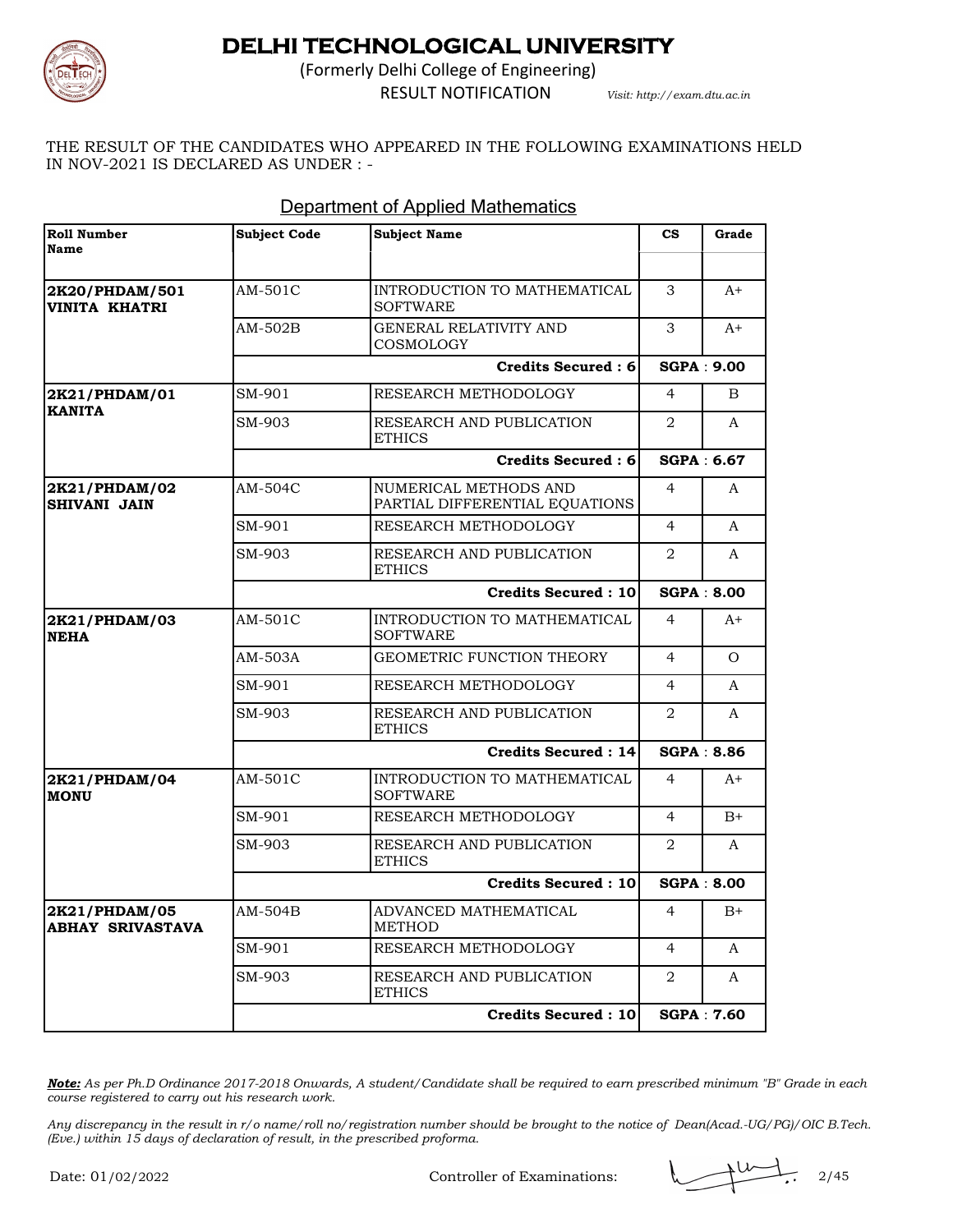

(Formerly Delhi College of Engineering) RESULT NOTIFICATION *Visit: http://exam.dtu.ac.in*

THE RESULT OF THE CANDIDATES WHO APPEARED IN THE FOLLOWING EXAMINATIONS HELD IN NOV-2021 IS DECLARED AS UNDER : -

| Roll Number<br><b>Name</b>             | Subject Code               | <b>Subject Name</b>                                     | $\mathbf{c}\mathbf{s}$ | Grade             |
|----------------------------------------|----------------------------|---------------------------------------------------------|------------------------|-------------------|
|                                        |                            |                                                         |                        |                   |
| 2K21/PHDAM/06<br><b>KIRTI RANI</b>     | AM-504B                    | ADVANCED MATHEMATICAL<br><b>METHOD</b>                  | $\overline{4}$         | A                 |
|                                        | SM-901                     | RESEARCH METHODOLOGY                                    | $\overline{4}$         | $B+$              |
|                                        | SM-903                     | RESEARCH AND PUBLICATION<br><b>ETHICS</b>               | 2                      | A                 |
|                                        |                            | <b>Credits Secured: 10</b>                              |                        | <b>SGPA: 7.60</b> |
| 2K21/PHDAM/07                          | ISY5301                    | ARTIFICIAL INTELLIGENCE                                 | 3                      | A                 |
| HIMANI POKHRIYAL                       | SM-901                     | RESEARCH METHODOLOGY                                    | 4                      | A                 |
|                                        | SM-903                     | RESEARCH AND PUBLICATION<br>ETHICS                      | $\overline{2}$         | A                 |
|                                        |                            | <b>Credits Secured: 9</b>                               |                        | <b>SGPA: 8.00</b> |
| 2K21/PHDAM/08<br>YASH SHARMA           | AM-504C                    | NUMERICAL METHODS AND<br>PARTIAL DIFFERENTIAL EQUATIONS | 4                      | A                 |
|                                        | SM-901                     | RESEARCH METHODOLOGY                                    | $\overline{4}$         | $B+$              |
|                                        | SM-903                     | RESEARCH AND PUBLICATION<br>ETHICS                      | 2                      | A                 |
|                                        |                            | <b>Credits Secured: 10</b>                              |                        | <b>SGPA: 7.60</b> |
| 2K21/PHDAM/10<br><b>HIMANSHI LOHIT</b> | AM-501C                    | INTRODUCTION TO MATHEMATICAL<br><b>SOFTWARE</b>         | 4                      | $A+$              |
|                                        | AM-504C                    | NUMERICAL METHODS AND<br>PARTIAL DIFFERENTIAL EQUATIONS | $\overline{4}$         | A                 |
|                                        | SM-901                     | RESEARCH METHODOLOGY                                    | $\overline{4}$         | $A+$              |
|                                        | SM-903                     | RESEARCH AND PUBLICATION<br><b>ETHICS</b>               | 2                      | A                 |
|                                        | <b>Credits Secured: 14</b> |                                                         | <b>SGPA: 8.57</b>      |                   |
| 2K21/PHDAM/11                          | ISY5301                    | ARTIFICIAL INTELLIGENCE                                 | 3                      | $B+$              |
| <b>ANNIE KAUSHIK</b>                   | SM-901                     | RESEARCH METHODOLOGY                                    | $\overline{4}$         | $B+$              |
|                                        | SM-903                     | RESEARCH AND PUBLICATION<br><b>ETHICS</b>               | 2                      | A                 |
|                                        |                            | <b>Credits Secured: 9</b>                               |                        | <b>SGPA: 7.22</b> |

#### Department of Applied Mathematics

*Note: As per Ph.D Ordinance 2017-2018 Onwards, A student/Candidate shall be required to earn prescribed minimum "B" Grade in each course registered to carry out his research work.*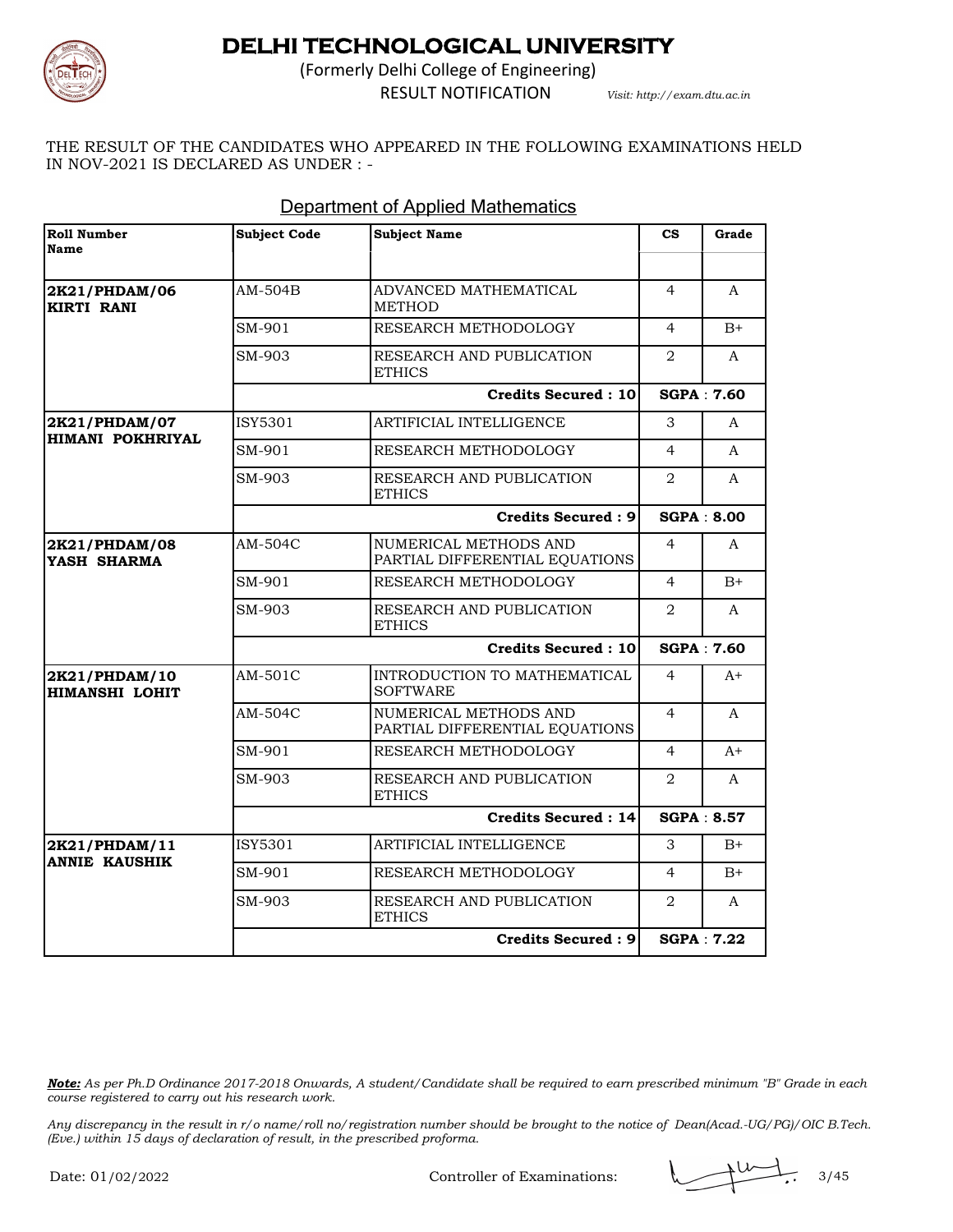

(Formerly Delhi College of Engineering) RESULT NOTIFICATION *Visit: http://exam.dtu.ac.in*

THE RESULT OF THE CANDIDATES WHO APPEARED IN THE FOLLOWING EXAMINATIONS HELD IN NOV-2021 IS DECLARED AS UNDER : -

| Roll Number<br>Name               | <b>Subject Code</b> | <b>Subject Name</b>                                     | <b>CS</b> | Grade      |
|-----------------------------------|---------------------|---------------------------------------------------------|-----------|------------|
|                                   |                     |                                                         |           |            |
| 2K21/PHDAM/12<br>PUNEET KUMAR PAL | AM-501C             | INTRODUCTION TO MATHEMATICAL<br><b>SOFTWARE</b>         | 4         | A          |
|                                   | AM-504C             | NUMERICAL METHODS AND<br>PARTIAL DIFFERENTIAL EQUATIONS | 4         | $A+$       |
|                                   | SM-901              | RESEARCH METHODOLOGY                                    | 4         | A          |
|                                   | SM-903              | <b>RESEARCH AND PUBLICATION</b><br><b>ETHICS</b>        | 2         | A          |
|                                   |                     | <b>Credits Secured: 14</b>                              |           | SGPA: 8.29 |

#### Department of Applied Mathematics

*Note: As per Ph.D Ordinance 2017-2018 Onwards, A student/Candidate shall be required to earn prescribed minimum "B" Grade in each course registered to carry out his research work.*

*Any discrepancy in the result in r/o name/roll no/registration number should be brought to the notice of Dean(Acad.-UG/PG)/OIC B.Tech. (Eve.) within 15 days of declaration of result, in the prescribed proforma.*

Controller of Examinations:  $\sqrt{4/45}$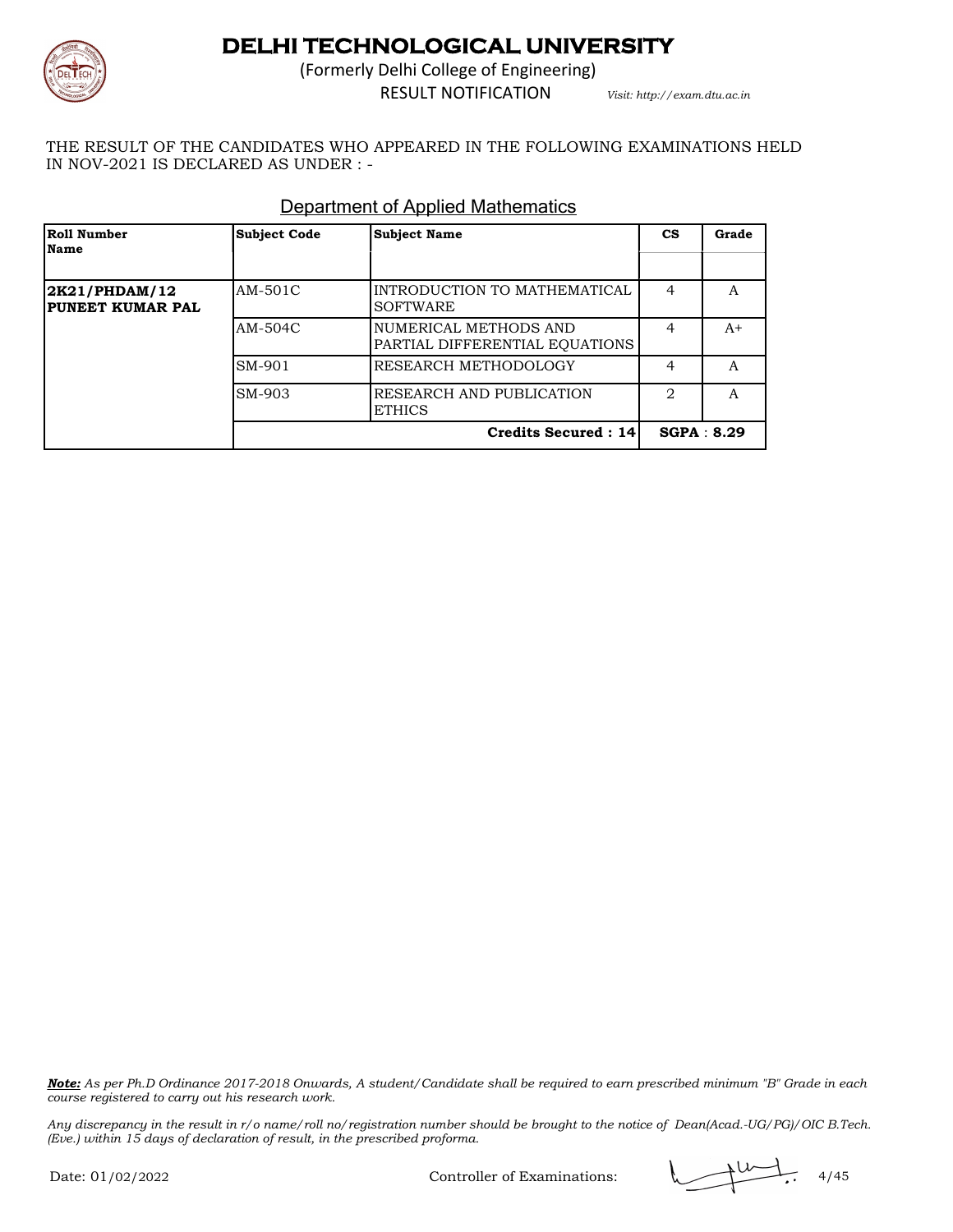

(Formerly Delhi College of Engineering) RESULT NOTIFICATION *Visit: http://exam.dtu.ac.in*

THE RESULT OF THE CANDIDATES WHO APPEARED IN THE FOLLOWING EXAMINATIONS HELD IN NOV-2021 IS DECLARED AS UNDER : -

| Roll Number<br><b>Name</b>           | <b>Subject Code</b> | <b>Subject Name</b>                             | $\mathbf{c}\mathbf{s}$ | Grade             |
|--------------------------------------|---------------------|-------------------------------------------------|------------------------|-------------------|
|                                      |                     |                                                 |                        |                   |
| 2K21/PHDAP/01                        | <b>NST501</b>       | PHYSICS OF NANOMATERIALS                        | $\overline{4}$         | A                 |
| <b>SHARAD SINGH JADAUN</b>           | <b>NST5401</b>      | COMPUTATIONAL PHYSICS AND<br><b>PROGRAMMING</b> | $\overline{4}$         | A+                |
|                                      | SM-901              | RESEARCH METHODOLOGY                            | $\overline{4}$         | A                 |
|                                      | SM-903              | RESEARCH AND PUBLICATION<br><b>ETHICS</b>       | 2                      | $B+$              |
|                                      |                     | <b>Credits Secured: 14</b>                      |                        | <b>SGPA: 8.14</b> |
| 2K21/PHDAP/02<br><b>GAGAN SHARMA</b> | <b>NST5401</b>      | COMPUTATIONAL PHYSICS AND<br>PROGRAMMING        | 4                      | $B+$              |
|                                      | SM-901              | RESEARCH METHODOLOGY                            | 4                      | $B+$              |
|                                      | SM-903              | RESEARCH AND PUBLICATION<br><b>ETHICS</b>       | 2                      | $B+$              |
|                                      |                     | <b>Credits Secured: 10</b>                      |                        | <b>SGPA: 7.00</b> |
| 2K21/PHDAP/03                        | <b>NST501</b>       | PHYSICS OF NANOMATERIALS                        | $\overline{4}$         | $A+$              |
| <b>ARYAN</b>                         | <b>NST5401</b>      | COMPUTATIONAL PHYSICS AND<br><b>PROGRAMMING</b> | 4                      | $A+$              |
|                                      | SM-901              | RESEARCH METHODOLOGY                            | 4                      | A                 |
|                                      | SM-903              | RESEARCH AND PUBLICATION<br><b>ETHICS</b>       | 2                      | A                 |
|                                      |                     | <b>Credits Secured: 14</b>                      |                        | SGPA: 8.57        |
| 2K21/PHDAP/04                        | <b>NST501</b>       | PHYSICS OF NANOMATERIALS                        | 4                      | A                 |
| <b>AMAN KUMAR</b>                    | <b>NST5401</b>      | COMPUTATIONAL PHYSICS AND<br>PROGRAMMING        | 4                      | $B+$              |
|                                      | SM-901              | RESEARCH METHODOLOGY                            | 4                      | A                 |
|                                      | SM-903              | RESEARCH AND PUBLICATION<br><b>ETHICS</b>       | 2                      | A                 |
|                                      |                     | <b>Credits Secured: 14</b>                      |                        | <b>SGPA: 7.71</b> |
| 2K21/PHDAP/05                        | <b>NST501</b>       | PHYSICS OF NANOMATERIALS                        | 4                      | A                 |
| RITU                                 | <b>NST5401</b>      | COMPUTATIONAL PHYSICS AND<br>PROGRAMMING        | 4                      | O                 |
|                                      | SM-901              | RESEARCH METHODOLOGY                            | $\overline{4}$         | A                 |
|                                      | SM-903              | RESEARCH AND PUBLICATION<br><b>ETHICS</b>       | 2                      | A                 |
|                                      |                     | <b>Credits Secured: 14</b>                      |                        | <b>SGPA: 8.57</b> |

#### Department of Applied Physics

*Note: As per Ph.D Ordinance 2017-2018 Onwards, A student/Candidate shall be required to earn prescribed minimum "B" Grade in each course registered to carry out his research work.*

*Any discrepancy in the result in r/o name/roll no/registration number should be brought to the notice of Dean(Acad.-UG/PG)/OIC B.Tech. (Eve.) within 15 days of declaration of result, in the prescribed proforma.*

Controller of Examinations:  $\sqrt{11/10}$ , 5/45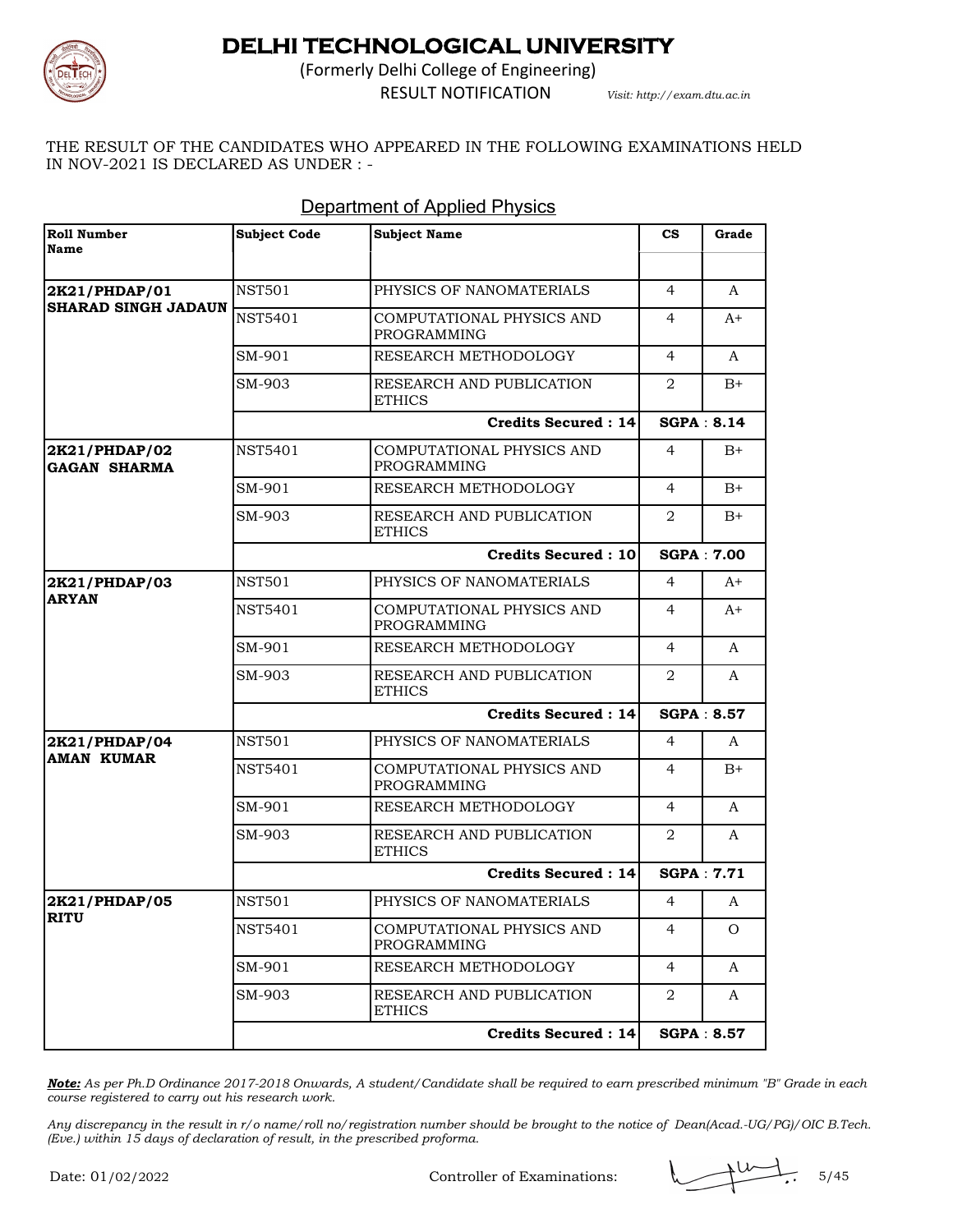

(Formerly Delhi College of Engineering) RESULT NOTIFICATION *Visit: http://exam.dtu.ac.in*

THE RESULT OF THE CANDIDATES WHO APPEARED IN THE FOLLOWING EXAMINATIONS HELD IN NOV-2021 IS DECLARED AS UNDER : -

| Roll Number<br>Name                    | <b>Subject Code</b> | <b>Subject Name</b>                             | $\mathbf{c}\mathbf{s}$ | Grade             |
|----------------------------------------|---------------------|-------------------------------------------------|------------------------|-------------------|
|                                        |                     |                                                 |                        |                   |
| 2K21/PHDAP/06                          | <b>NST501</b>       | PHYSICS OF NANOMATERIALS                        | $\overline{4}$         | A                 |
| LOKESH AHLAWAT                         | <b>NST5401</b>      | COMPUTATIONAL PHYSICS AND<br><b>PROGRAMMING</b> | 4                      | A                 |
|                                        | SM-901              | RESEARCH METHODOLOGY                            | $\overline{4}$         | $B+$              |
|                                        | SM-903              | RESEARCH AND PUBLICATION<br><b>ETHICS</b>       | 2                      | $B+$              |
|                                        |                     | <b>Credits Secured: 14</b>                      |                        | <b>SGPA: 7.57</b> |
| 2K21/PHDAP/07<br><b>NAMRATA SHARMA</b> | <b>NST501</b>       | PHYSICS OF NANOMATERIALS                        | $\overline{4}$         | $A+$              |
|                                        | <b>NST5401</b>      | COMPUTATIONAL PHYSICS AND<br><b>PROGRAMMING</b> | $\overline{4}$         | $A+$              |
|                                        | SM-901              | RESEARCH METHODOLOGY                            | $\overline{4}$         | A                 |
|                                        | SM-903              | RESEARCH AND PUBLICATION<br><b>ETHICS</b>       | 2                      | A                 |
|                                        |                     | <b>Credits Secured: 14</b>                      |                        | <b>SGPA: 8.57</b> |
| 2K21/PHDAP/08                          | NST501              | PHYSICS OF NANOMATERIALS                        | 4                      | $A+$              |
| <b>ADITYA</b>                          | NST5401             | COMPUTATIONAL PHYSICS AND<br><b>PROGRAMMING</b> | 4                      | $\Omega$          |
|                                        | SM-901              | RESEARCH METHODOLOGY                            | 4                      | A                 |
|                                        | SM-903              | RESEARCH AND PUBLICATION<br><b>ETHICS</b>       | 2                      | A                 |
|                                        |                     | <b>Credits Secured: 14</b>                      |                        | <b>SGPA: 8.86</b> |
| 2K21/PHDAP/09                          | <b>NST501</b>       | PHYSICS OF NANOMATERIALS                        | $\overline{4}$         | A                 |
| <b>EKTA KUMAWAT</b>                    | NST5401             | COMPUTATIONAL PHYSICS AND<br><b>PROGRAMMING</b> | $\overline{4}$         | $A+$              |
|                                        | SM-901              | RESEARCH METHODOLOGY                            | $\overline{4}$         | A                 |
|                                        | SM-903              | RESEARCH AND PUBLICATION<br><b>ETHICS</b>       | 2                      | $A+$              |
|                                        |                     | Credits Secured: 14                             |                        | SGPA: 8.43        |

#### Department of Applied Physics

*Note: As per Ph.D Ordinance 2017-2018 Onwards, A student/Candidate shall be required to earn prescribed minimum "B" Grade in each course registered to carry out his research work.*

Controller of Examinations:  $\sqrt{44.6}$  6/45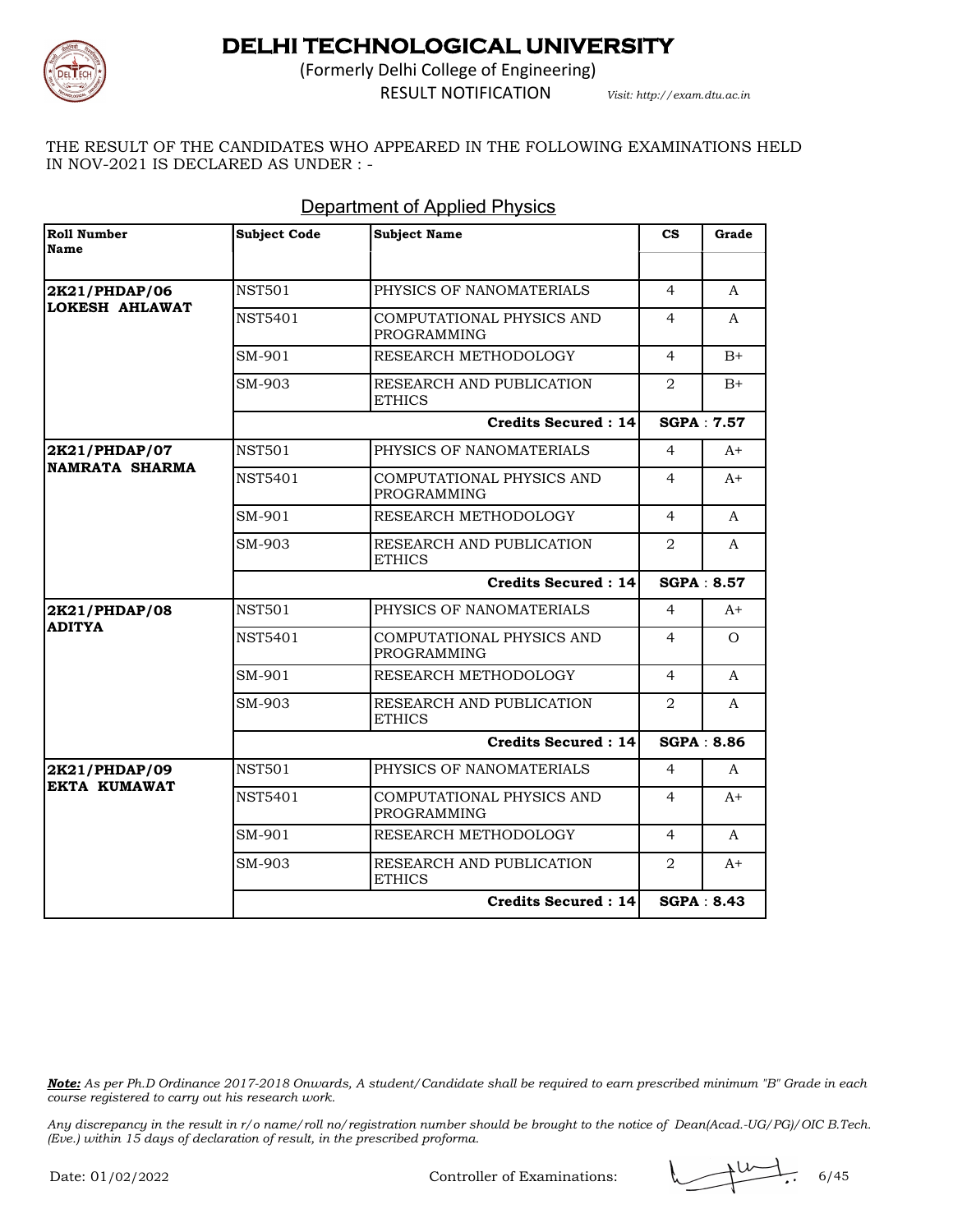

(Formerly Delhi College of Engineering) RESULT NOTIFICATION *Visit: http://exam.dtu.ac.in*

THE RESULT OF THE CANDIDATES WHO APPEARED IN THE FOLLOWING EXAMINATIONS HELD IN NOV-2021 IS DECLARED AS UNDER : -

| Roll Number<br>Name                     | <b>Subject Code</b> | <b>Subject Name</b>                             | $\mathbf{c}\mathbf{s}$ | Grade             |
|-----------------------------------------|---------------------|-------------------------------------------------|------------------------|-------------------|
|                                         |                     |                                                 |                        |                   |
| 2K21/PHDAP/10<br>UJJAWAL SIGAR          | SM-901              | RESEARCH METHODOLOGY                            | 4                      | A                 |
|                                         | <b>NST501</b>       | PHYSICS OF NANOMATERIALS                        | 4                      | $A+$              |
|                                         | <b>NST5401</b>      | COMPUTATIONAL PHYSICS AND<br><b>PROGRAMMING</b> | 4                      | $\Omega$          |
|                                         | SM-903              | RESEARCH AND PUBLICATION<br><b>ETHICS</b>       | 2                      | A                 |
|                                         |                     | <b>Credits Secured: 14</b>                      |                        | <b>SGPA: 8.86</b> |
| 2K21/PHDAP/11<br><b>VISHAKHA SHARMA</b> | <b>NST501</b>       | PHYSICS OF NANOMATERIALS                        | $\overline{4}$         | $A+$              |
|                                         | <b>NST5401</b>      | COMPUTATIONAL PHYSICS AND<br><b>PROGRAMMING</b> | 4                      | $A+$              |
|                                         | SM-901              | RESEARCH METHODOLOGY                            | 4                      | $A+$              |
|                                         | SM-903              | RESEARCH AND PUBLICATION<br><b>ETHICS</b>       | 2                      | A                 |
|                                         |                     | <b>Credits Secured: 14</b>                      |                        | <b>SGPA: 8.86</b> |
| 2K21/PHDAP/12                           | <b>NST501</b>       | PHYSICS OF NANOMATERIALS                        | $\Omega$               | AB                |
| <b>DIVYA</b>                            | <b>NST5401</b>      | COMPUTATIONAL PHYSICS AND<br><b>PROGRAMMING</b> | $\Omega$               | AB                |
|                                         | SM-901              | RESEARCH METHODOLOGY                            | $\Omega$               | AB.               |
|                                         | SM-903              | RESEARCH AND PUBLICATION<br><b>ETHICS</b>       | $\Omega$               | AB.               |
|                                         |                     | Credits Secured: 0                              |                        | <b>SGPA: 0.00</b> |
| 2K21/PHDAP/14<br>RASHMI MEENA           | <b>NST5401</b>      | COMPUTATIONAL PHYSICS AND<br><b>PROGRAMMING</b> | $\overline{4}$         | $A+$              |
|                                         | SM-901              | RESEARCH METHODOLOGY                            | $\overline{4}$         | $\mathcal{C}$     |
|                                         | SM-903              | RESEARCH AND PUBLICATION<br><b>ETHICS</b>       | 2                      | $B+$              |
|                                         |                     | Credits Secured: 10                             |                        | <b>SGPA: 7.00</b> |

#### Department of Applied Physics

*Note: As per Ph.D Ordinance 2017-2018 Onwards, A student/Candidate shall be required to earn prescribed minimum "B" Grade in each course registered to carry out his research work.*

Controller of Examinations:  $\sqrt{145}$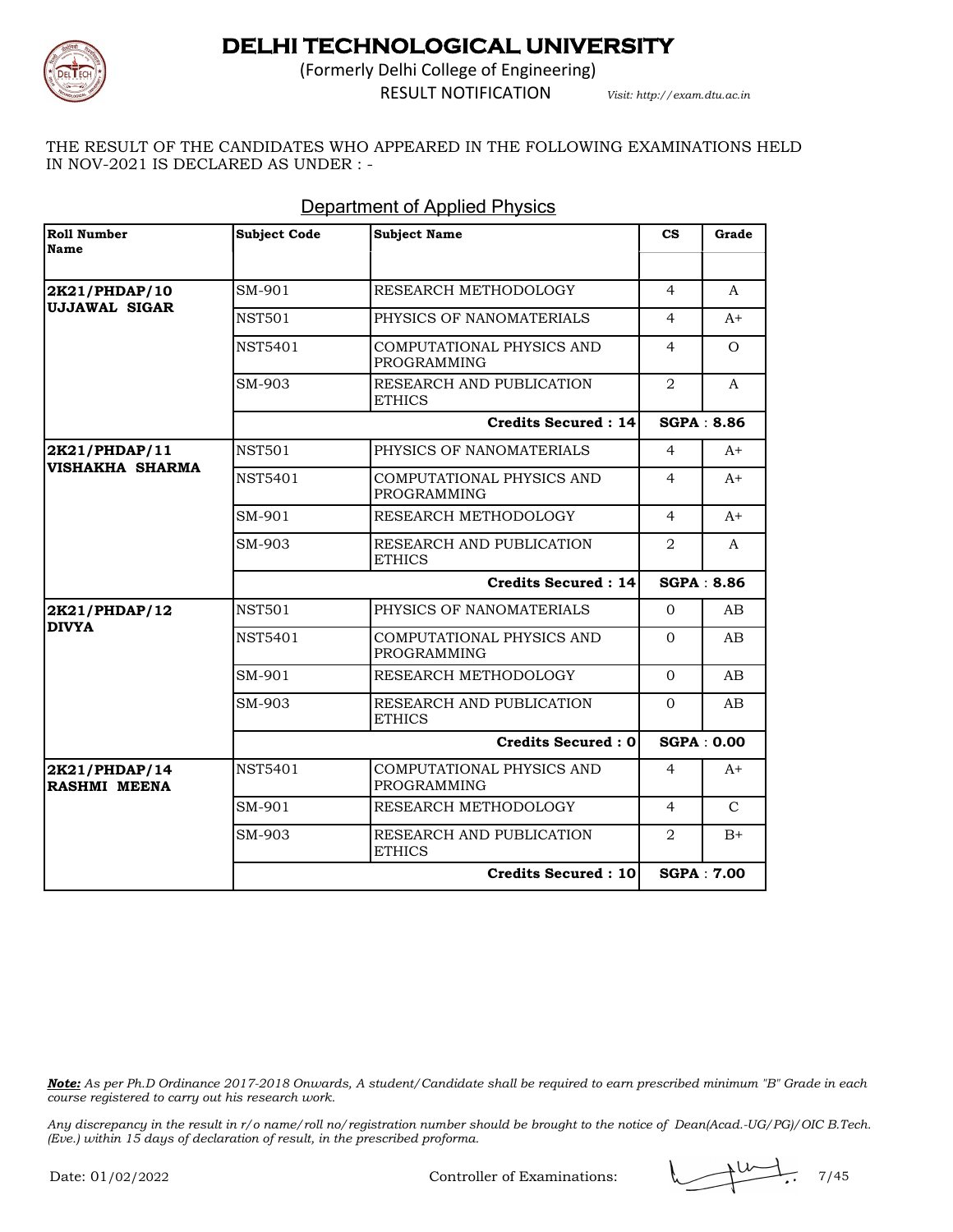

(Formerly Delhi College of Engineering)

RESULT NOTIFICATION *Visit: http://exam.dtu.ac.in*

THE RESULT OF THE CANDIDATES WHO APPEARED IN THE FOLLOWING EXAMINATIONS HELD IN NOV-2021 IS DECLARED AS UNDER : -

| <b>Roll Number</b><br>Name                | <b>Subject Code</b> | <b>Subject Name</b>                       | $\mathbf{c}\mathbf{s}$      | Grade             |
|-------------------------------------------|---------------------|-------------------------------------------|-----------------------------|-------------------|
|                                           |                     |                                           |                             |                   |
| 2K21/PHDBT/01                             | SM-901              | RESEARCH METHODOLOGY                      | $\overline{4}$              | $A+$              |
| <b>MEGHA</b>                              | SM-903              | RESEARCH AND PUBLICATION<br><b>ETHICS</b> | 2                           | $A+$              |
|                                           |                     | Credits Secured: 6                        |                             | <b>SGPA: 9.00</b> |
| 2K21/PHDBT/02                             | SM-901              | RESEARCH METHODOLOGY                      | $\overline{4}$              | A                 |
| MOHITA CHUGH                              | SM-903              | RESEARCH AND PUBLICATION<br>ETHICS        | $\overline{2}$              | $A+$              |
|                                           |                     | <b>Credits Secured: 6</b>                 |                             | <b>SGPA: 8.33</b> |
| <b>2K21/PHDBT/03</b><br><b>MEHAR SAHU</b> | <b>BIO503</b>       | ADVANCED PROTEOMICS                       | 4                           | $\Omega$          |
|                                           | SM-901              | RESEARCH METHODOLOGY                      | $\overline{4}$              | A                 |
|                                           | SM-903              | RESEARCH AND PUBLICATION<br><b>ETHICS</b> | $\overline{2}$              | $A+$              |
|                                           |                     | <b>Credits Secured: 10</b>                |                             | <b>SGPA: 9.00</b> |
| 2K21/PHDBT/04                             | <b>BIO503</b>       | ADVANCED PROTEOMICS                       | 4                           | $A+$              |
| <b>ANKITA DAS</b>                         | SM-901              | RESEARCH METHODOLOGY                      | $\overline{4}$              | A                 |
|                                           | SM-903              | RESEARCH AND PUBLICATION<br><b>ETHICS</b> | $\mathcal{D}_{\mathcal{L}}$ | $\mathsf{A}$      |
|                                           |                     | <b>Credits Secured: 10</b>                |                             | <b>SGPA: 8.40</b> |
| 2K21/PHDBT/05                             | BIO503              | ADVANCED PROTEOMICS                       | $\overline{4}$              | $\Omega$          |
| <b>NEETU RANI</b>                         | BIO6203             | MOLECULAR EVOLUTION                       | 2                           | $A+$              |
|                                           | BIO6405             | CELL AND MOLECULAR BIOLOGY                | $\overline{4}$              | $A+$              |
|                                           | SM-901              | RESEARCH METHODOLOGY                      | 4                           | $A+$              |
|                                           | SM-903              | RESEARCH AND PUBLICATION<br><b>ETHICS</b> | 2                           | A                 |
|                                           |                     | Credits Secured: 16                       |                             | SGPA: 9.13        |
| 2K21/PHDBT/06                             | SM-901              | RESEARCH METHODOLOGY                      | $\overline{4}$              | A                 |
| <b>BIDISHA BHOWAL</b>                     | SM-903              | RESEARCH AND PUBLICATION<br><b>ETHICS</b> | $\overline{2}$              | A                 |
|                                           |                     | Credits Secured: 6                        |                             | <b>SGPA: 8.00</b> |

### Department of Bio Technology

*Note: As per Ph.D Ordinance 2017-2018 Onwards, A student/Candidate shall be required to earn prescribed minimum "B" Grade in each course registered to carry out his research work.*

Controller of Examinations:

\n
$$
\mathbb{R} \setminus \mathbb{R} \setminus \mathbb{R} \setminus \mathbb{R} \setminus \mathbb{R} \setminus \mathbb{R} \setminus \mathbb{R} \setminus \mathbb{R} \setminus \mathbb{R} \setminus \mathbb{R} \setminus \mathbb{R} \setminus \mathbb{R} \setminus \mathbb{R} \setminus \mathbb{R} \setminus \mathbb{R} \setminus \mathbb{R} \setminus \mathbb{R} \setminus \mathbb{R} \setminus \mathbb{R} \setminus \mathbb{R} \setminus \mathbb{R} \setminus \mathbb{R} \setminus \mathbb{R} \setminus \mathbb{R} \setminus \mathbb{R} \setminus \mathbb{R} \setminus \mathbb{R} \setminus \mathbb{R} \setminus \mathbb{R} \setminus \mathbb{R} \setminus \mathbb{R} \setminus \mathbb{R} \setminus \mathbb{R} \setminus \mathbb{R} \setminus \mathbb{R} \setminus \mathbb{R} \setminus \mathbb{R} \setminus \mathbb{R} \setminus \mathbb{R} \setminus \mathbb{R} \setminus \mathbb{R} \setminus \mathbb{R} \setminus \mathbb{R} \setminus \mathbb{R} \setminus \mathbb{R} \setminus \mathbb{R} \setminus \mathbb{R} \setminus \mathbb{R} \setminus \mathbb{R} \setminus \mathbb{R} \setminus \mathbb{R} \setminus \mathbb{R} \setminus \mathbb{R} \setminus \mathbb{R} \setminus \mathbb{R} \setminus \mathbb{R} \setminus \mathbb{R} \setminus \mathbb{R} \setminus \mathbb{R} \setminus \mathbb{R} \setminus \mathbb{R} \setminus \mathbb{R} \setminus \mathbb{R} \setminus \mathbb{R} \setminus \mathbb{R} \setminus \mathbb{R} \setminus \mathbb{R} \setminus \mathbb{R} \setminus \mathbb{R} \setminus \mathbb{R} \setminus \mathbb{R} \setminus \mathbb{R} \setminus \mathbb{R} \setminus \mathbb{R} \setminus \mathbb{R} \setminus \mathbb{R} \setminus \mathbb{R} \setminus \mathbb{R} \setminus \mathbb{R} \setminus \mathbb{R} \setminus \mathbb{R} \setminus \mathbb{R} \setminus \mathbb{R} \setminus \math
$$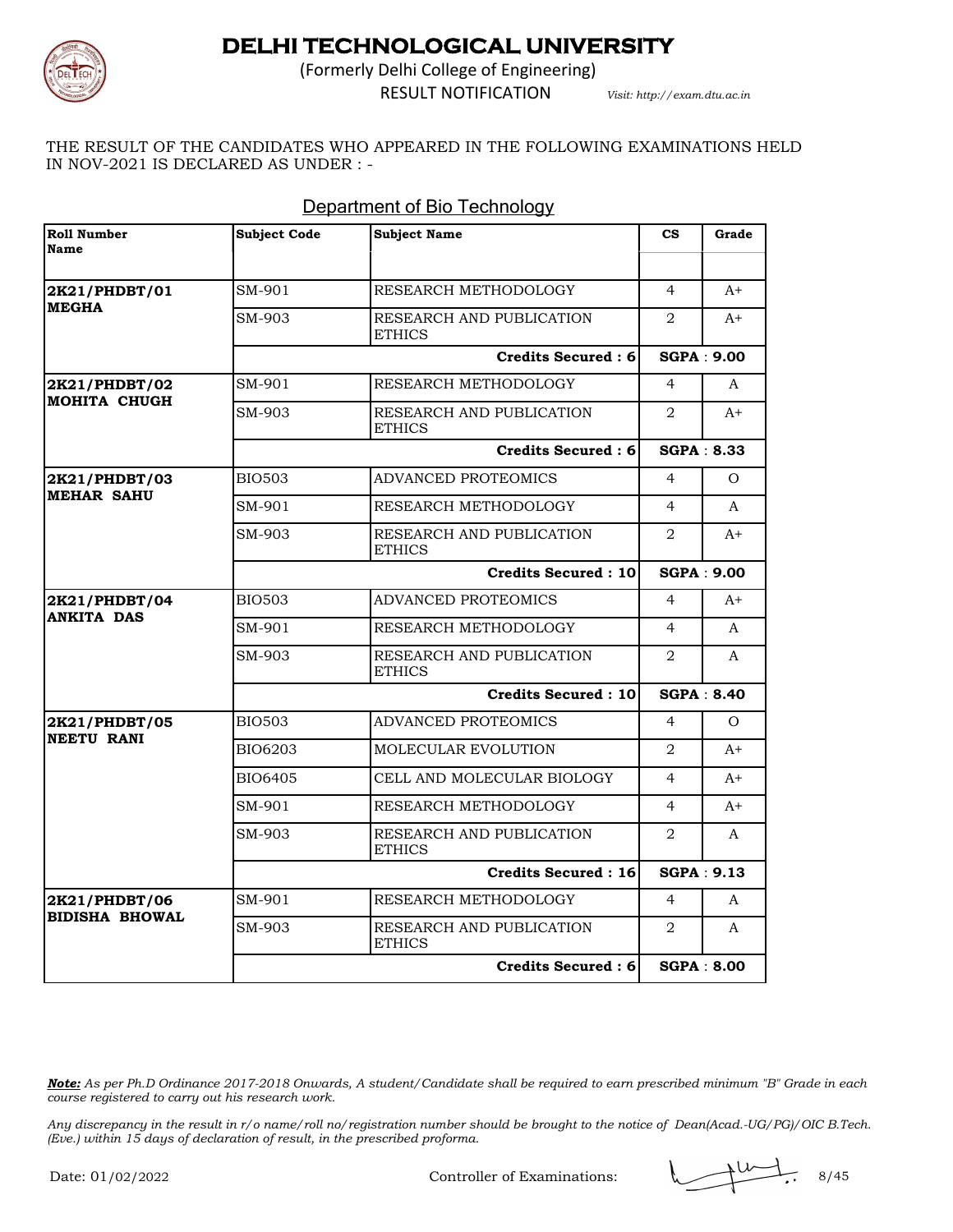

(Formerly Delhi College of Engineering) RESULT NOTIFICATION *Visit: http://exam.dtu.ac.in*

THE RESULT OF THE CANDIDATES WHO APPEARED IN THE FOLLOWING EXAMINATIONS HELD IN NOV-2021 IS DECLARED AS UNDER : -

| <b>Roll Number</b><br><b>Name</b>          | <b>Subject Code</b> | <b>Subject Name</b>                                                    | $_{\rm cs}$       | Grade             |
|--------------------------------------------|---------------------|------------------------------------------------------------------------|-------------------|-------------------|
|                                            |                     |                                                                        |                   |                   |
| <b>2K21/PHDCE/01</b><br><b>ABHAY RAJ</b>   | GEO503              | INTRODUCTION TO GEOGRAPHIC<br><b>INFORMATION SYSTEM AND WEB</b><br>GIS | 4                 | A                 |
|                                            | SM-901              | RESEARCH METHODOLOGY                                                   | 4                 | $B+$              |
|                                            | SM-903              | RESEARCH AND PUBLICATION<br><b>ETHICS</b>                              | 2                 | $B+$              |
|                                            |                     | <b>Credits Secured: 10</b>                                             |                   | SGPA: 7.40        |
| 2K21/PHDCE/02                              | SM-901              | RESEARCH METHODOLOGY                                                   | 4                 | $A+$              |
| <b>DEEPAK SHARMA</b>                       | SM-903              | RESEARCH AND PUBLICATION<br><b>ETHICS</b>                              | 2                 | $A+$              |
|                                            | <b>STE503</b>       | COMPUTATIONAL METHODS IN<br>STRUCTURAL ENGINEERING                     | $\overline{4}$    | $A+$              |
|                                            |                     | <b>Credits Secured: 10</b>                                             |                   | <b>SGPA: 9.00</b> |
| 2K21/PHDCE/03<br><b>SHIVANGI BHARADWAJ</b> | GTE501              | ADVANCED SOIL MECHANICS                                                | $\overline{4}$    | $\Omega$          |
|                                            | SM-901              | RESEARCH METHODOLOGY                                                   | $\overline{4}$    | $A+$              |
|                                            | SM-903              | RESEARCH AND PUBLICATION<br><b>ETHICS</b>                              | 2                 | A                 |
|                                            |                     | <b>Credits Secured: 10</b>                                             |                   | SGPA: 9.20        |
| 2K21/PHDCE/04<br>SHIVANK SHARMA            | GTE5407             | COST MANAGEMENT OF<br>ENGINEERING PROJECT                              | 4                 | Ω                 |
|                                            | SM-901              | RESEARCH METHODOLOGY                                                   | 4                 | $B+$              |
|                                            | SM-903              | RESEARCH AND PUBLICATION<br><b>ETHICS</b>                              | 2                 | A                 |
|                                            |                     | <b>Credits Secured: 10</b>                                             |                   | <b>SGPA: 8.40</b> |
| 2K21/PHDCE/05                              | <b>HWE6201</b>      | SUBSURFACE INVESTIGATIONS                                              | 2                 | $A+$              |
| NEHA RANI                                  | SM-901              | RESEARCH METHODOLOGY                                                   | 4                 | A                 |
|                                            | SM-903              | RESEARCH AND PUBLICATION<br><b>ETHICS</b>                              | 2                 | A                 |
|                                            | Credits Secured : 8 |                                                                        | <b>SGPA: 8.25</b> |                   |
| 2K21/PHDCE/06                              | SM-901              | RESEARCH METHODOLOGY                                                   | 4                 | A                 |
| <b>RISHABH TYAGI</b>                       | SM-903              | RESEARCH AND PUBLICATION<br><b>ETHICS</b>                              | 2                 | A+                |
|                                            | <b>STE503</b>       | COMPUTATIONAL METHODS IN<br>STRUCTURAL ENGINEERING                     | $\overline{4}$    | A+                |
|                                            |                     | <b>Credits Secured: 10</b>                                             |                   | <b>SGPA: 8.60</b> |

#### Department of Civil Engineering

*Note: As per Ph.D Ordinance 2017-2018 Onwards, A student/Candidate shall be required to earn prescribed minimum "B" Grade in each course registered to carry out his research work.*

*Any discrepancy in the result in r/o name/roll no/registration number should be brought to the notice of Dean(Acad.-UG/PG)/OIC B.Tech. (Eve.) within 15 days of declaration of result, in the prescribed proforma.*

Controller of Examinations:  $\sqrt{9/45}$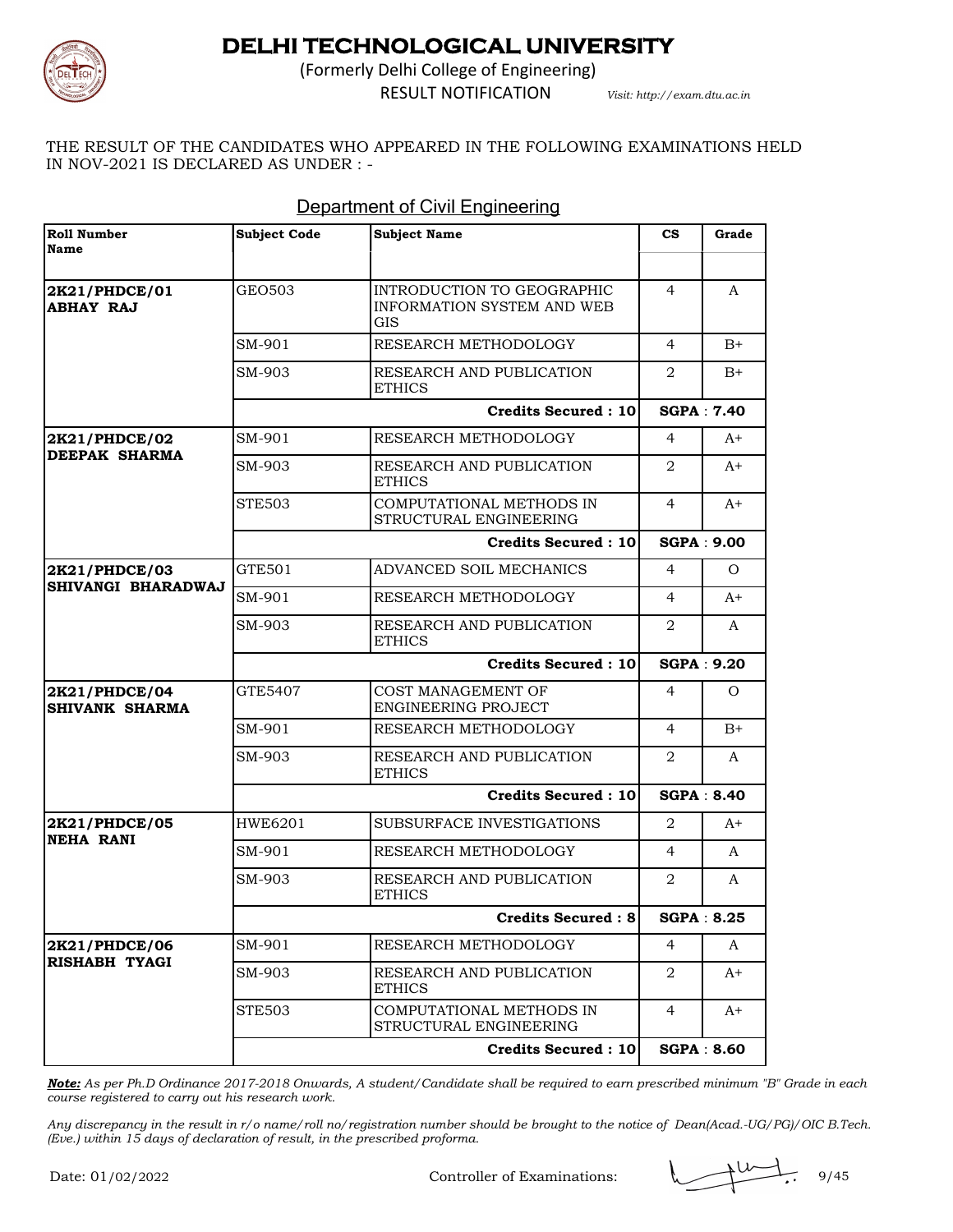

(Formerly Delhi College of Engineering)

RESULT NOTIFICATION *Visit: http://exam.dtu.ac.in*

THE RESULT OF THE CANDIDATES WHO APPEARED IN THE FOLLOWING EXAMINATIONS HELD IN NOV-2021 IS DECLARED AS UNDER : -

| <b>Roll Number</b><br>Name            | <b>Subject Code</b> | <b>Subject Name</b>                                   | $\mathbf{c}\mathbf{s}$ | Grade             |
|---------------------------------------|---------------------|-------------------------------------------------------|------------------------|-------------------|
|                                       |                     |                                                       |                        |                   |
| 2K21/PHDCE/07<br><b>ADITYA APURVA</b> | SM-901              | RESEARCH METHODOLOGY                                  | 4                      | A                 |
|                                       | SM-903              | RESEARCH AND PUBLICATION<br><b>ETHICS</b>             | 2                      | $A+$              |
|                                       | STE6205             | FORM WORK FOR CONCRETE<br><b>STRUCTURES</b>           | 2                      | $A+$              |
|                                       |                     | <b>Credits Secured: 8</b>                             |                        | <b>SGPA: 8.50</b> |
| 2K21/PHDCE/08<br><b>KSHITIJ GAUR</b>  | GTE6401             | PLASTICITY & FRACTURE<br>MECHANICS IN ROCK STRUCTURES | 4                      | A+                |
|                                       | SM-901              | RESEARCH METHODOLOGY                                  | $\overline{4}$         | A                 |
|                                       | SM-903              | RESEARCH AND PUBLICATION<br><b>ETHICS</b>             | 2                      | A                 |
|                                       |                     | <b>Credits Secured: 10</b>                            |                        | <b>SGPA: 8.40</b> |
| 2K21/PHDCE/09<br><b>ASTHA YADAV</b>   | <b>PES6305</b>      | OPTIMIZATION TECHNIQUE IN<br>ELECTRICAL SYSTEM DESIGN | 3                      | $A+$              |
|                                       | SM-901              | RESEARCH METHODOLOGY                                  | $\overline{4}$         | $B+$              |
|                                       | SM-903              | RESEARCH AND PUBLICATION<br><b>ETHICS</b>             | 2                      | A                 |
|                                       |                     | <b>Credits Secured: 9</b>                             |                        | <b>SGPA: 7.89</b> |
| 2K21/PHDCE/10                         | <b>HWE6201</b>      | SUBSURFACE INVESTIGATIONS                             | 2                      | $A+$              |
| <b>ANIKET KUMAR</b><br><b>SHARMA</b>  | SM-901              | RESEARCH METHODOLOGY                                  | $\overline{4}$         | A                 |
|                                       | SM-903              | RESEARCH AND PUBLICATION<br><b>ETHICS</b>             | 2                      | A                 |
|                                       |                     | <b>Credits Secured: 8</b>                             |                        | <b>SGPA: 8.25</b> |
| 2K21/PHDCE/11<br><b>JAYA YADAV</b>    | GEO5401             | SURVEYING, SATELLITE GEODESY,<br>GPS/GNSS             | 4                      | $A+$              |
|                                       | SM-901              | RESEARCH METHODOLOGY                                  | 4                      | A                 |
|                                       | SM-903              | RESEARCH AND PUBLICATION<br><b>ETHICS</b>             | 2                      | $B+$              |
|                                       |                     | Credits Secured: 10                                   |                        | <b>SGPA: 8.20</b> |
| 2K21/PHDCE/12<br><b>BALRAJ SINGH</b>  | <b>PES6305</b>      | OPTIMIZATION TECHNIQUE IN<br>ELECTRICAL SYSTEM DESIGN | 3                      | A+                |
|                                       | SM-901              | RESEARCH METHODOLOGY                                  | $\overline{4}$         | $B+$              |
|                                       | SM-903              | RESEARCH AND PUBLICATION<br><b>ETHICS</b>             | $\overline{2}$         | A                 |
|                                       |                     | <b>Credits Secured: 9</b>                             |                        | <b>SGPA: 7.89</b> |

#### Department of Civil Engineering

*Note: As per Ph.D Ordinance 2017-2018 Onwards, A student/Candidate shall be required to earn prescribed minimum "B" Grade in each course registered to carry out his research work.*

*Any discrepancy in the result in r/o name/roll no/registration number should be brought to the notice of Dean(Acad.-UG/PG)/OIC B.Tech. (Eve.) within 15 days of declaration of result, in the prescribed proforma.*

Controller of Examinations:  $\sqrt{10/45}$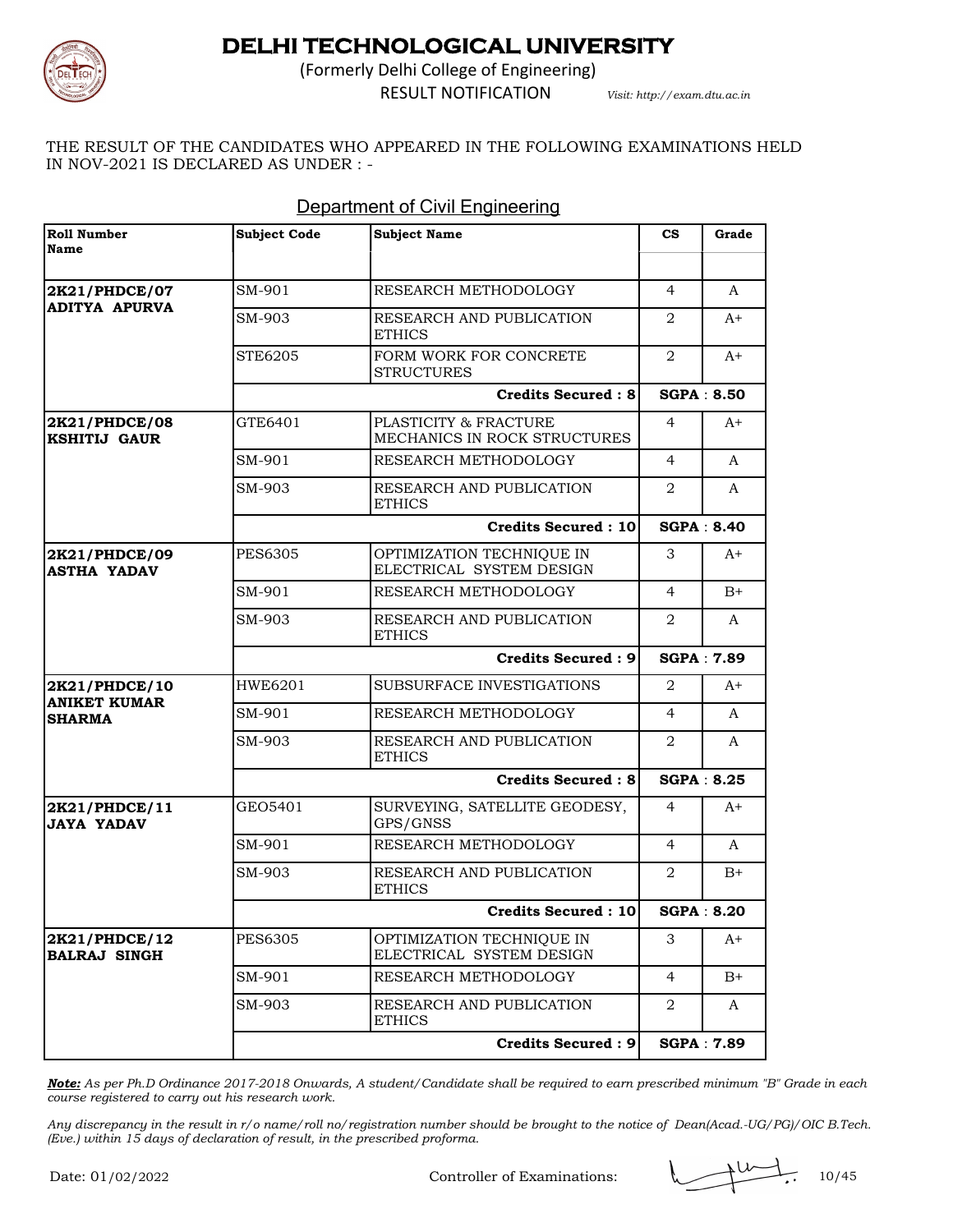

(Formerly Delhi College of Engineering) RESULT NOTIFICATION *Visit: http://exam.dtu.ac.in*

THE RESULT OF THE CANDIDATES WHO APPEARED IN THE FOLLOWING EXAMINATIONS HELD IN NOV-2021 IS DECLARED AS UNDER : -

| <b>Roll Number</b><br>Name            | <b>Subject Code</b> | <b>Subject Name</b>                                | $\mathbf{c}\mathbf{s}$ | Grade             |
|---------------------------------------|---------------------|----------------------------------------------------|------------------------|-------------------|
| 2K21/PHDCE/13<br><b>SHUBHAM KUMAR</b> | SM-901              | RESEARCH METHODOLOGY                               | $\overline{4}$         | A                 |
|                                       | SM-903              | RESEARCH AND PUBLICATION<br><b>ETHICS</b>          | $\overline{2}$         | A                 |
|                                       | <b>STE503</b>       | COMPUTATIONAL METHODS IN<br>STRUCTURAL ENGINEERING | $\overline{4}$         | $A+$              |
|                                       |                     | Credits Secured: 10                                |                        | <b>SGPA: 8.40</b> |
| 2K21/PHDCE/14                         | HWE6201             | SUBSURFACE INVESTIGATIONS                          | $\overline{2}$         | $A+$              |
| <b>SHAILESH KUMAR</b><br><b>GUPTA</b> | SM-901              | RESEARCH METHODOLOGY                               | $\overline{4}$         | $\mathsf{A}$      |
|                                       | SM-903              | RESEARCH AND PUBLICATION<br><b>ETHICS</b>          | $\overline{2}$         | A                 |
|                                       |                     | <b>Credits Secured: 8</b>                          |                        | SGPA: 8.25        |
| 2K21/PHDCE/15                         | HWE6201             | SUBSURFACE INVESTIGATIONS                          | $\overline{2}$         | $B+$              |
| <b>SYED MUSTAFA</b>                   | SM-901              | RESEARCH METHODOLOGY                               | $\overline{4}$         | $\mathcal{C}$     |
|                                       | SM-903              | RESEARCH AND PUBLICATION<br><b>ETHICS</b>          | $\overline{2}$         | $B+$              |
|                                       |                     | <b>Credits Secured: 8</b>                          |                        | <b>SGPA: 6.00</b> |
| 2K21/PHDCE/16                         | SM-901              | RESEARCH METHODOLOGY                               | $\overline{4}$         | $B+$              |
| <b>WESAM AL AGHA</b>                  | SM-903              | RESEARCH AND PUBLICATION<br><b>ETHICS</b>          | $\overline{2}$         | $A+$              |
|                                       | <b>STE503</b>       | COMPUTATIONAL METHODS IN<br>STRUCTURAL ENGINEERING | $\overline{4}$         | $A+$              |
|                                       |                     | <b>Credits Secured: 10</b>                         |                        | SGPA: 8.20        |

### Department of Civil Engineering

*Note: As per Ph.D Ordinance 2017-2018 Onwards, A student/Candidate shall be required to earn prescribed minimum "B" Grade in each course registered to carry out his research work.*

Controller of Examinations: 11/45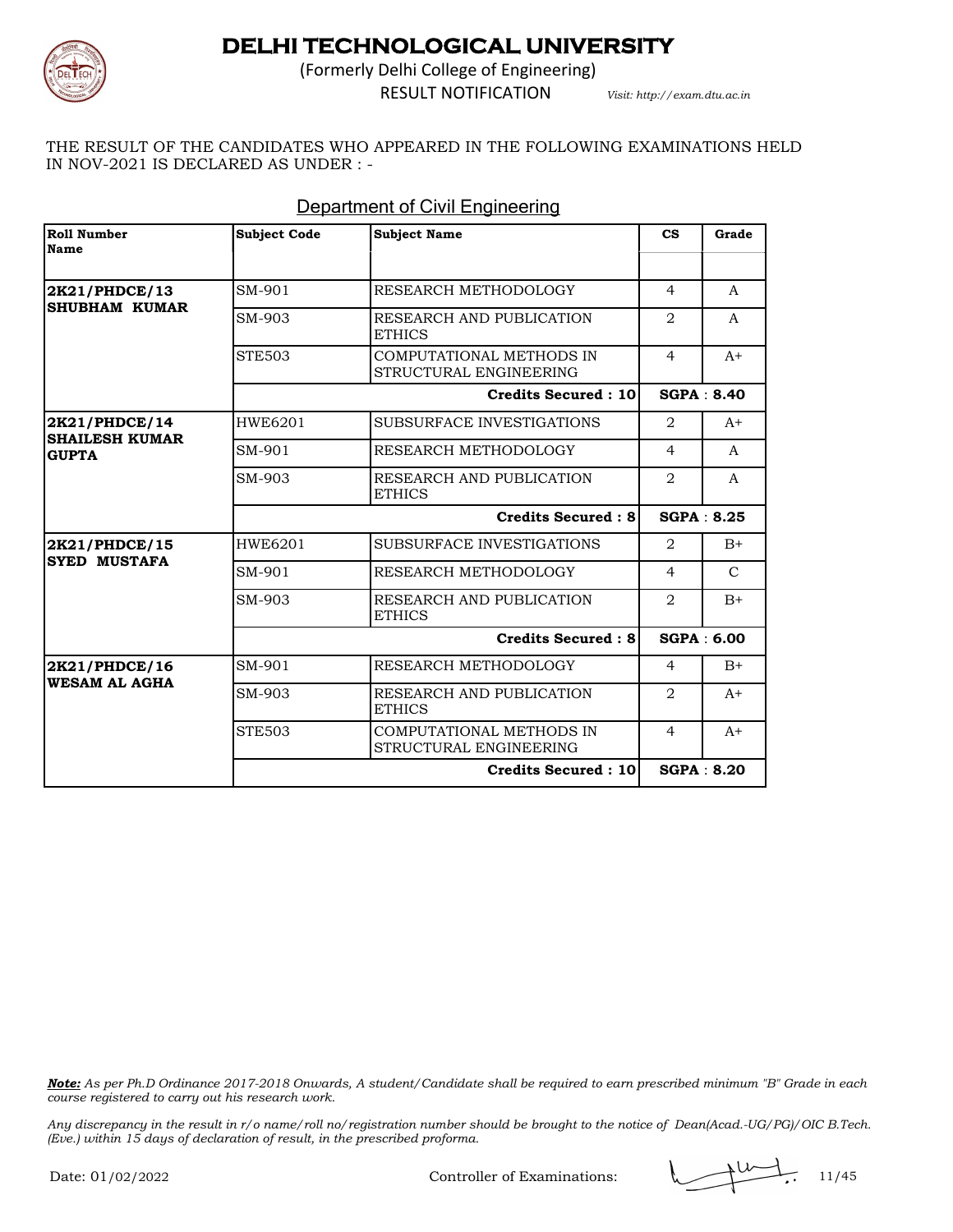

(Formerly Delhi College of Engineering)

RESULT NOTIFICATION *Visit: http://exam.dtu.ac.in*

THE RESULT OF THE CANDIDATES WHO APPEARED IN THE FOLLOWING EXAMINATIONS HELD IN NOV-2021 IS DECLARED AS UNDER : -

| Roll Number<br><b>Name</b>                 | <b>Subject Code</b> | <b>Subject Name</b>                                      | $\mathbf{c}\mathbf{s}$ | Grade              |
|--------------------------------------------|---------------------|----------------------------------------------------------|------------------------|--------------------|
|                                            |                     |                                                          |                        |                    |
| 2K20/PHDCH/501<br><b>DAAN KAUR</b>         | NST6301             | NANOLITHOGRAPHY AND DEVICE<br><b>FABRICATION</b>         | 3                      | $\Omega$           |
|                                            |                     | <b>Credits Secured: 3</b>                                |                        | <b>SGPA: 10.00</b> |
| 2K21/PHDCH/01<br><b>KUNDAN KUMAR SINGH</b> | ACPT-901            | SPECTROSCOPY: APPLICATION FOR<br>STRUCTURE DETERMINATION | 3                      | $\mathbf{A}$       |
|                                            | ACPT-902            | ANALYTICAL TECHNIQUES FOR<br>MATERIAL CHARACTERIZATION   | 3                      | $A+$               |
|                                            | IBT6301             | <b>INDUSTRIAL WASTE WATER</b><br><b>TREATMENT</b>        | 3                      | $\Omega$           |
|                                            | SM-901              | RESEARCH METHODOLOGY                                     | 4                      | A                  |
|                                            | SM-903              | RESEARCH AND PUBLICATION<br><b>ETHICS</b>                | 2                      | $A+$               |
|                                            |                     | Credits Secured: 15                                      |                        | <b>SGPA: 8.73</b>  |
| 2K21/PHDCH/02<br><b>NARJES IBRAHEM</b>     | ACPT-901            | SPECTROSCOPY: APPLICATION FOR<br>STRUCTURE DETERMINATION | 3                      | $\mathsf{A}$       |
| <b>KHALED</b>                              | ACPT-902            | ANALYTICAL TECHNIQUES FOR<br>MATERIAL CHARACTERIZATION   | 3                      | $\mathbf{A}$       |
|                                            | SM-903              | RESEARCH AND PUBLICATION<br><b>ETHICS</b>                | 2                      | A                  |
|                                            | SM-901              | RESEARCH METHODOLOGY                                     | $\overline{4}$         | $B+$               |
|                                            |                     | <b>Credits Secured: 12</b>                               |                        | <b>SGPA: 7.67</b>  |
| 2K21/PHDCH/03<br><b>KUDZAI HAMISH</b>      | ACPT-901            | SPECTROSCOPY: APPLICATION FOR<br>STRUCTURE DETERMINATION | 3                      | $A+$               |
| <b>RUZVIDZO</b>                            | SM-903              | RESEARCH AND PUBLICATION<br><b>ETHICS</b>                | 2                      | $B+$               |
|                                            | SM-901              | RESEARCH METHODOLOGY                                     | $\overline{4}$         | $\mathsf{A}$       |
|                                            |                     | Credits Secured: 9                                       |                        | <b>SGPA: 8.11</b>  |

### Department of Applied Chemistry

*Note: As per Ph.D Ordinance 2017-2018 Onwards, A student/Candidate shall be required to earn prescribed minimum "B" Grade in each course registered to carry out his research work.*

*Any discrepancy in the result in r/o name/roll no/registration number should be brought to the notice of Dean(Acad.-UG/PG)/OIC B.Tech. (Eve.) within 15 days of declaration of result, in the prescribed proforma.*

Controller of Examinations:  $\sqrt{12/45}$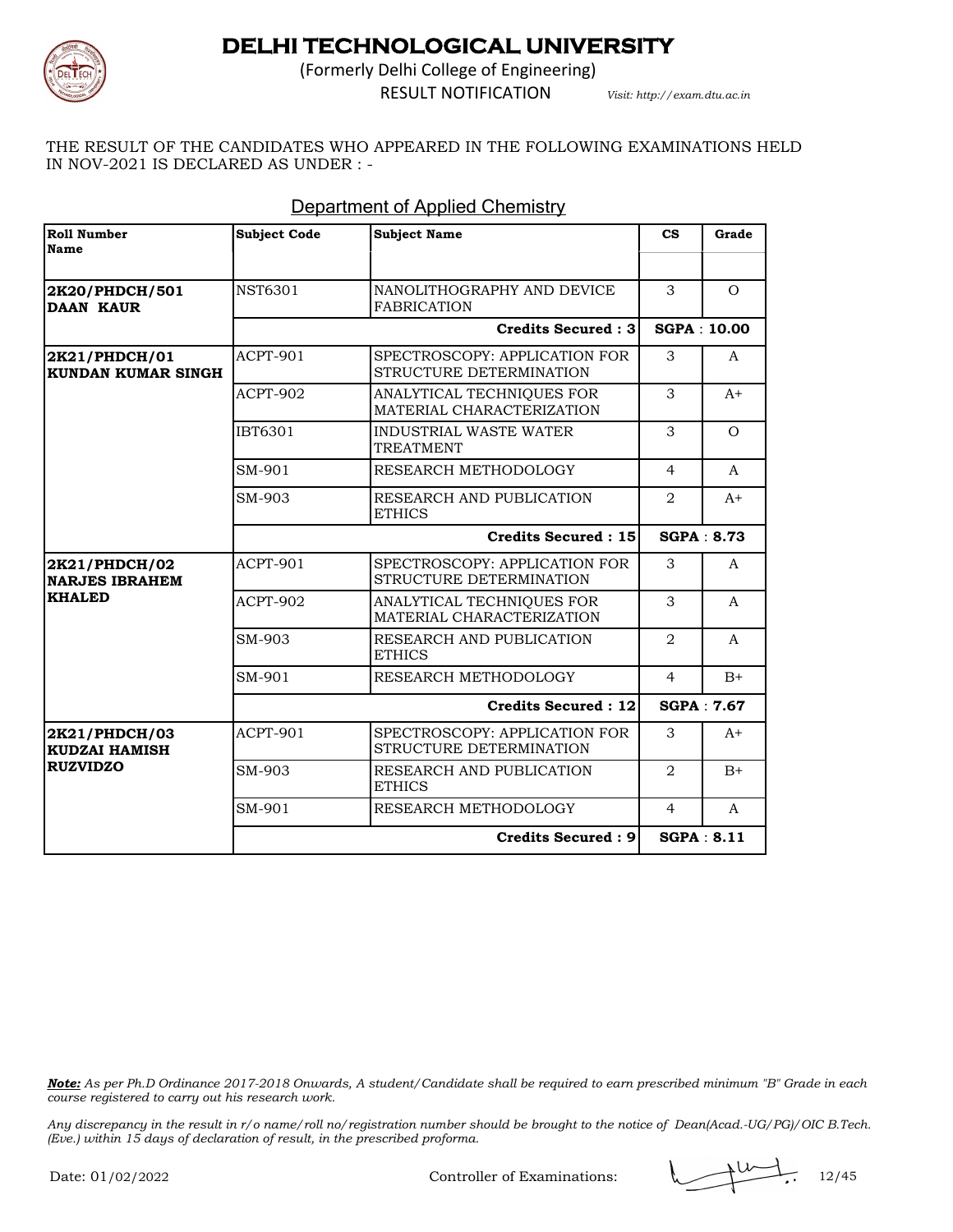

(Formerly Delhi College of Engineering) RESULT NOTIFICATION *Visit: http://exam.dtu.ac.in*

THE RESULT OF THE CANDIDATES WHO APPEARED IN THE FOLLOWING EXAMINATIONS HELD IN NOV-2021 IS DECLARED AS UNDER : -

| <b>Roll Number</b><br>Name                            | <b>Subject Code</b> | <b>Subject Name</b>                                  | $\mathbf{c}\mathbf{s}$ | Grade             |
|-------------------------------------------------------|---------------------|------------------------------------------------------|------------------------|-------------------|
|                                                       |                     |                                                      |                        |                   |
| 2K21/PHDCO/01                                         | SM-901              | RESEARCH METHODOLOGY                                 | $\overline{4}$         | $A+$              |
| <b>SHANU BHARDWAJ</b>                                 | SM-903              | RESEARCH AND PUBLICATION<br><b>ETHICS</b>            | 2                      | $B+$              |
|                                                       | SWE6405             | THINGS OF THE INTERNET                               | 4                      | $A+$              |
|                                                       |                     | <b>Credits Secured: 10</b>                           |                        | <b>SGPA: 8.60</b> |
| 2K21/PHDCO/02<br><b>SONAL GANDHI</b>                  | CSE5401             | ARTIFICIAL INTELLIGENCE AND<br><b>EXPERT SYSTEMS</b> | $\overline{4}$         | $A+$              |
|                                                       | SM-901              | RESEARCH METHODOLOGY                                 | $\overline{4}$         | $A+$              |
|                                                       | SM-903              | RESEARCH AND PUBLICATION<br><b>ETHICS</b>            | 2                      | A                 |
|                                                       |                     | <b>Credits Secured: 10</b>                           |                        | <b>SGPA: 8.80</b> |
| 2K21/PHDCO/03<br><b>DEEPAK KUMAR</b><br><b>MISHRA</b> | SM-901              | RESEARCH METHODOLOGY                                 | $\overline{4}$         | $A+$              |
|                                                       | SM-903              | RESEARCH AND PUBLICATION<br><b>ETHICS</b>            | 2                      | A                 |
|                                                       | SWE6405             | THINGS OF THE INTERNET                               | $\overline{4}$         | $\Omega$          |
|                                                       |                     | <b>Credits Secured: 10</b>                           |                        | <b>SGPA: 9.20</b> |
| 2K21/PHDCO/04                                         | SM-901              | RESEARCH METHODOLOGY                                 | $\overline{4}$         | $A+$              |
| <b>NIKHIL SHARMA</b>                                  | SM-903              | RESEARCH AND PUBLICATION<br><b>ETHICS</b>            | 2                      | $A+$              |
|                                                       | SWE6405             | THINGS OF THE INTERNET                               | $\overline{4}$         | $A+$              |
|                                                       |                     | <b>Credits Secured: 10</b>                           |                        | <b>SGPA: 9.00</b> |
| 2K21/PHDCO/05<br><b>PAVI SARASWAT</b>                 | <b>SWE501</b>       | SOFTWARE REQUIREMENT<br><b>ENGINEERING</b>           | $\overline{4}$         | $A+$              |
|                                                       | SM-901              | RESEARCH METHODOLOGY                                 | $\overline{4}$         | $A+$              |
|                                                       | SM-903              | RESEARCH AND PUBLICATION<br><b>ETHICS</b>            | 2                      | A                 |
|                                                       |                     | <b>Credits Secured: 10</b>                           |                        | <b>SGPA: 8.80</b> |
| 2K21/PHDCO/06<br><b>ANUKRITI KAUSHAL</b>              | CSE6401             | PATTERN RECOGNITION                                  | 4                      | $\Omega$          |
|                                                       |                     |                                                      |                        |                   |
|                                                       | SM-901              | RESEARCH METHODOLOGY                                 | 4                      | A+                |
|                                                       | SM-903              | RESEARCH AND PUBLICATION<br><b>ETHICS</b>            | 2                      | A                 |

### Department of Computer Science and Engineering

*Note: As per Ph.D Ordinance 2017-2018 Onwards, A student/Candidate shall be required to earn prescribed minimum "B" Grade in each course registered to carry out his research work.*

Controller of Examinations:  $\sqrt{1.3/45}$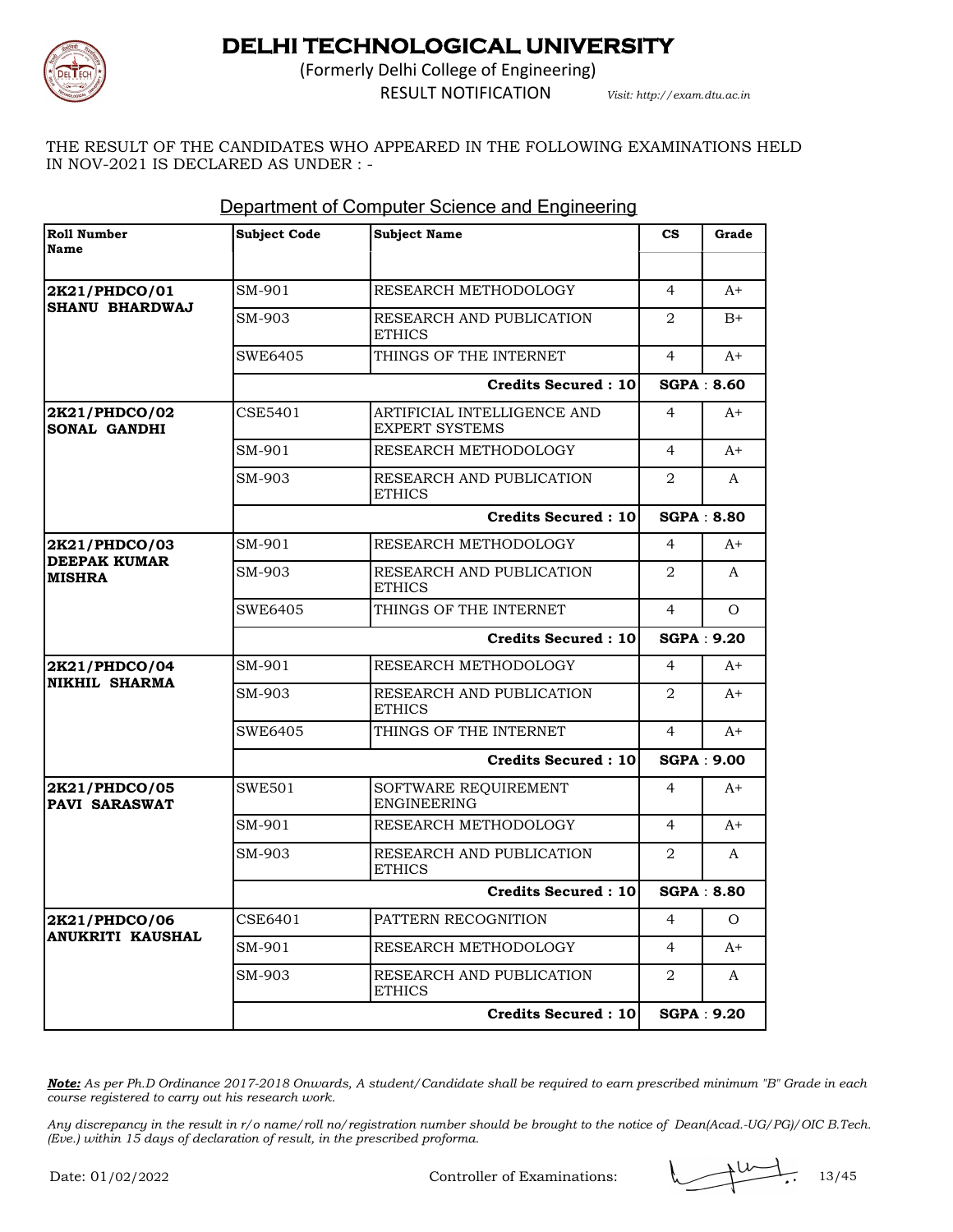

(Formerly Delhi College of Engineering) RESULT NOTIFICATION *Visit: http://exam.dtu.ac.in*

THE RESULT OF THE CANDIDATES WHO APPEARED IN THE FOLLOWING EXAMINATIONS HELD IN NOV-2021 IS DECLARED AS UNDER : -

| Roll Number<br>Name                    | <b>Subject Code</b> | <b>Subject Name</b>                       | <b>CS</b>                     | Grade             |
|----------------------------------------|---------------------|-------------------------------------------|-------------------------------|-------------------|
|                                        |                     |                                           |                               |                   |
| 2K21/PHDCO/07<br><b>GULL KAUR</b>      | CSE6401             | PATTERN RECOGNITION                       | 4                             | $\Omega$          |
|                                        | SM-901              | RESEARCH METHODOLOGY                      | 4                             | A                 |
|                                        | SM-903              | RESEARCH AND PUBLICATION<br><b>ETHICS</b> | $\mathfrak{D}_{\mathfrak{p}}$ | A                 |
|                                        |                     | <b>Credits Secured: 10</b>                |                               | <b>SGPA: 8.80</b> |
| 2K21/PHDCO/08<br><b>IMAMTA BALHARA</b> | SM-901              | RESEARCH METHODOLOGY                      | 4                             | A                 |
|                                        | SM-903              | RESEARCH AND PUBLICATION<br><b>ETHICS</b> | $\mathfrak{D}_{\mathfrak{p}}$ | $\mathsf{A}$      |
|                                        |                     | Credits Secured: 6                        |                               | SGPA : 8.00       |

### Department of Computer Science and Engineering

*Note: As per Ph.D Ordinance 2017-2018 Onwards, A student/Candidate shall be required to earn prescribed minimum "B" Grade in each course registered to carry out his research work.*

*Any discrepancy in the result in r/o name/roll no/registration number should be brought to the notice of Dean(Acad.-UG/PG)/OIC B.Tech. (Eve.) within 15 days of declaration of result, in the prescribed proforma.*

Controller of Examinations: 14/45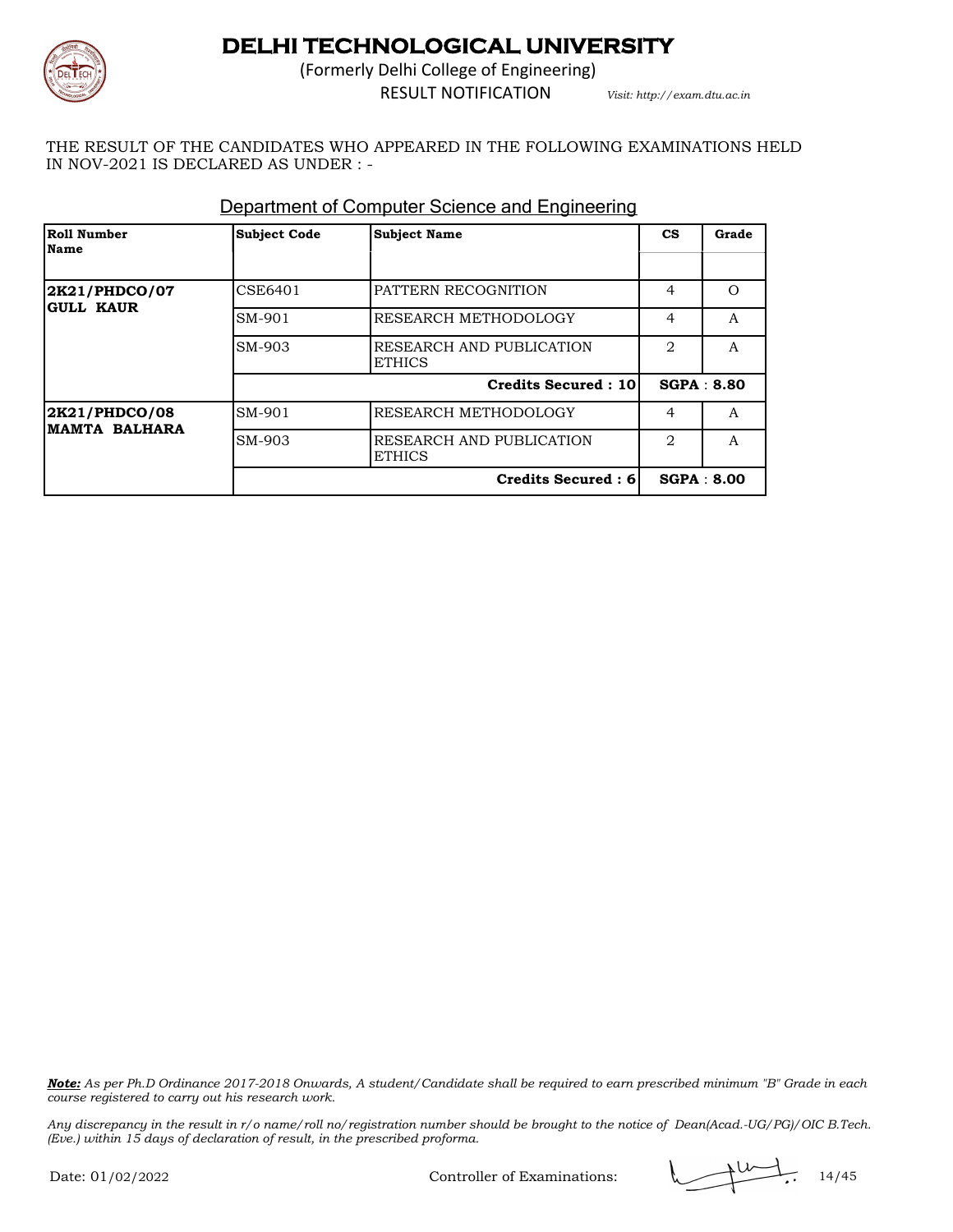

(Formerly Delhi College of Engineering) RESULT NOTIFICATION *Visit: http://exam.dtu.ac.in*

THE RESULT OF THE CANDIDATES WHO APPEARED IN THE FOLLOWING EXAMINATIONS HELD IN NOV-2021 IS DECLARED AS UNDER : -

| <b>Roll Number</b><br>Name          | <b>Subject Code</b> | <b>Subject Name</b>                            | $\mathbf{c}\mathbf{s}$ | Grade             |
|-------------------------------------|---------------------|------------------------------------------------|------------------------|-------------------|
|                                     |                     |                                                |                        |                   |
| 2K21/PHDCS/01                       | SM-901              | RESEARCH METHODOLOGY                           | $\overline{4}$         | $A+$              |
| <b>JYOTI PATIDAR</b>                | SM-903              | RESEARCH AND PUBLICATION<br><b>ETHICS</b>      | $\overline{2}$         | $B+$              |
|                                     | <b>SWE503</b>       | OBJECT ORIENTED SOFTWARE<br><b>ENGINEERING</b> | $\overline{4}$         | $A+$              |
|                                     |                     | <b>Credits Secured: 10</b>                     |                        | SGPA: 8.60        |
| 2K21/PHDCS/02<br><b>NEHA GAHLAN</b> | SM-901              | RESEARCH METHODOLOGY                           | $\overline{4}$         | A                 |
|                                     | SM-903              | RESEARCH AND PUBLICATION<br><b>ETHICS</b>      | $\mathfrak{D}$         | $\mathsf{A}$      |
|                                     | SPD6301             | DATA ANALYTICS                                 | 3                      | A                 |
|                                     |                     | <b>Credits Secured: 91</b>                     |                        | <b>SGPA: 8.00</b> |
| 2K21/PHDCS/03                       | SM-901              | RESEARCH METHODOLOGY                           | $\Omega$               | AB                |
| <b>MONIKA</b>                       | SM-903              | RESEARCH AND PUBLICATION<br><b>ETHICS</b>      | $\Omega$               | AB                |
|                                     | <b>SWE503</b>       | OBJECT ORIENTED SOFTWARE<br><b>ENGINEERING</b> | $\Omega$               | AB                |
|                                     |                     | <b>Credits Secured: 0</b>                      |                        | SGPA: 0.00        |

### Department of Software Engineering

*Note: As per Ph.D Ordinance 2017-2018 Onwards, A student/Candidate shall be required to earn prescribed minimum "B" Grade in each course registered to carry out his research work.*

$$
\longrightarrow^{\text{tot}}.
$$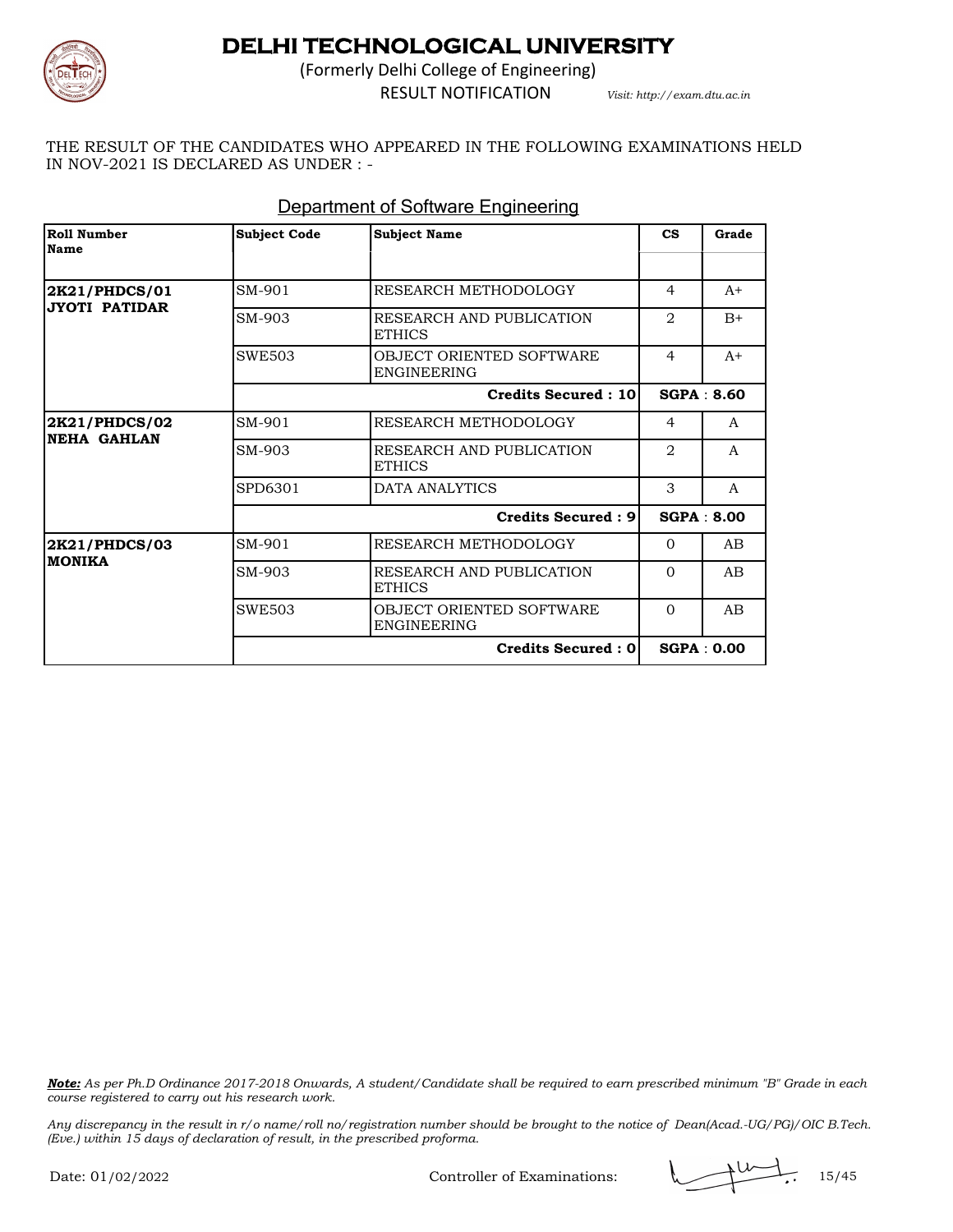

(Formerly Delhi College of Engineering) RESULT NOTIFICATION *Visit: http://exam.dtu.ac.in*

THE RESULT OF THE CANDIDATES WHO APPEARED IN THE FOLLOWING EXAMINATIONS HELD IN NOV-2021 IS DECLARED AS UNDER : -

| Roll Number<br><b>Name</b>            | <b>Subject Code</b> | <b>Subject Name</b>                       | $\mathbf{c}\mathbf{s}$ | Grade             |
|---------------------------------------|---------------------|-------------------------------------------|------------------------|-------------------|
| 2K21/PHDDES/01                        | DD901               | DESIGN FOR ALL                            | $\overline{4}$         | $A+$              |
| SHRADDHA CHADHA                       | SM-901              | RESEARCH METHODOLOGY                      | $\overline{4}$         | A                 |
|                                       | SM-903              | RESEARCH AND PUBLICATION<br><b>ETHICS</b> | 2                      | $\mathsf{A}$      |
|                                       |                     | <b>Credits Secured: 10</b>                |                        | <b>SGPA: 8.40</b> |
| 2K21/PHDDES/02<br><b>MONICA SINGH</b> | DD901               | DESIGN FOR ALL                            | $\overline{4}$         | A                 |
|                                       | SM-901              | RESEARCH METHODOLOGY                      | $\overline{4}$         | A                 |
|                                       | SM-903              | RESEARCH AND PUBLICATION<br><b>ETHICS</b> | $\mathfrak{D}$         | $\mathsf{A}$      |
|                                       |                     | Credits Secured: 10                       |                        | <b>SGPA: 8.00</b> |
| 2K21/PHDDES/03                        | DD901               | DESIGN FOR ALL                            | $\overline{4}$         | $A+$              |
| NANDEESHA M                           | DD903               | <b>APPLIED ERGONOMICS</b>                 | $\overline{4}$         | A                 |
|                                       | SM-901              | RESEARCH METHODOLOGY                      | $\overline{4}$         | $A+$              |
|                                       | SM-903              | RESEARCH AND PUBLICATION<br><b>ETHICS</b> | $\overline{2}$         | A                 |
|                                       |                     | Credits Secured: 14                       |                        | <b>SGPA: 8.57</b> |
| 2K21/PHDDES/04                        | DD901               | <b>DESIGN FOR ALL</b>                     | $\overline{4}$         | $A+$              |
| <b>SHRUTI SOHARIA SINGH</b>           | SM-901              | RESEARCH METHODOLOGY                      | $\overline{4}$         | A                 |
|                                       | SM-903              | RESEARCH AND PUBLICATION<br><b>ETHICS</b> | $\overline{2}$         | A                 |
|                                       |                     | <b>Credits Secured: 10</b>                |                        | <b>SGPA: 8.40</b> |

### **Department of Design**

*Note: As per Ph.D Ordinance 2017-2018 Onwards, A student/Candidate shall be required to earn prescribed minimum "B" Grade in each course registered to carry out his research work.*

*Any discrepancy in the result in r/o name/roll no/registration number should be brought to the notice of Dean(Acad.-UG/PG)/OIC B.Tech. (Eve.) within 15 days of declaration of result, in the prescribed proforma.*

Controller of Examinations: 16/45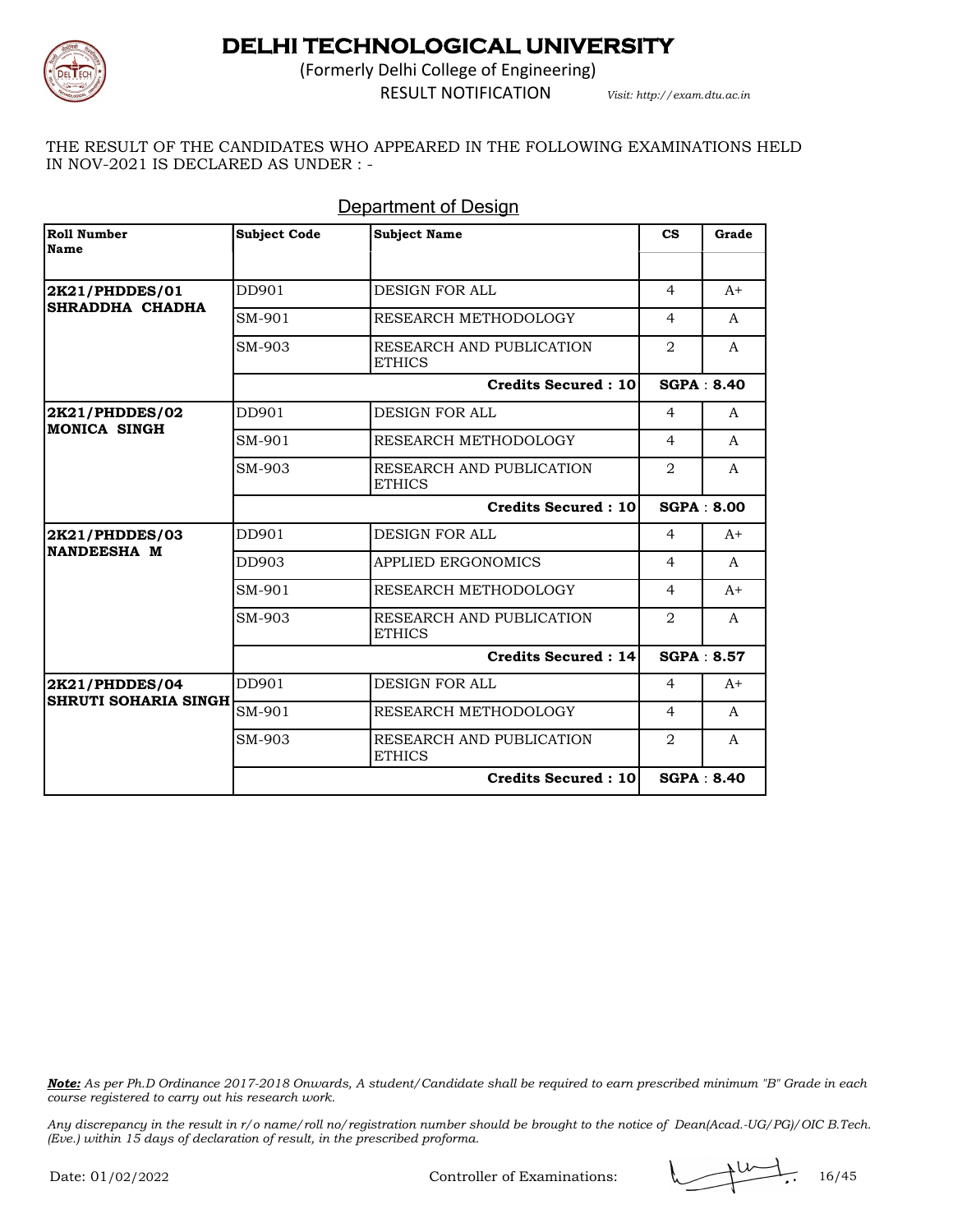

(Formerly Delhi College of Engineering)

RESULT NOTIFICATION *Visit: http://exam.dtu.ac.in*

THE RESULT OF THE CANDIDATES WHO APPEARED IN THE FOLLOWING EXAMINATIONS HELD IN NOV-2021 IS DECLARED AS UNDER : -

| Roll Number<br>Name                    | <b>Subject Code</b> | <b>Subject Name</b>                          | $\mathbf{c}\mathbf{s}$ | Grade             |
|----------------------------------------|---------------------|----------------------------------------------|------------------------|-------------------|
|                                        |                     |                                              |                        |                   |
| 2K20/PHDDSM/507<br><b>AZIMUL HAQUE</b> | <b>EMBA-108</b>     | TERM PROJECT                                 | 5                      | $B+$              |
|                                        |                     | Credits Secured: 5                           |                        | <b>SGPA: 7.00</b> |
| 2K21/PHDDSM/01                         | $MGS-02$            | <b>OPERATION ANALYTICS</b>                   | $\Omega$               | AB.               |
| PRAGATI YADAV                          | $MGT-15$            | <b>DECISION SCIENCES</b>                     | $\Omega$               | AB                |
|                                        | SM-901              | RESEARCH METHODOLOGY                         | 4                      | $\mathcal{C}$     |
|                                        | SM-903              | RESEARCH AND PUBLICATION<br><b>ETHICS</b>    | $\Omega$               | AB                |
|                                        |                     | <b>Credits Secured: 4</b>                    |                        | <b>SGPA: 1.43</b> |
| 2K21/PHDDSM/02<br><b>DIVYA JAIN</b>    | $MGT-31$            | <b>BUSINESS ANALYTICS</b>                    | 2                      | A                 |
|                                        | $MGF-04$            | FINANCIAL MARKETS AND<br><b>INSTITUTIONS</b> | 4                      | A                 |
|                                        | SM-901              | RESEARCH METHODOLOGY                         | 4                      | A                 |
|                                        | SM-903              | RESEARCH AND PUBLICATION<br><b>ETHICS</b>    | 2                      | A                 |
|                                        |                     | <b>Credits Secured: 12</b>                   |                        | <b>SGPA: 8.00</b> |
| 2K21/PHDDSM/03                         | $MGM-04$            | <b>INTERNATIONAL MARKETING</b>               | 4                      | $A+$              |
| <b>HARISH KUMAR</b>                    | SM-901              | RESEARCH METHODOLOGY                         | 4                      | $A+$              |
|                                        | SM-903              | RESEARCH AND PUBLICATION<br><b>ETHICS</b>    | 2                      | A                 |
|                                        |                     | Credits Secured: 10                          |                        | <b>SGPA: 8.80</b> |
| 2K21/PHDDSM/04                         | $MGM-01$            | <b>CONSUMER BEHAVIOR</b>                     | $\overline{4}$         | $A+$              |
| VARTIKA RAJPUT                         | $MGM-02$            | ADVERTISING AND BRAND<br><b>MANAGEMENT</b>   | 4                      | $A+$              |
|                                        | SM-901              | RESEARCH METHODOLOGY                         | 4                      | A                 |
|                                        | SM-903              | RESEARCH AND PUBLICATION<br><b>ETHICS</b>    | 2                      | A                 |
|                                        |                     | Credits Secured : 14                         |                        | <b>SGPA: 8.57</b> |
| 2K21/PHDDSM/06                         | MGT-31              | <b>BUSINESS ANALYTICS</b>                    | 2                      | A+                |
| <b>ADITYA PRATAP SINGH</b>             | SM-901              | RESEARCH METHODOLOGY                         | $\overline{4}$         | A                 |
|                                        | SM-903              | RESEARCH AND PUBLICATION<br><b>ETHICS</b>    | 2                      | A                 |
|                                        |                     | Credits Secured: 8                           |                        | <b>SGPA: 8.25</b> |

#### Delhi School of Management

*Note: As per Ph.D Ordinance 2017-2018 Onwards, A student/Candidate shall be required to earn prescribed minimum "B" Grade in each course registered to carry out his research work.*

*Any discrepancy in the result in r/o name/roll no/registration number should be brought to the notice of Dean(Acad.-UG/PG)/OIC B.Tech. (Eve.) within 15 days of declaration of result, in the prescribed proforma.*

Controller of Examinations: 17/45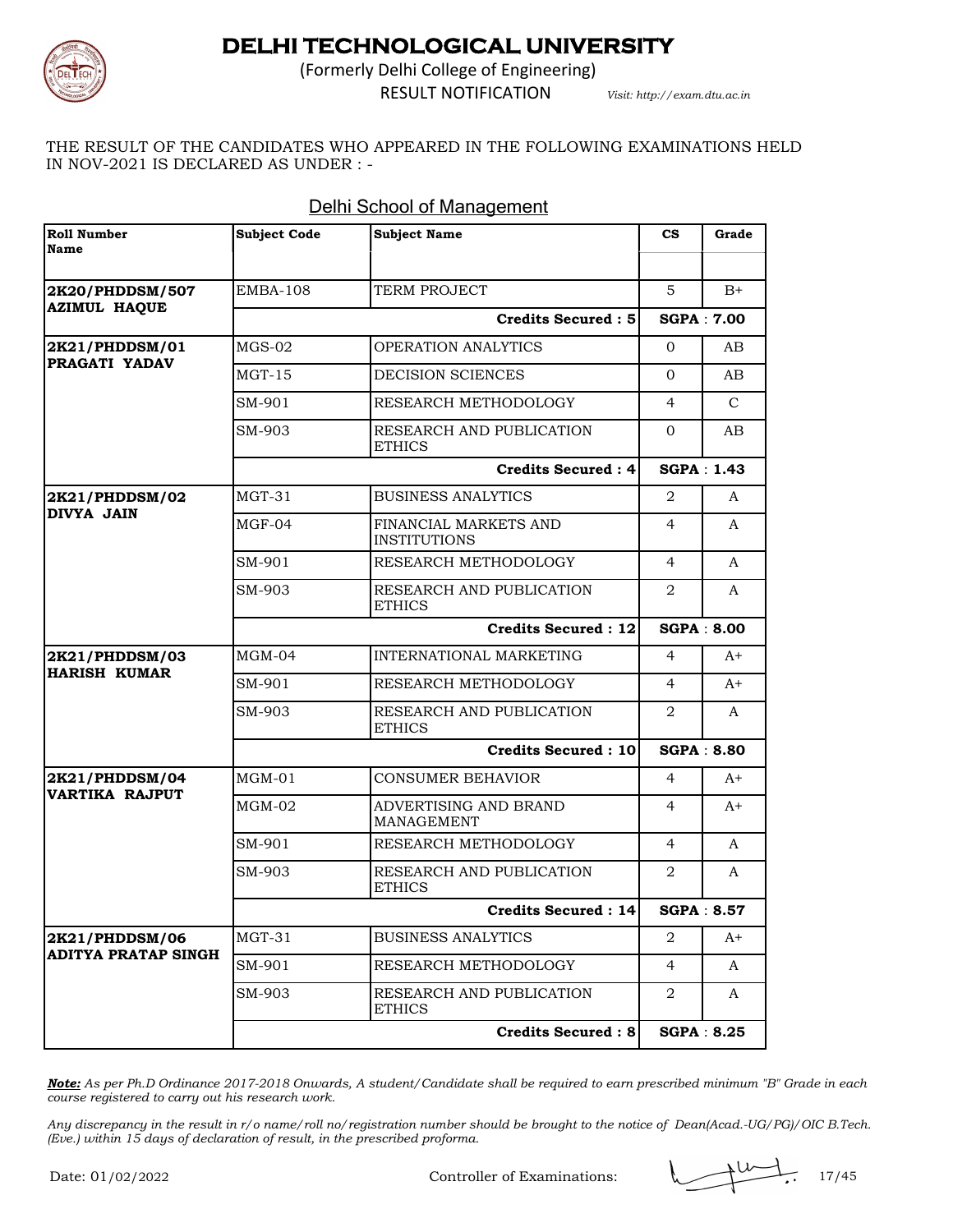

(Formerly Delhi College of Engineering) RESULT NOTIFICATION *Visit: http://exam.dtu.ac.in*

THE RESULT OF THE CANDIDATES WHO APPEARED IN THE FOLLOWING EXAMINATIONS HELD IN NOV-2021 IS DECLARED AS UNDER : -

| <b>Roll Number</b><br>Name              | <b>Subject Code</b> | <b>Subject Name</b>                                 | $\mathbf{c}\mathbf{s}$ | Grade             |
|-----------------------------------------|---------------------|-----------------------------------------------------|------------------------|-------------------|
|                                         |                     |                                                     |                        |                   |
| 2K21/PHDDSM/07<br><b>JYOTI TANDON</b>   | $MGM-01$            | CONSUMER BEHAVIOR                                   | $\overline{4}$         | $A+$              |
|                                         | MGT-33              | STRATEGIC MANAGEMENT                                | 4                      | $A+$              |
|                                         | SM-901              | RESEARCH METHODOLOGY                                | 4                      | $A+$              |
|                                         | SM-903              | RESEARCH AND PUBLICATION<br><b>ETHICS</b>           | 2                      | A                 |
|                                         |                     | Credits Secured: 14                                 |                        | <b>SGPA: 8.86</b> |
| 2K21/PHDDSM/08<br><b>SUBODH MOR</b>     | $EMBA-101$          | MANAGEMENT PROCESS AND<br>ORGANIZATIONAL BEHAVIOR   | 3                      | A                 |
|                                         | $MGH-01$            | INDUSTRIAL RELATIONS & LABOUR<br><b>LEGISLATION</b> | $\overline{4}$         | $A+$              |
|                                         | SM-901              | RESEARCH METHODOLOGY                                | $\overline{4}$         | $A+$              |
|                                         | SM-903              | RESEARCH AND PUBLICATION<br><b>ETHICS</b>           | 2                      | $A+$              |
|                                         |                     | <b>Credits Secured: 13</b>                          |                        | <b>SGPA: 8.77</b> |
| 2K21/PHDDSM/09<br><b>KARAN TREHAN</b>   | $MGT-31$            | <b>BUSINESS ANALYTICS</b>                           | 2                      | $A+$              |
|                                         | SM-901              | RESEARCH METHODOLOGY                                | $\overline{4}$         | $\mathsf{A}$      |
|                                         | SM-903              | RESEARCH AND PUBLICATION<br><b>ETHICS</b>           | 2                      | A                 |
|                                         |                     | <b>Credits Secured: 8</b>                           |                        | SGPA: 8.25        |
| 2K21/PHDDSM/10<br><b>RAJNI SHARMA</b>   | SM-903              | RESEARCH AND PUBLICATION<br><b>ETHICS</b>           | 2                      | A                 |
|                                         | $MGT-31$            | <b>BUSINESS ANALYTICS</b>                           | $\mathfrak{D}$         | $B+$              |
|                                         | SM-901              | RESEARCH METHODOLOGY                                | $\overline{4}$         | A                 |
|                                         |                     | <b>Credits Secured: 8</b>                           |                        | SGPA: 7.75        |
| 2K21/PHDDSM/11<br><b>ABHINAY SHUKLA</b> | EMBA-303            | INFORMATION TECHNOLOGY<br><b>MANAGEMENT</b>         | 3                      | A+                |
|                                         | SM-901              | RESEARCH METHODOLOGY                                | $\overline{4}$         | A                 |
|                                         | SM-903              | RESEARCH AND PUBLICATION<br><b>ETHICS</b>           | 2                      | $A+$              |
|                                         |                     | <b>Credits Secured: 9</b>                           |                        | SGPA: 8.56        |

#### Delhi School of Management

*Note: As per Ph.D Ordinance 2017-2018 Onwards, A student/Candidate shall be required to earn prescribed minimum "B" Grade in each course registered to carry out his research work.*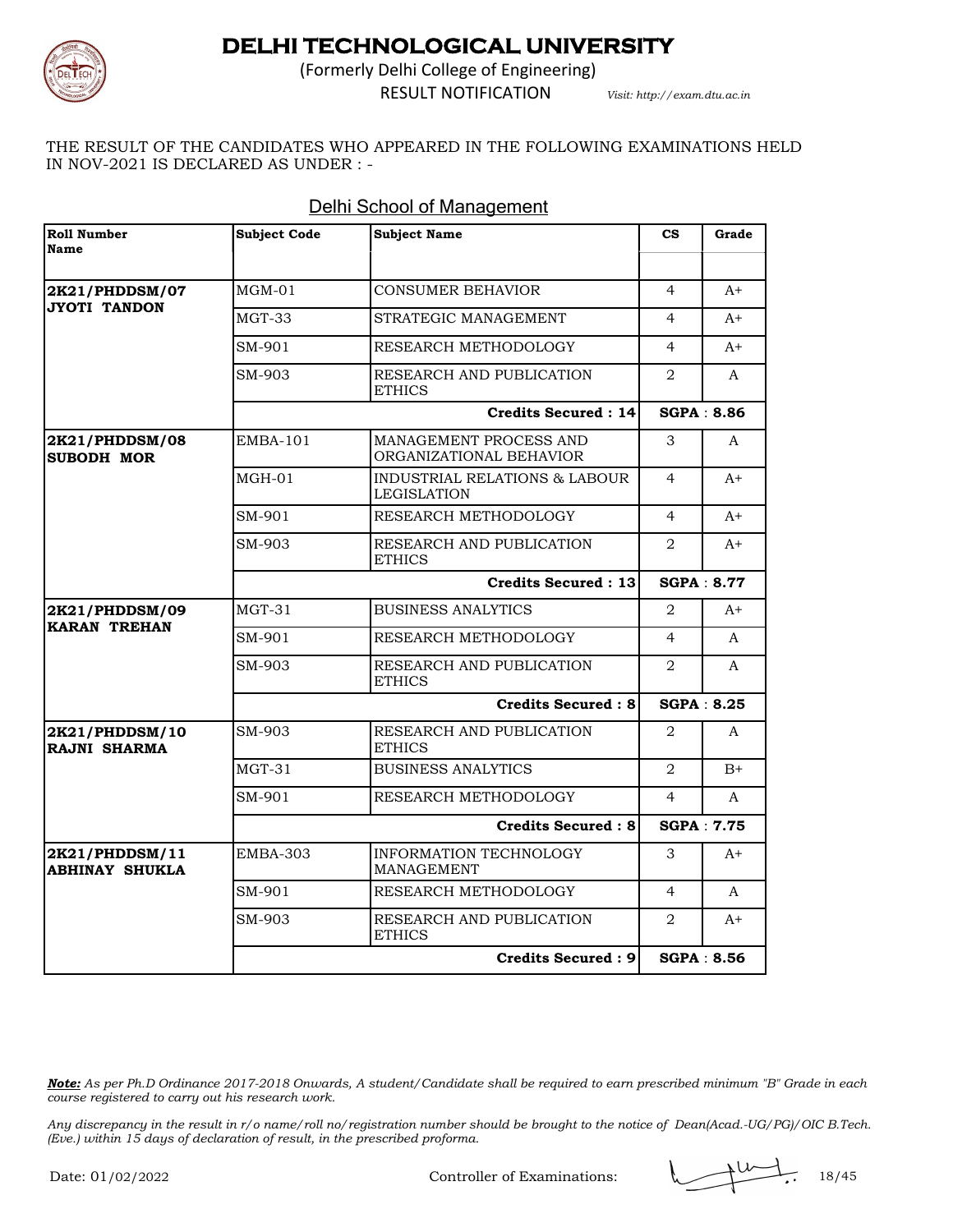

(Formerly Delhi College of Engineering) RESULT NOTIFICATION *Visit: http://exam.dtu.ac.in*

THE RESULT OF THE CANDIDATES WHO APPEARED IN THE FOLLOWING EXAMINATIONS HELD IN NOV-2021 IS DECLARED AS UNDER : -

| Roll Number<br><b>Name</b>                | <b>Subject Code</b> | <b>Subject Name</b>                          | $\mathbf{c}\mathbf{s}$        | Grade             |
|-------------------------------------------|---------------------|----------------------------------------------|-------------------------------|-------------------|
| 2K21/PHDDSM/12                            | $MGS-02$            | OPERATION ANALYTICS                          | 4                             | A                 |
| <b>ANKUR TAYAL</b>                        | SM-901              | RESEARCH METHODOLOGY                         | $\overline{4}$                | $A+$              |
|                                           | SM-903              | RESEARCH AND PUBLICATION<br><b>ETHICS</b>    | $\mathfrak{D}_{\mathfrak{p}}$ | $A+$              |
|                                           |                     | <b>Credits Secured: 10</b>                   |                               | SGPA: 8.60        |
| 2K21/PHDDSM/13<br>URVASHI BAJAJ           | $MGT-31$            | <b>BUSINESS ANALYTICS</b>                    | 2                             | A                 |
|                                           | SM-901              | RESEARCH METHODOLOGY                         | $\overline{4}$                | $\mathsf{A}$      |
|                                           | SM-903              | RESEARCH AND PUBLICATION<br><b>ETHICS</b>    | $\mathcal{D}_{\mathcal{L}}$   | $B+$              |
|                                           |                     | <b>Credits Secured: 81</b>                   |                               | SGPA: 7.75        |
| 2K21/PHDDSM/14<br><b>MOHAMMAD MUSTAFA</b> | $MGF-04$            | FINANCIAL MARKETS AND<br><b>INSTITUTIONS</b> | $\Omega$                      | AB                |
| <b>MANGAL</b>                             | SM-901              | RESEARCH METHODOLOGY                         | $\Omega$                      | AB                |
|                                           | SM-903              | RESEARCH AND PUBLICATION<br><b>ETHICS</b>    | $\Omega$                      | A <sub>B</sub>    |
|                                           |                     | Credits Secured : 0                          |                               | <b>SGPA: 0.00</b> |

#### Delhi School of Management

*Note: As per Ph.D Ordinance 2017-2018 Onwards, A student/Candidate shall be required to earn prescribed minimum "B" Grade in each course registered to carry out his research work.*

*Any discrepancy in the result in r/o name/roll no/registration number should be brought to the notice of Dean(Acad.-UG/PG)/OIC B.Tech. (Eve.) within 15 days of declaration of result, in the prescribed proforma.*

Controller of Examinations:  $\sqrt{10/16}$ , 19/45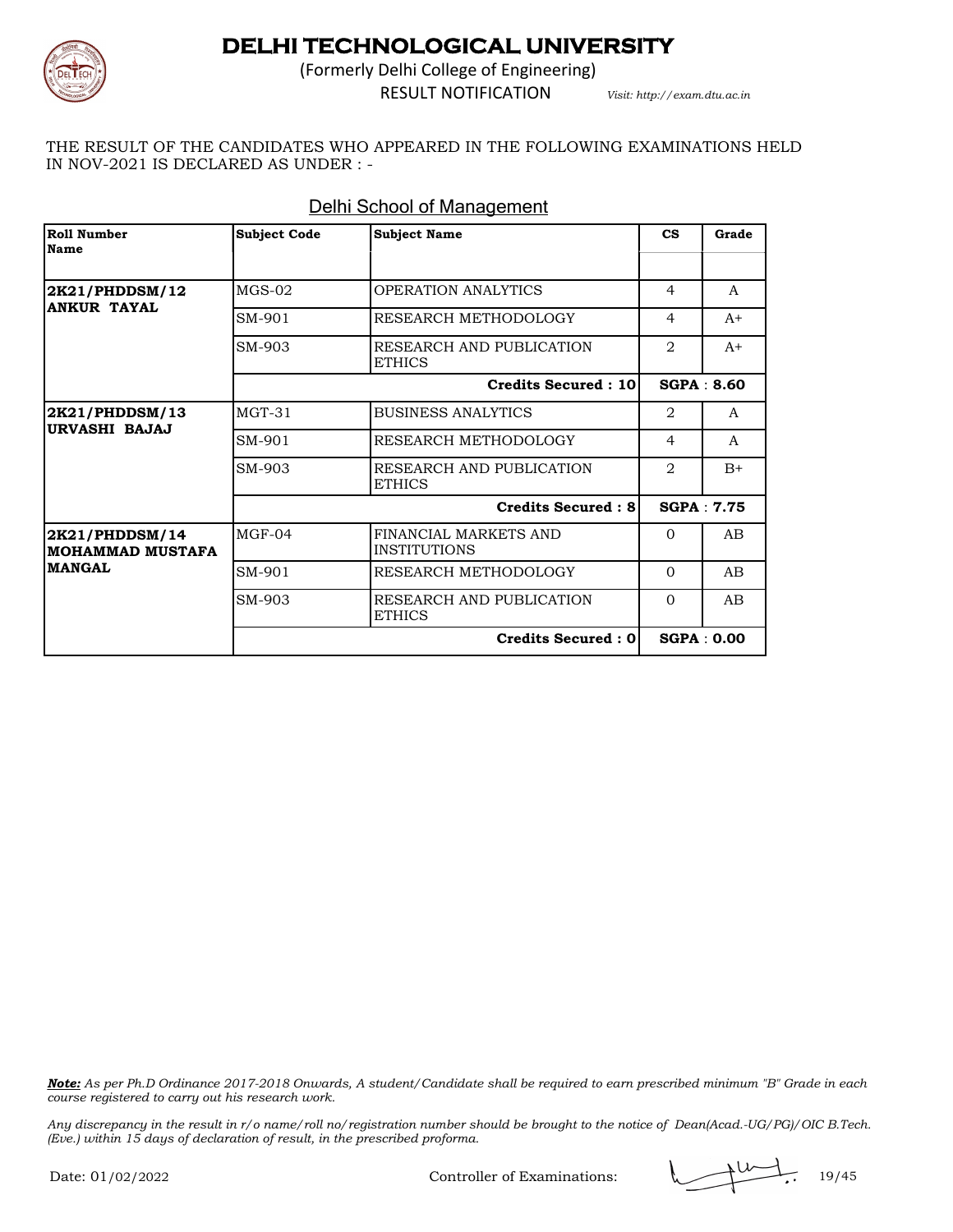

(Formerly Delhi College of Engineering) RESULT NOTIFICATION *Visit: http://exam.dtu.ac.in*

THE RESULT OF THE CANDIDATES WHO APPEARED IN THE FOLLOWING EXAMINATIONS HELD IN NOV-2021 IS DECLARED AS UNDER : -

| <b>Roll Number</b><br>Name            | <b>Subject Code</b> | <b>Subject Name</b>                          | $\mathbf{c}\mathbf{s}$      | Grade             |
|---------------------------------------|---------------------|----------------------------------------------|-----------------------------|-------------------|
|                                       |                     |                                              |                             |                   |
| 2K21/PHDEC/01                         | SM-901              | RESEARCH METHODOLOGY                         | 4                           | A                 |
| <b>NIHAL KUMAR</b>                    | SM-903              | RESEARCH AND PUBLICATION<br><b>ETHICS</b>    | $\overline{2}$              | A                 |
|                                       | <b>SPD503</b>       | IMAGE ANALYSIS AND PROCESSING                | $\overline{4}$              | A                 |
|                                       |                     | <b>Credits Secured: 10</b>                   |                             | <b>SGPA: 8.00</b> |
| 2K21/PHDEC/02<br><b>AVINASH DUBEY</b> | MOC5303             | RF MICROWAVE & MILLIMETER<br><b>CIRCUITS</b> | 3                           | $A+$              |
|                                       | SM-901              | RESEARCH METHODOLOGY                         | $\overline{4}$              | $B+$              |
|                                       | SM-903              | RESEARCH AND PUBLICATION<br><b>ETHICS</b>    | 2                           | A                 |
|                                       |                     | <b>Credits Secured: 9</b>                    |                             | <b>SGPA: 7.89</b> |
| 2K21/PHDEC/03<br><b>JULLY KUMARI</b>  | ISY5409             | <b>IMAGE ANALYSIS</b>                        | $\overline{4}$              | $A+$              |
|                                       | SM-901              | RESEARCH METHODOLOGY                         | $\overline{4}$              | $A+$              |
|                                       | SM-903              | RESEARCH AND PUBLICATION<br><b>ETHICS</b>    | $\mathcal{D}_{\mathcal{L}}$ | $\mathsf{A}$      |
|                                       |                     | <b>Credits Secured: 10</b>                   |                             | <b>SGPA: 8.80</b> |
| 2K21/PHDEC/04                         | SM-901              | RESEARCH METHODOLOGY                         | 4                           | A                 |
| <b>BARKHA SINGH</b>                   | SM-903              | RESEARCH AND PUBLICATION<br><b>ETHICS</b>    | 2                           | A                 |
|                                       | SPD5301             | DIGITAL WATERMARKING                         | 3                           | A                 |
|                                       |                     | <b>Credits Secured: 9</b>                    |                             | <b>SGPA: 8.00</b> |
| 2K21/PHDEC/05                         | SM-901              | RESEARCH METHODOLOGY                         | 4                           | A                 |
| PALAK HANDA                           | SM-903              | RESEARCH AND PUBLICATION<br><b>ETHICS</b>    | $\overline{2}$              | A                 |
|                                       | <b>SPD503</b>       | IMAGE ANALYSIS AND PROCESSING                | 4                           | A                 |
|                                       |                     | <b>Credits Secured: 10</b>                   |                             | <b>SGPA: 8.00</b> |
| 2K21/PHDEC/06                         | SM-901              | RESEARCH METHODOLOGY                         | $\overline{4}$              | $A+$              |
| TANVIKA GARG                          | SM-903              | RESEARCH AND PUBLICATION<br><b>ETHICS</b>    | $\overline{2}$              | A                 |
|                                       | <b>VLS6207</b>      | SELECTED TOPICS IN VLSI                      | 2                           | A                 |
|                                       |                     | Credits Secured : 8                          |                             | <b>SGPA: 8.50</b> |

#### Department of Electronics & Communication Engineering

*Note: As per Ph.D Ordinance 2017-2018 Onwards, A student/Candidate shall be required to earn prescribed minimum "B" Grade in each course registered to carry out his research work.*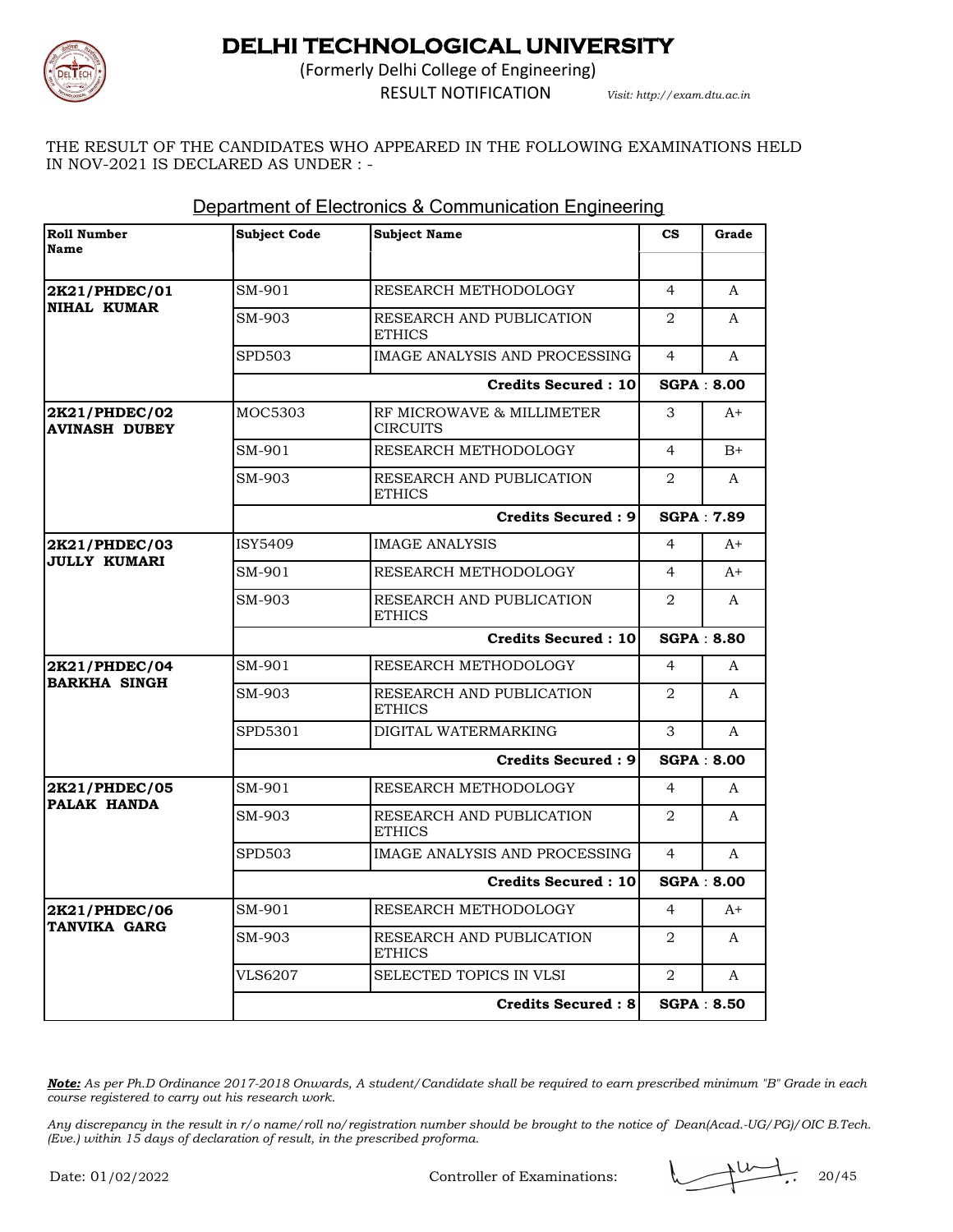

(Formerly Delhi College of Engineering) RESULT NOTIFICATION *Visit: http://exam.dtu.ac.in*

THE RESULT OF THE CANDIDATES WHO APPEARED IN THE FOLLOWING EXAMINATIONS HELD IN NOV-2021 IS DECLARED AS UNDER : -

| <b>Roll Number</b><br>Name                | <b>Subject Code</b>        | <b>Subject Name</b>                        | $\mathbf{c}\mathbf{s}$ | Grade             |
|-------------------------------------------|----------------------------|--------------------------------------------|------------------------|-------------------|
|                                           |                            |                                            |                        |                   |
| 2K21/PHDEC/07<br><b>VISHAL KUMAR</b>      | MOC6311                    | SPREAD SPECTRUM<br><b>COMMUNICATION</b>    | 3                      | $A+$              |
|                                           | SM-901                     | RESEARCH METHODOLOGY                       | 4                      | A                 |
|                                           | SM-903                     | RESEARCH AND PUBLICATION<br>ETHICS         | 2                      | A                 |
|                                           |                            | <b>Credits Secured: 9</b>                  | <b>SGPA: 8.33</b>      |                   |
| 2K21/PHDEC/08<br><b>RAHUL KUMAR GUPTA</b> | ISY5301                    | ARTIFICIAL INTELLIGENCE                    | 3                      | A+                |
|                                           | SM-901                     | RESEARCH METHODOLOGY                       | $\overline{4}$         | A+                |
|                                           | SM-903                     | RESEARCH AND PUBLICATION<br><b>ETHICS</b>  | 2                      | A                 |
|                                           |                            | <b>Credits Secured: 9</b>                  | <b>SGPA: 8.78</b>      |                   |
| 2K21/PHDEC/09<br><b>ASBAH MASIH</b>       | <b>MOC503</b>              | OPTICAL COMMUNICATION<br><b>SYSTEMS</b>    | 4                      | A+                |
|                                           | SM-901                     | RESEARCH METHODOLOGY                       | 4                      | A                 |
|                                           | SM-903                     | RESEARCH AND PUBLICATION<br><b>ETHICS</b>  | 2                      | $B+$              |
|                                           |                            | <b>Credits Secured: 10</b>                 |                        | <b>SGPA: 8.20</b> |
| 2K21/PHDEC/10                             | SM-901                     | RESEARCH METHODOLOGY                       | 4                      | A                 |
| <b>VIDHI</b>                              | SM-903                     | RESEARCH AND PUBLICATION<br><b>ETHICS</b>  | 2                      | A                 |
|                                           | <b>SPD503</b>              | <b>IMAGE ANALYSIS AND PROCESSING</b>       | 4                      | A                 |
|                                           | <b>Credits Secured: 10</b> |                                            |                        | <b>SGPA: 8.00</b> |
| 2K21/PHDEC/11                             | SM-901                     | RESEARCH METHODOLOGY                       | 4                      | A                 |
| <b>ANSHIKA MALL</b>                       | SM-903                     | RESEARCH AND PUBLICATION<br><b>ETHICS</b>  | 2                      | A                 |
|                                           | VLS5401                    | DIGITAL DESIGN WITH HDL                    | 4                      | A                 |
|                                           |                            | (VERILOG)                                  |                        |                   |
|                                           |                            | <b>Credits Secured: 10</b>                 |                        | <b>SGPA: 8.00</b> |
| 2K21/PHDEC/12                             | SM-901                     | RESEARCH METHODOLOGY                       | 4                      | $B+$              |
| <b>ARJUN LAL KUMAWAT</b>                  | SM-903                     | RESEARCH AND PUBLICATION<br><b>ETHICS</b>  | 2                      | A                 |
|                                           | VLS5307                    | ORGANIC AND FLEXIBLE<br><b>ELECTRONICS</b> | 3                      | A+                |

#### Department of Electronics & Communication Engineering

*Note: As per Ph.D Ordinance 2017-2018 Onwards, A student/Candidate shall be required to earn prescribed minimum "B" Grade in each course registered to carry out his research work.*

*Any discrepancy in the result in r/o name/roll no/registration number should be brought to the notice of Dean(Acad.-UG/PG)/OIC B.Tech. (Eve.) within 15 days of declaration of result, in the prescribed proforma.*

Controller of Examinations: 21/45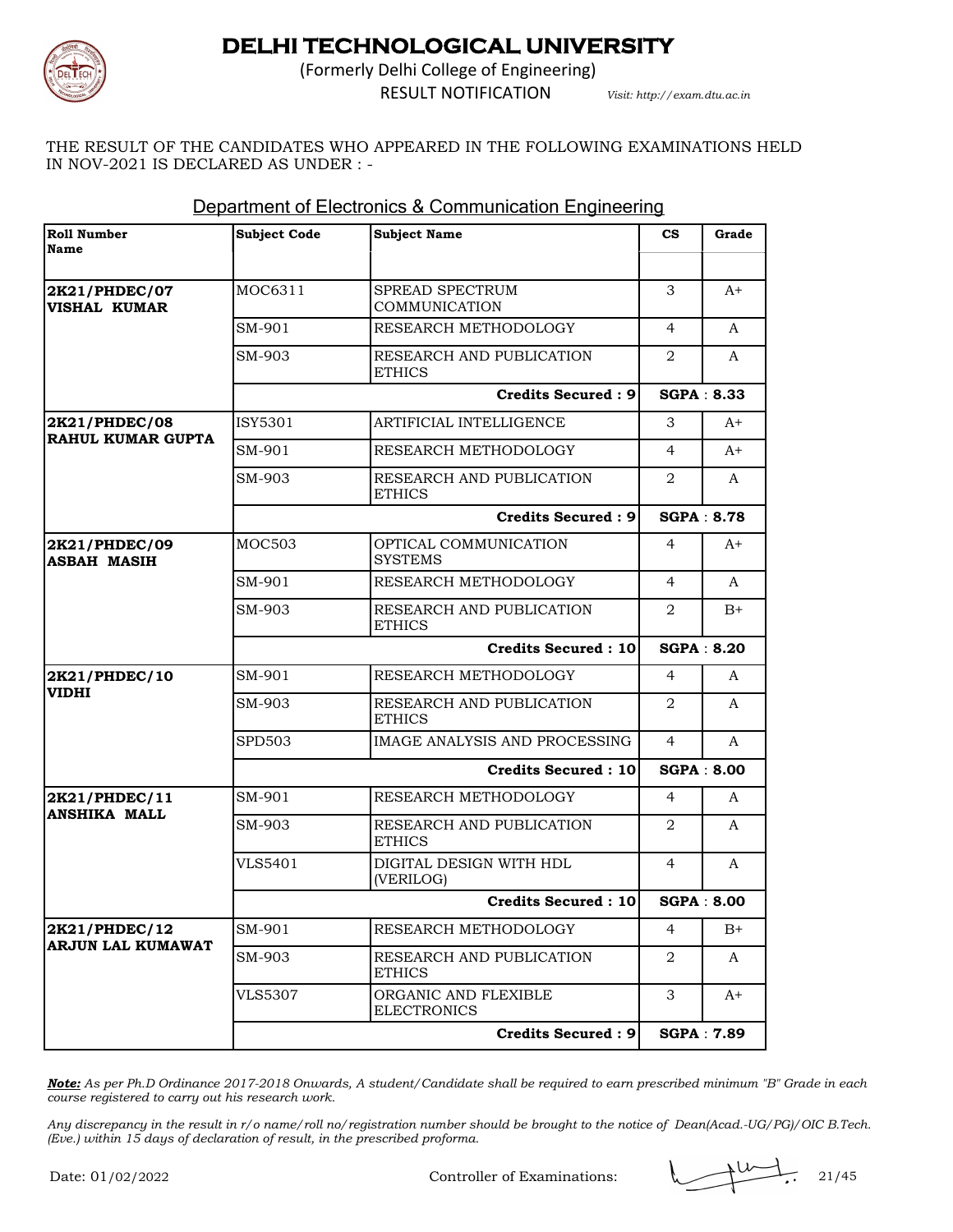

(Formerly Delhi College of Engineering) RESULT NOTIFICATION *Visit: http://exam.dtu.ac.in*

THE RESULT OF THE CANDIDATES WHO APPEARED IN THE FOLLOWING EXAMINATIONS HELD IN NOV-2021 IS DECLARED AS UNDER : -

| <b>Roll Number</b><br>Name               | <b>Subject Code</b>       | <b>Subject Name</b>                        | $_{\rm cs}$    | Grade             |
|------------------------------------------|---------------------------|--------------------------------------------|----------------|-------------------|
|                                          |                           |                                            |                |                   |
| 2K21/PHDEC/13<br><b>SHIVANI YADAV</b>    | SM-901                    | RESEARCH METHODOLOGY                       | $\overline{4}$ | $A+$              |
|                                          | SM-903                    | RESEARCH AND PUBLICATION<br><b>ETHICS</b>  | 2              | A                 |
|                                          | <b>VLS5307</b>            | ORGANIC AND FLEXIBLE<br><b>ELECTRONICS</b> | 3              | A+                |
|                                          |                           | Credits Secured: 9                         |                | <b>SGPA: 8.78</b> |
| 2K21/PHDEC/14<br><b>VISHAL CHAUDHARY</b> | <b>MOC503</b>             | OPTICAL COMMUNICATION<br><b>SYSTEMS</b>    | 4              | $A+$              |
|                                          | SM-901                    | RESEARCH METHODOLOGY                       | $\overline{4}$ | A                 |
|                                          | SM-903                    | RESEARCH AND PUBLICATION<br><b>ETHICS</b>  | 2              | A                 |
|                                          |                           | <b>Credits Secured: 10</b>                 |                | <b>SGPA: 8.40</b> |
| 2K21/PHDEC/15<br><b>AAPURVA KAUL</b>     | SM-901                    | RESEARCH METHODOLOGY                       | 4              | A+                |
|                                          | SM-903                    | RESEARCH AND PUBLICATION<br><b>ETHICS</b>  | 2              | A                 |
|                                          | <b>VLS5307</b>            | ORGANIC AND FLEXIBLE<br><b>ELECTRONICS</b> | 3              | A+                |
|                                          |                           | <b>Credits Secured: 9</b>                  |                | <b>SGPA: 8.78</b> |
| 2K21/PHDEC/16                            | SM-901                    | RESEARCH METHODOLOGY                       | 4              | A                 |
| <b>HIMANI MEHTA</b>                      | SM-903                    | RESEARCH AND PUBLICATION<br><b>ETHICS</b>  | 2              | A+                |
|                                          | <b>SPD503</b>             | IMAGE ANALYSIS AND PROCESSING              | 4              | $B+$              |
|                                          |                           | <b>Credits Secured: 10</b>                 |                | <b>SGPA: 7.80</b> |
| 2K21/PHDEC/17                            | SM-901                    | RESEARCH METHODOLOGY                       | 4              | A                 |
| <b>MAYANK KUMAR</b>                      | SM-903                    | RESEARCH AND PUBLICATION<br><b>ETHICS</b>  | 2              | $B+$              |
|                                          | <b>VLS6207</b>            | SELECTED TOPICS IN VLSI                    | 2              | $B+$              |
|                                          | <b>Credits Secured: 8</b> |                                            |                | <b>SGPA: 7.50</b> |
| 2K21/PHDEC/18                            | SM-901                    | RESEARCH METHODOLOGY                       | 4              | A                 |
| <b>NEHA DALAKOTI</b>                     | SM-903                    | RESEARCH AND PUBLICATION<br><b>ETHICS</b>  | 2              | A                 |
|                                          | <b>VLS5307</b>            | ORGANIC AND FLEXIBLE<br><b>ELECTRONICS</b> | 3              | A                 |
|                                          |                           | <b>Credits Secured: 9</b>                  |                | <b>SGPA: 8.00</b> |

#### Department of Electronics & Communication Engineering

*Note: As per Ph.D Ordinance 2017-2018 Onwards, A student/Candidate shall be required to earn prescribed minimum "B" Grade in each course registered to carry out his research work.*

*Any discrepancy in the result in r/o name/roll no/registration number should be brought to the notice of Dean(Acad.-UG/PG)/OIC B.Tech. (Eve.) within 15 days of declaration of result, in the prescribed proforma.*

Controller of Examinations: 22/45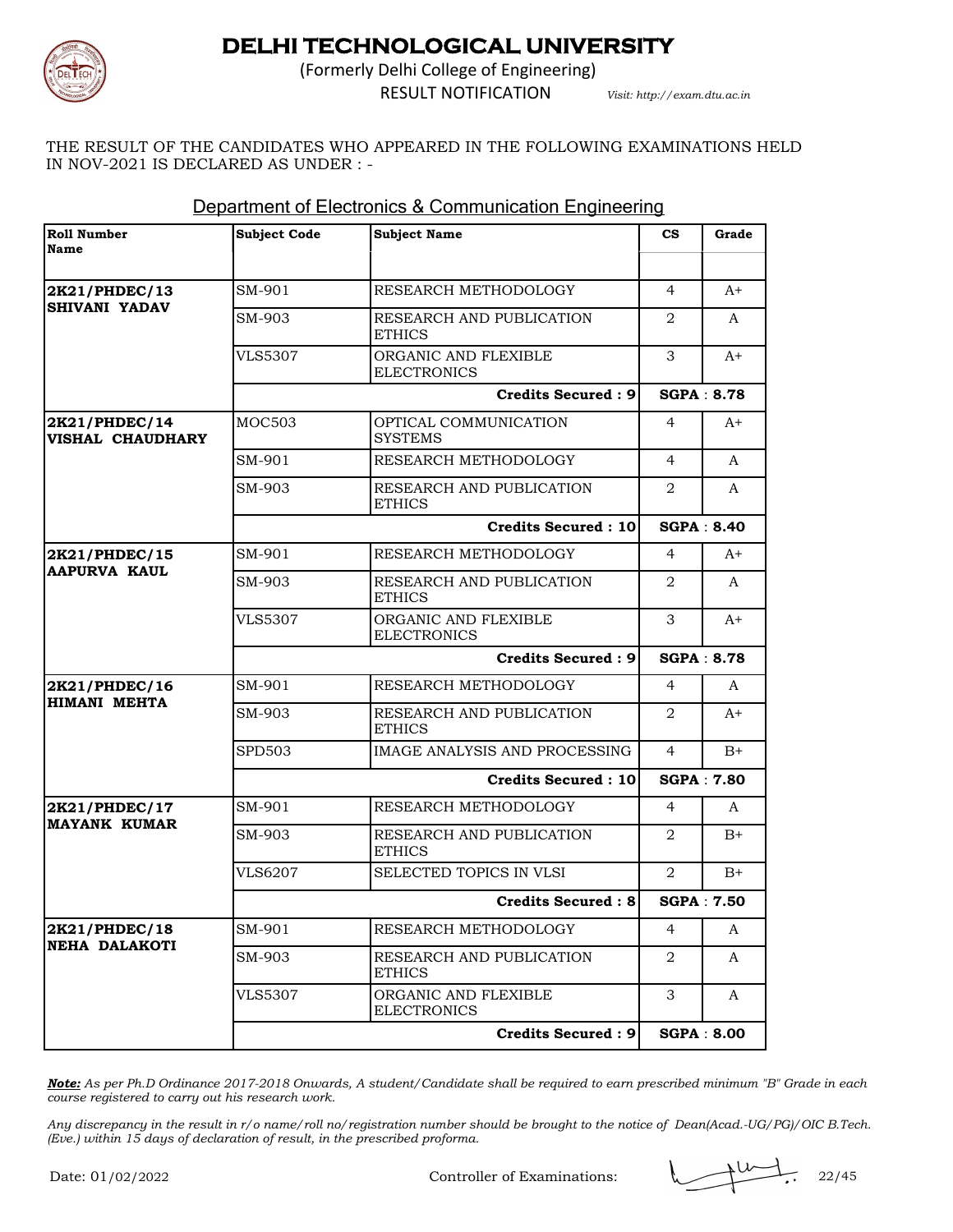

(Formerly Delhi College of Engineering) RESULT NOTIFICATION *Visit: http://exam.dtu.ac.in*

THE RESULT OF THE CANDIDATES WHO APPEARED IN THE FOLLOWING EXAMINATIONS HELD IN NOV-2021 IS DECLARED AS UNDER : -

| <b>Roll Number</b><br>Name           | <b>Subject Code</b>       | <b>Subject Name</b>                          | $\mathbf{c}\mathbf{s}$ | Grade             |
|--------------------------------------|---------------------------|----------------------------------------------|------------------------|-------------------|
|                                      |                           |                                              |                        |                   |
| 2K21/PHDEC/19                        | SM-901                    | RESEARCH METHODOLOGY                         | $\overline{4}$         | A                 |
| <b>AYUSH</b>                         | SM-903                    | RESEARCH AND PUBLICATION<br><b>ETHICS</b>    | 2                      | $B+$              |
|                                      | <b>VLS5401</b>            | DIGITAL DESIGN WITH HDL<br>(VERILOG)         | $\overline{4}$         | A                 |
|                                      |                           | <b>Credits Secured: 10</b>                   |                        | <b>SGPA: 7.80</b> |
| 2K21/PHDEC/20                        | SM-901                    | RESEARCH METHODOLOGY                         | 4                      | $A+$              |
| PRANJIT DEKA                         | SM-903                    | RESEARCH AND PUBLICATION<br><b>ETHICS</b>    | 2                      | $B+$              |
|                                      |                           | <b>Credits Secured: 6</b>                    |                        | <b>SGPA: 8.33</b> |
| 2K21/PHDEC/21<br><b>SUMAN RANI</b>   | SM-901                    | RESEARCH METHODOLOGY                         | 4                      | A                 |
|                                      | SM-903                    | RESEARCH AND PUBLICATION<br><b>ETHICS</b>    | 2                      | $B+$              |
|                                      | <b>VLS6207</b>            | SELECTED TOPICS IN VLSI                      | $\overline{2}$         | $B+$              |
|                                      | <b>Credits Secured: 8</b> |                                              | <b>SGPA: 7.50</b>      |                   |
| 2K21/PHDEC/22                        | SM-901                    | RESEARCH METHODOLOGY                         | 4                      | A                 |
| <b>SANKALP KUMAR</b><br><b>GUPTA</b> | SM-903                    | RESEARCH AND PUBLICATION<br><b>ETHICS</b>    | 2                      | $B+$              |
|                                      | <b>SPD503</b>             | IMAGE ANALYSIS AND PROCESSING                | 4                      | B.                |
|                                      |                           | <b>Credits Secured: 10</b>                   |                        | <b>SGPA: 7.00</b> |
| 2K21/PHDEC/23<br>PRIYANKA CHOUDHARY  | MOC6205                   | SPECIAL TOPICS ON MICROWAVE<br>COMMUNICATION | $\overline{2}$         | $A+$              |
| <b>SINGH</b>                         | SM-901                    | RESEARCH METHODOLOGY                         | 4                      | A                 |
|                                      | SM-903                    | RESEARCH AND PUBLICATION<br><b>ETHICS</b>    | 2                      | $B+$              |
|                                      |                           | <b>Credits Secured: 8</b>                    | <b>SGPA: 8.00</b>      |                   |
| 2K21/PHDEC/24                        | ISY5409                   | <b>IMAGE ANALYSIS</b>                        | 4                      | $A+$              |
| <b>SAKSHI MITTAL</b>                 | SM-901                    | RESEARCH METHODOLOGY                         | 4                      | $A+$              |
|                                      | SM-903                    | RESEARCH AND PUBLICATION<br><b>ETHICS</b>    | 2                      | A                 |
|                                      |                           | <b>Credits Secured: 10</b>                   |                        | <b>SGPA: 8.80</b> |
| 2K21/PHDEC/25                        | SM-901                    | RESEARCH METHODOLOGY                         | 4                      | $A^+$             |
| <b>VAIBHAV</b>                       | SM-903                    | RESEARCH AND PUBLICATION<br><b>ETHICS</b>    | 2                      | A                 |

#### Department of Electronics & Communication Engineering

*Note: As per Ph.D Ordinance 2017-2018 Onwards, A student/Candidate shall be required to earn prescribed minimum "B" Grade in each course registered to carry out his research work.*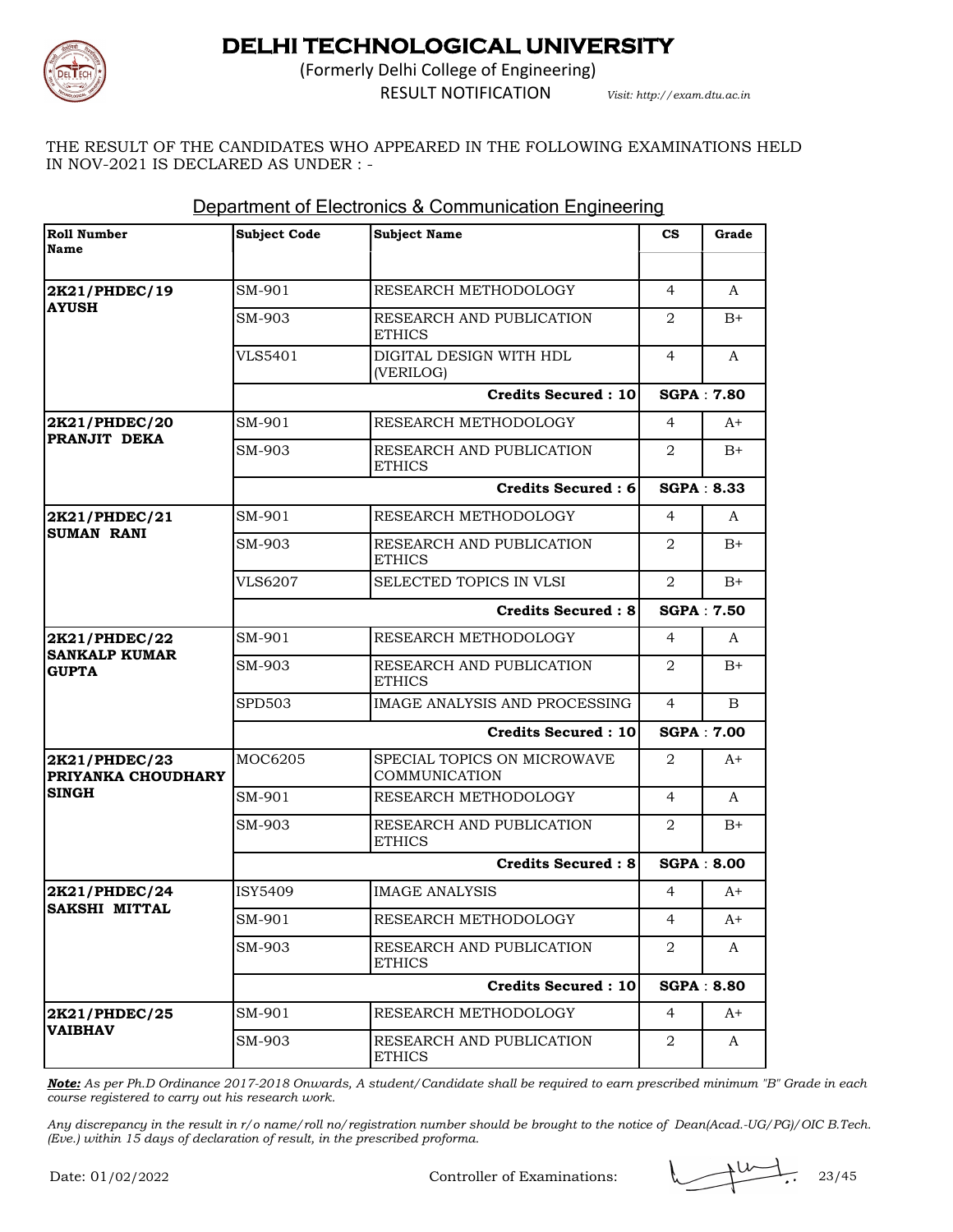

(Formerly Delhi College of Engineering) RESULT NOTIFICATION *Visit: http://exam.dtu.ac.in*

THE RESULT OF THE CANDIDATES WHO APPEARED IN THE FOLLOWING EXAMINATIONS HELD IN NOV-2021 IS DECLARED AS UNDER : -

| Roll Number<br><b>Name</b>       | <b>Subject Code</b>        | <b>Subject Name</b>                        | $\mathbf{c}\mathbf{s}$        | Grade             |
|----------------------------------|----------------------------|--------------------------------------------|-------------------------------|-------------------|
|                                  |                            |                                            |                               |                   |
| 2K21/PHDEC/25<br><b>VAIBHAV</b>  | SPD501                     | ADVANCED DIGITAL SIGNAL<br>PROCESSING      | 4                             | $\Omega$          |
|                                  |                            | <b>Credits Secured: 10</b>                 |                               | SGPA: 9.20        |
| 2K21/PHDEC/26<br>DEVENDRA PRATAP | SM-901                     | RESEARCH METHODOLOGY                       | 4                             | A                 |
|                                  | SM-903                     | RESEARCH AND PUBLICATION<br><b>ETHICS</b>  | $\mathfrak{D}_{\mathfrak{p}}$ | A                 |
|                                  | <b>SPD503</b>              | IMAGE ANALYSIS AND PROCESSING              | $\overline{4}$                | $B+$              |
|                                  | <b>Credits Secured: 10</b> |                                            |                               | <b>SGPA: 7.60</b> |
| 2K21/PHDEC/27                    | SM-901                     | <b>RESEARCH METHODOLOGY</b>                | $\overline{4}$                | $\mathsf{A}$      |
| LOKESH GAUTAM                    | SM-903                     | RESEARCH AND PUBLICATION<br><b>ETHICS</b>  | $\mathfrak{D}_{\mathfrak{p}}$ | $A+$              |
|                                  | VLS5307                    | ORGANIC AND FLEXIBLE<br><b>ELECTRONICS</b> | 3                             | $A+$              |
|                                  |                            | <b>Credits Secured: 91</b>                 |                               | <b>SGPA: 8.56</b> |

#### Department of Electronics & Communication Engineering

*Note: As per Ph.D Ordinance 2017-2018 Onwards, A student/Candidate shall be required to earn prescribed minimum "B" Grade in each course registered to carry out his research work.*

*Any discrepancy in the result in r/o name/roll no/registration number should be brought to the notice of Dean(Acad.-UG/PG)/OIC B.Tech. (Eve.) within 15 days of declaration of result, in the prescribed proforma.*

Controller of Examinations: 24/45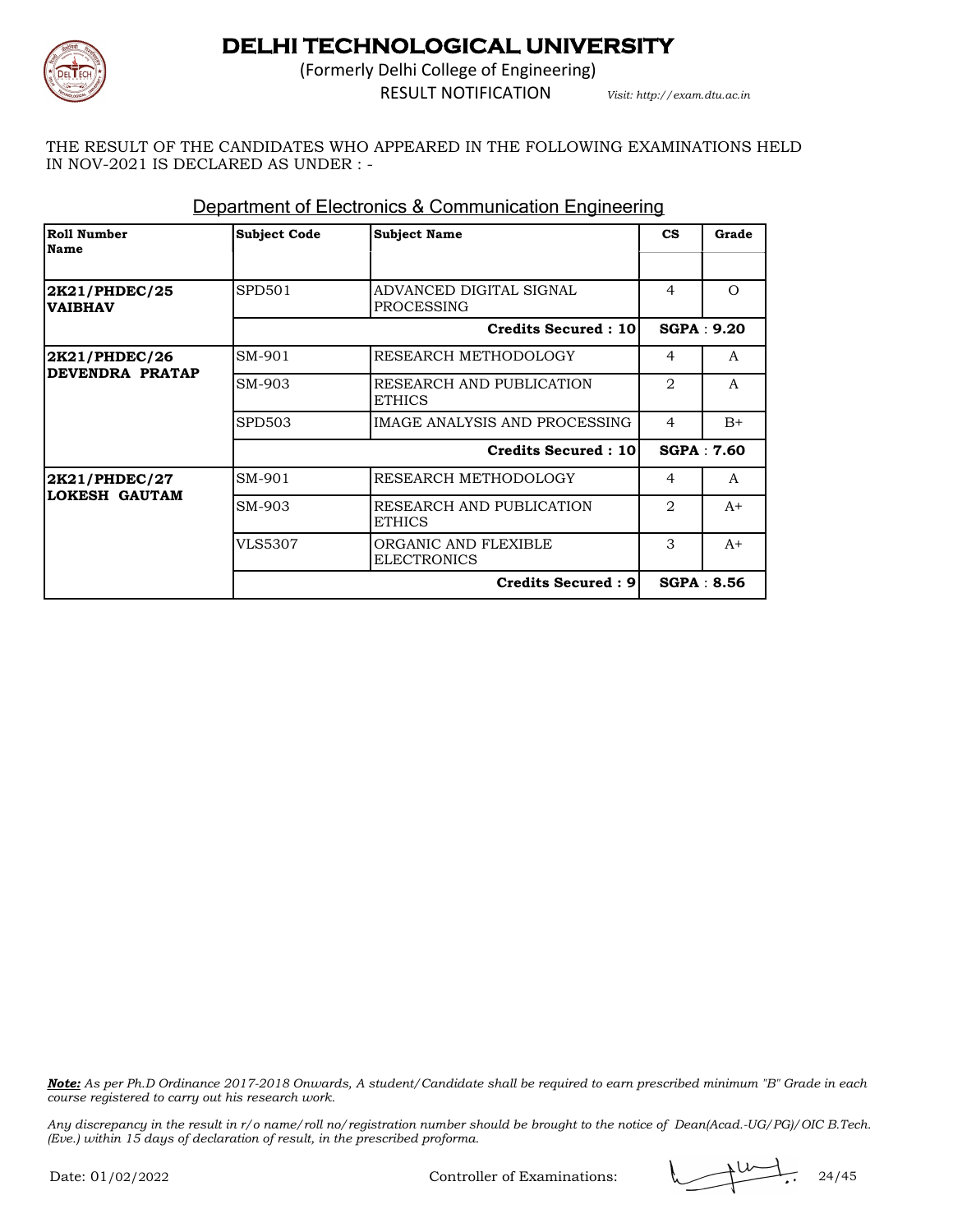

(Formerly Delhi College of Engineering)

RESULT NOTIFICATION *Visit: http://exam.dtu.ac.in*

THE RESULT OF THE CANDIDATES WHO APPEARED IN THE FOLLOWING EXAMINATIONS HELD IN NOV-2021 IS DECLARED AS UNDER : -

| <b>Roll Number</b><br>Name                          | <b>Subject Code</b>        | <b>Subject Name</b>                                   | $\mathbf{c}\mathbf{s}$ | Grade             |
|-----------------------------------------------------|----------------------------|-------------------------------------------------------|------------------------|-------------------|
|                                                     |                            |                                                       |                        |                   |
| 2K20/PHDEE/514<br>TAMER I. A.<br><b>ABUDABBOUSA</b> | <b>PES5405</b>             | <b>SWITCH MODE POWER</b><br><b>CONVERTERS</b>         | $\overline{4}$         | $A+$              |
|                                                     |                            | <b>Credits Secured: 4</b>                             |                        | <b>SGPA: 9.00</b> |
| 2K21/PHDEE/01<br><b>SHEFALI PAINULI</b>             | <b>PES5203</b>             | RENEWABLE ENERGY SYSTEMS                              | $\overline{2}$         | $A+$              |
|                                                     | SM-901                     | RESEARCH METHODOLOGY                                  | $\overline{4}$         | $\mathsf{A}$      |
|                                                     | SM-903                     | RESEARCH AND PUBLICATION<br><b>ETHICS</b>             | $\overline{2}$         | $\mathsf{A}$      |
|                                                     |                            | <b>Credits Secured: 8</b>                             |                        | <b>SGPA: 8.25</b> |
| 2K21/PHDEE/02                                       | <b>PSY503</b>              | ADVANCED POWER ELECTRONICS                            | $\overline{4}$         | $A+$              |
| <b>AYUSH</b>                                        | SM-901                     | RESEARCH METHODOLOGY                                  | $\overline{4}$         | A                 |
|                                                     | SM-903                     | RESEARCH AND PUBLICATION<br><b>ETHICS</b>             | $\overline{2}$         | $\mathsf{A}$      |
|                                                     |                            | <b>Credits Secured: 10</b>                            |                        | <b>SGPA: 8.40</b> |
| 2K21/PHDEE/03<br>SHRUTI PRAJAPATI                   | <b>PES6305</b>             | OPTIMIZATION TECHNIQUE IN<br>ELECTRICAL SYSTEM DESIGN | 3                      | $A^+$             |
|                                                     | SM-901                     | RESEARCH METHODOLOGY                                  | $\overline{4}$         | $B+$              |
|                                                     | SM-903                     | RESEARCH AND PUBLICATION<br><b>ETHICS</b>             | $\overline{2}$         | A                 |
|                                                     |                            | Credits Secured: 9                                    |                        | <b>SGPA: 7.89</b> |
| 2K21/PHDEE/04<br>SUDHANSHU MITTAL                   | <b>PES5405</b>             | <b>SWITCH MODE POWER</b><br><b>CONVERTERS</b>         | $\overline{4}$         | A                 |
|                                                     | SM-901                     | RESEARCH METHODOLOGY                                  | $\overline{4}$         | $\mathsf{A}$      |
|                                                     | SM-903                     | RESEARCH AND PUBLICATION<br><b>ETHICS</b>             | 2                      | A                 |
|                                                     | <b>Credits Secured: 10</b> |                                                       |                        | <b>SGPA: 8.00</b> |
| 2K21/PHDEE/05                                       | C&I5401                    | ANALOG & DIGITAL ELECTRONICS                          | $\overline{4}$         | $\mathsf{A}$      |
| KIRTI KAHARWAR                                      | SM-901                     | RESEARCH METHODOLOGY                                  | $\overline{4}$         | $B+$              |
|                                                     | SM-903                     | RESEARCH AND PUBLICATION<br><b>ETHICS</b>             | $\overline{2}$         | A                 |
|                                                     |                            | Credits Secured: 10                                   |                        | <b>SGPA: 7.60</b> |

#### Department of Electrical Engineering

*Note: As per Ph.D Ordinance 2017-2018 Onwards, A student/Candidate shall be required to earn prescribed minimum "B" Grade in each course registered to carry out his research work.*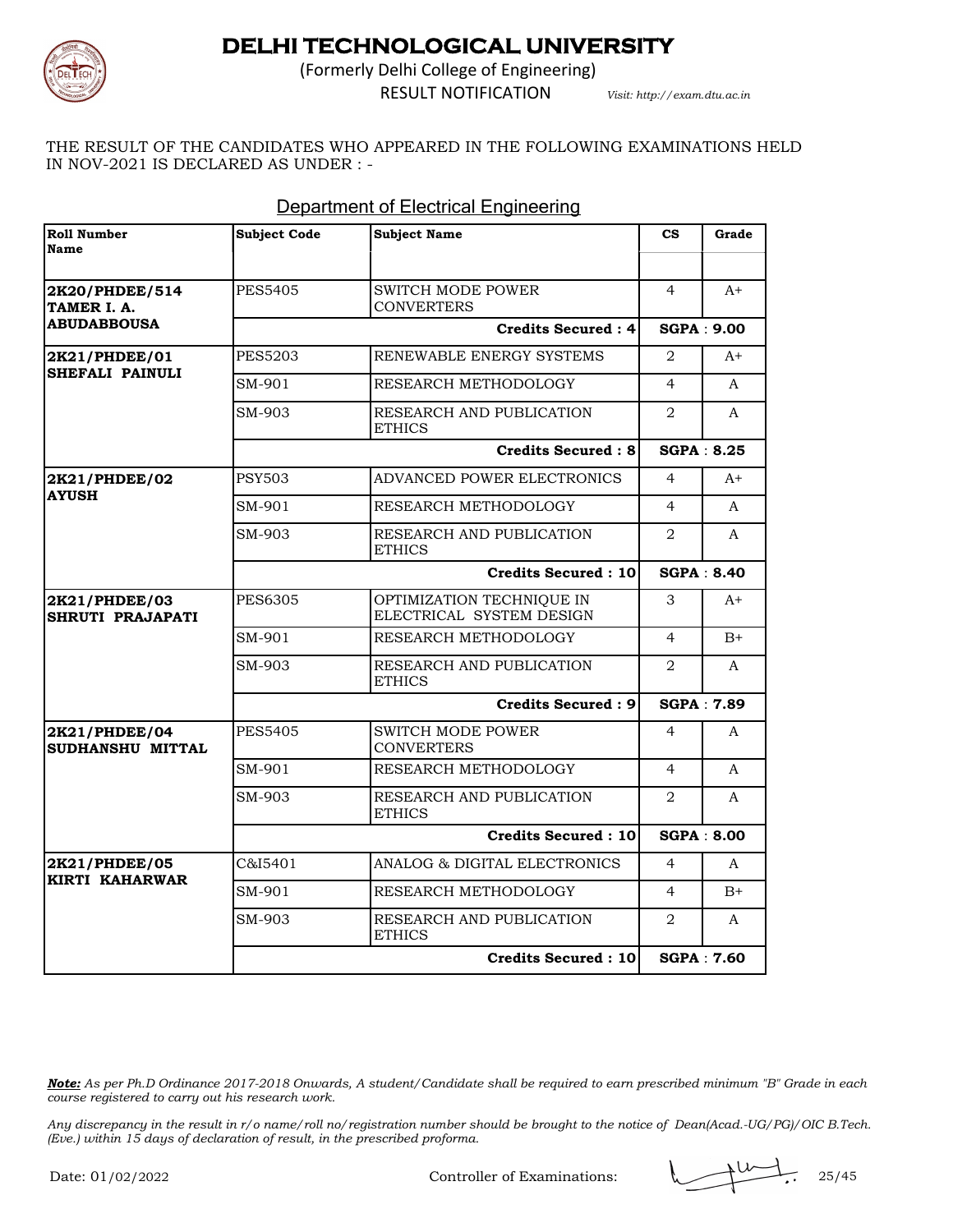

(Formerly Delhi College of Engineering) RESULT NOTIFICATION *Visit: http://exam.dtu.ac.in*

THE RESULT OF THE CANDIDATES WHO APPEARED IN THE FOLLOWING EXAMINATIONS HELD IN NOV-2021 IS DECLARED AS UNDER : -

| <b>Roll Number</b><br>Name             | <b>Subject Code</b>        | <b>Subject Name</b>                                   | $\mathbf{c}\mathbf{s}$ | Grade             |
|----------------------------------------|----------------------------|-------------------------------------------------------|------------------------|-------------------|
|                                        |                            |                                                       |                        |                   |
| 2K21/PHDEE/07                          | <b>PES503</b>              | POWER ELECTRONICS CONVERTOR                           | $\overline{4}$         | $B+$              |
| <b>RITANSHU TIWARI</b>                 | SM-901                     | RESEARCH METHODOLOGY                                  | $\overline{4}$         | A                 |
|                                        | SM-903                     | RESEARCH AND PUBLICATION<br><b>ETHICS</b>             | 2                      | $B+$              |
|                                        |                            | <b>Credits Secured: 10</b>                            |                        | <b>SGPA: 7.40</b> |
| 2K21/PHDEE/08                          | <b>PES5203</b>             | RENEWABLE ENERGY SYSTEMS                              | 2                      | A+                |
| <b>RAHMA AMAN</b>                      | SM-901                     | RESEARCH METHODOLOGY                                  | $\overline{4}$         | $B+$              |
|                                        | SM-903                     | RESEARCH AND PUBLICATION<br><b>ETHICS</b>             | 2                      | A                 |
|                                        |                            | <b>Credits Secured: 8</b>                             |                        | <b>SGPA: 7.75</b> |
| 2K21/PHDEE/09<br>DIVYANSH SHAILLY      | <b>PES5405</b>             | <b>SWITCH MODE POWER</b><br><b>CONVERTERS</b>         | 4                      | A                 |
|                                        | SM-901                     | RESEARCH METHODOLOGY                                  | $\overline{4}$         | A                 |
|                                        | SM-903                     | RESEARCH AND PUBLICATION<br><b>ETHICS</b>             | $\overline{2}$         | A                 |
|                                        |                            | <b>Credits Secured: 10</b>                            |                        | <b>SGPA: 8.00</b> |
| 2K21/PHDEE/10                          | <b>PES5203</b>             | RENEWABLE ENERGY SYSTEMS                              | 2                      | $A+$              |
| KASHIKA BARANWAL                       | SM-901                     | RESEARCH METHODOLOGY                                  | $\overline{4}$         | A                 |
|                                        | SM-903                     | RESEARCH AND PUBLICATION<br><b>ETHICS</b>             | 2                      | A                 |
|                                        |                            | <b>Credits Secured: 8</b>                             |                        | <b>SGPA: 8.25</b> |
| 2K21/PHDEE/11<br><b>NITISHA SUDHIR</b> | <b>PSY5401</b>             | POWER SYSTEM DYNAMICS AND<br><b>STABILITY</b>         | 4                      | $A+$              |
| <b>DARWADE</b>                         | SM-901                     | RESEARCH METHODOLOGY                                  | 4                      | B                 |
|                                        | SM-903                     | RESEARCH AND PUBLICATION<br><b>ETHICS</b>             | 2                      | A                 |
|                                        | <b>Credits Secured: 10</b> |                                                       |                        | <b>SGPA: 7.60</b> |
| 2K21/PHDEE/12<br><b>STANZIN GYATSO</b> | PES6305                    | OPTIMIZATION TECHNIQUE IN<br>ELECTRICAL SYSTEM DESIGN | З                      | A+                |
|                                        | SM-901                     | RESEARCH METHODOLOGY                                  | $\overline{4}$         | A                 |
|                                        | SM-903                     | RESEARCH AND PUBLICATION<br><b>ETHICS</b>             | 2                      | A+                |
|                                        |                            | <b>Credits Secured: 9</b>                             |                        | <b>SGPA: 8.56</b> |

#### Department of Electrical Engineering

*Note: As per Ph.D Ordinance 2017-2018 Onwards, A student/Candidate shall be required to earn prescribed minimum "B" Grade in each course registered to carry out his research work.*

*Any discrepancy in the result in r/o name/roll no/registration number should be brought to the notice of Dean(Acad.-UG/PG)/OIC B.Tech. (Eve.) within 15 days of declaration of result, in the prescribed proforma.*

Controller of Examinations: 26/45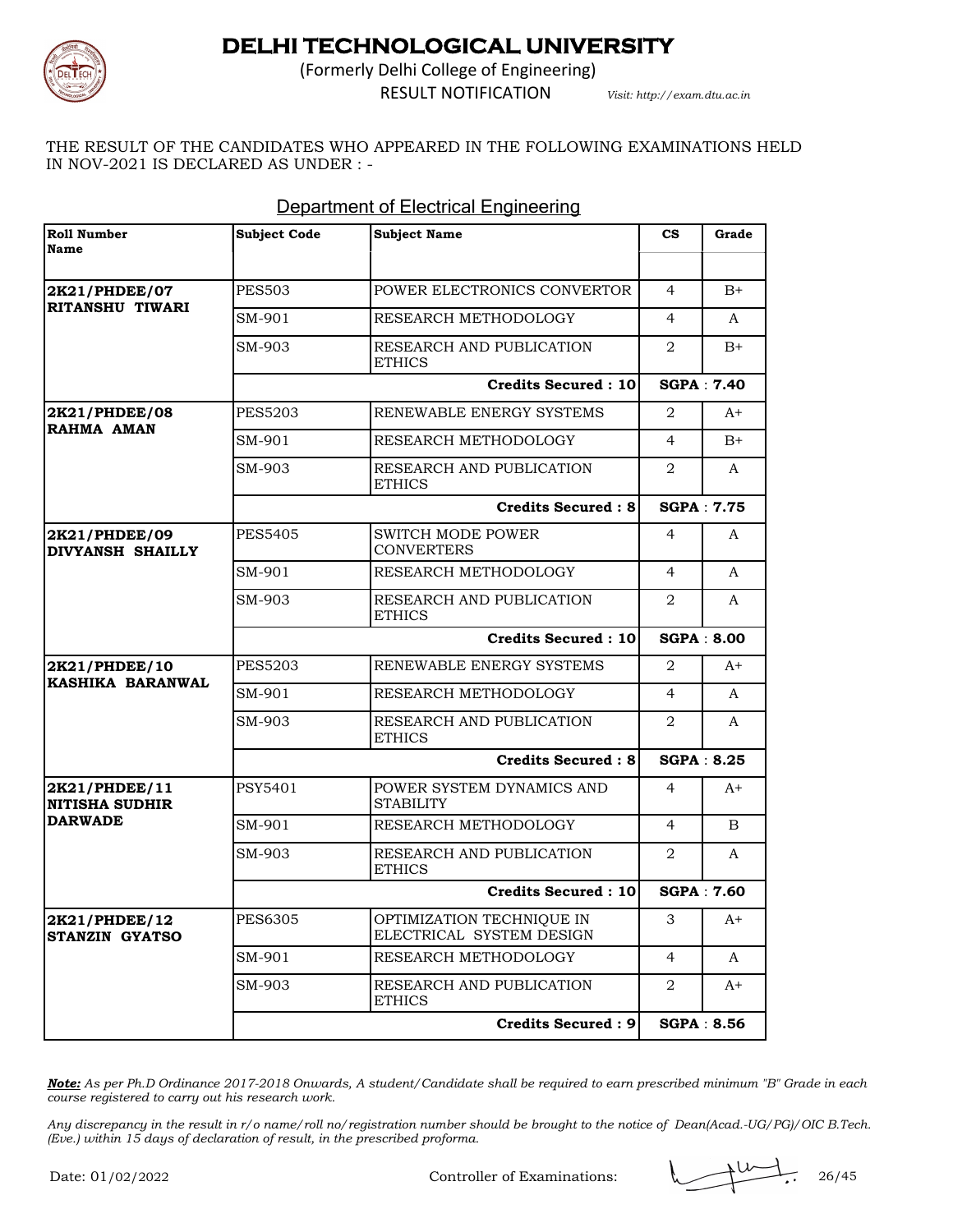

(Formerly Delhi College of Engineering) RESULT NOTIFICATION *Visit: http://exam.dtu.ac.in*

THE RESULT OF THE CANDIDATES WHO APPEARED IN THE FOLLOWING EXAMINATIONS HELD IN NOV-2021 IS DECLARED AS UNDER : -

| <b>Roll Number</b><br>Name           | <b>Subject Code</b> | <b>Subject Name</b>                                                     | $\mathbf{c}\mathbf{s}$ | Grade             |
|--------------------------------------|---------------------|-------------------------------------------------------------------------|------------------------|-------------------|
|                                      |                     |                                                                         |                        |                   |
| 2K21/PHDEE/13<br><b>SHREYA SAHU</b>  | C&I5401             | ANALOG & DIGITAL ELECTRONICS                                            | $\overline{4}$         | $B+$              |
|                                      | SM-901              | RESEARCH METHODOLOGY                                                    | 4                      | A                 |
|                                      | SM-903              | RESEARCH AND PUBLICATION<br><b>ETHICS</b>                               | 2                      | A                 |
|                                      |                     | Credits Secured: 10                                                     |                        | <b>SGPA: 7.60</b> |
| 2K21/PHDEE/14                        | C&I6301A            | ROBOT DYNAMICS & CONTROL                                                | 3                      | $\Omega$          |
| <b>RUCHI YADAV</b>                   | SM-901              | RESEARCH METHODOLOGY                                                    | $\overline{4}$         | A                 |
|                                      | SM-903              | RESEARCH AND PUBLICATION<br><b>ETHICS</b>                               | 2                      | A                 |
|                                      |                     | <b>Credits Secured: 9</b>                                               |                        | <b>SGPA: 8.67</b> |
| 2K21/PHDEE/15                        | C&I5401             | ANALOG & DIGITAL ELECTRONICS                                            | 4                      | $A^+$             |
| <b>MEGHANA</b><br><b>SHRIVASTAVA</b> | SM-901              | RESEARCH METHODOLOGY                                                    | $\overline{4}$         | A                 |
|                                      | SM-903              | RESEARCH AND PUBLICATION<br><b>ETHICS</b>                               | 2                      | A                 |
|                                      |                     | <b>Credits Secured: 10</b>                                              |                        | <b>SGPA: 8.40</b> |
| 2K21/PHDEE/16                        | C&I6301A            | ROBOT DYNAMICS & CONTROL                                                | 3                      | $A+$              |
| <b>DIPAK PRASAD</b>                  | SM-901              | RESEARCH METHODOLOGY                                                    | $\overline{4}$         | $B+$              |
|                                      | SM-903              | RESEARCH AND PUBLICATION<br><b>ETHICS</b>                               | 2                      | A                 |
|                                      |                     | <b>Credits Secured: 9</b>                                               |                        | <b>SGPA: 7.89</b> |
| 2K21/PHDEE/17<br><b>GAURAV YADAV</b> | <b>PES5307</b>      | POWER ELECTRONICS FOR<br>PHOTOVOLTAIC AND WIND ENERGY<br><b>SYSTEMS</b> | 3                      | A                 |
|                                      | SM-901              | RESEARCH METHODOLOGY                                                    | $\overline{4}$         | $B+$              |
|                                      | SM-903              | RESEARCH AND PUBLICATION<br><b>ETHICS</b>                               | 2                      | A+                |
|                                      |                     | Credits Secured: 9                                                      |                        | <b>SGPA: 7.78</b> |
| 2K21/PHDEE/18                        | C&I6301A            | ROBOT DYNAMICS & CONTROL                                                | 3                      | A                 |
| <b>KARTIK SAINI</b>                  | SM-901              | RESEARCH METHODOLOGY                                                    | 4                      | $B+$              |
|                                      | SM-903              | RESEARCH AND PUBLICATION<br><b>ETHICS</b>                               | 2                      | A+                |
|                                      |                     | <b>Credits Secured: 9</b>                                               |                        | <b>SGPA: 7.78</b> |

#### Department of Electrical Engineering

*Note: As per Ph.D Ordinance 2017-2018 Onwards, A student/Candidate shall be required to earn prescribed minimum "B" Grade in each course registered to carry out his research work.*

Controller of Examinations: 27/45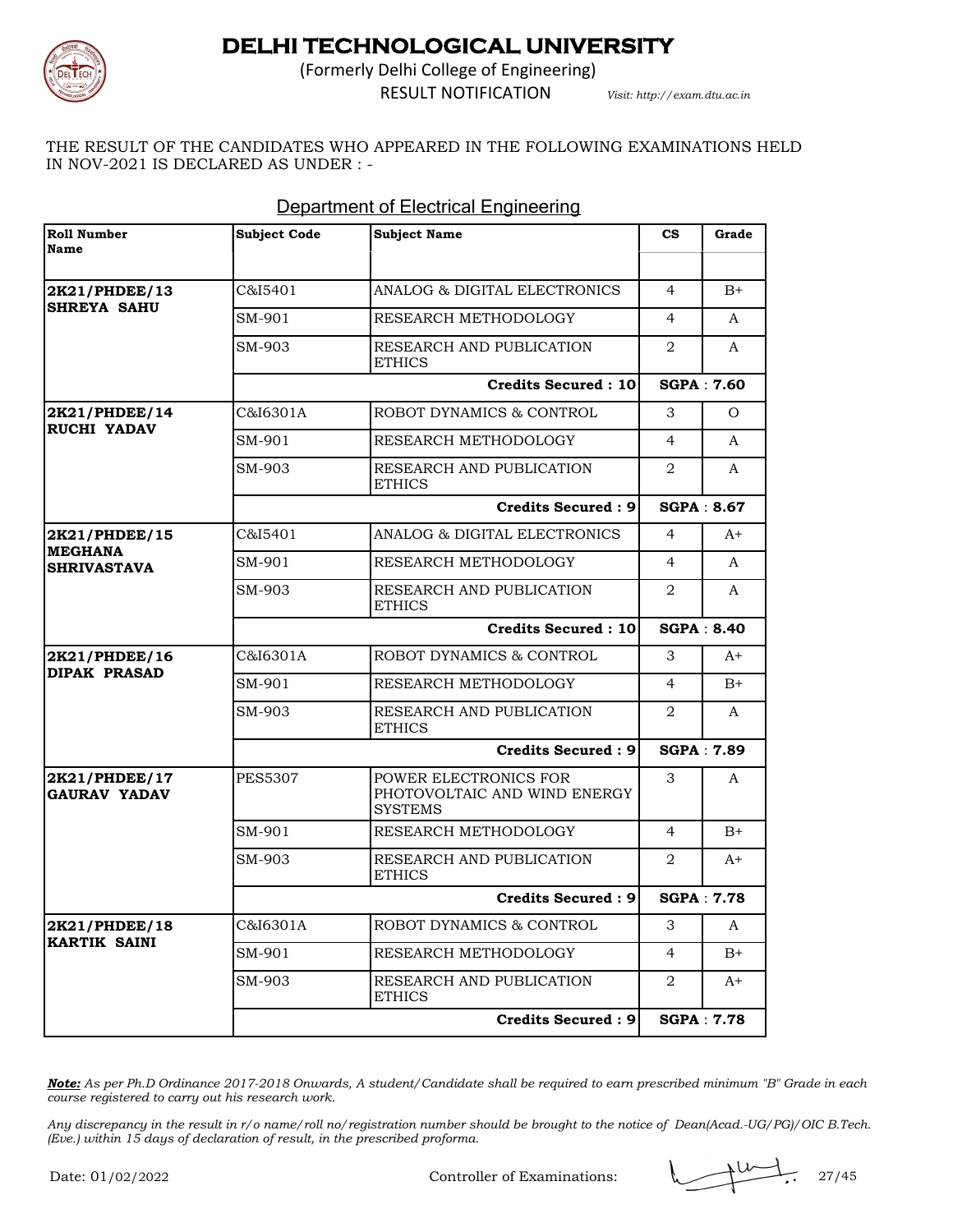

(Formerly Delhi College of Engineering)

RESULT NOTIFICATION *Visit: http://exam.dtu.ac.in*

THE RESULT OF THE CANDIDATES WHO APPEARED IN THE FOLLOWING EXAMINATIONS HELD IN NOV-2021 IS DECLARED AS UNDER : -

| <b>Roll Number</b><br>Name                | <b>Subject Code</b> | <b>Subject Name</b>                                                     | $\mathbf{c}\mathbf{s}$ | Grade             |
|-------------------------------------------|---------------------|-------------------------------------------------------------------------|------------------------|-------------------|
|                                           |                     |                                                                         |                        |                   |
| 2K21/PHDEE/19<br><b>KRISHNA DUTT</b>      | <b>PES5405</b>      | SWITCH MODE POWER<br><b>CONVERTERS</b>                                  | $\overline{4}$         | $A+$              |
|                                           | SM-901              | RESEARCH METHODOLOGY                                                    | $\overline{4}$         | $B+$              |
|                                           | SM-903              | RESEARCH AND PUBLICATION<br><b>ETHICS</b>                               | 2                      | $A+$              |
|                                           |                     | <b>Credits Secured: 10</b>                                              | <b>SGPA: 8.20</b>      |                   |
| 2K21/PHDEE/20<br><b>ASHISH CHANDRA</b>    | <b>PES5307</b>      | POWER ELECTRONICS FOR<br>PHOTOVOLTAIC AND WIND ENERGY<br><b>SYSTEMS</b> | 3                      | A                 |
|                                           | SM-901              | RESEARCH METHODOLOGY                                                    | $\overline{4}$         | $\mathsf{A}$      |
|                                           | SM-903              | RESEARCH AND PUBLICATION<br><b>ETHICS</b>                               | $\overline{2}$         | $A+$              |
|                                           |                     | <b>Credits Secured: 9</b>                                               | <b>SGPA: 8.22</b>      |                   |
| 2K21/PHDEE/21                             | C&I6301A            | ROBOT DYNAMICS & CONTROL                                                | 3                      | $A+$              |
| <b>GOVIND GUPTA</b>                       | SM-901              | RESEARCH METHODOLOGY                                                    | $\overline{4}$         | A                 |
|                                           | SM-903              | RESEARCH AND PUBLICATION<br><b>ETHICS</b>                               | $\overline{2}$         | A                 |
|                                           |                     | <b>Credits Secured: 9</b>                                               | <b>SGPA: 8.33</b>      |                   |
| 2K21/PHDEE/22<br><b>RAM NARESH MISHRA</b> | PSY5401             | POWER SYSTEM DYNAMICS AND<br><b>STABILITY</b>                           | $\overline{4}$         | $A+$              |
|                                           | SM-901              | RESEARCH METHODOLOGY                                                    | 4                      | A                 |
|                                           | SM-903              | RESEARCH AND PUBLICATION<br><b>ETHICS</b>                               | $\overline{2}$         | A                 |
|                                           |                     | <b>Credits Secured: 10</b>                                              |                        | <b>SGPA: 8.40</b> |
| 2K21/PHDEE/23<br>ISHITA SHARMA            | <b>PES6305</b>      | OPTIMIZATION TECHNIQUE IN<br>ELECTRICAL SYSTEM DESIGN                   | 3                      | A+                |
|                                           | SM-901              | RESEARCH METHODOLOGY                                                    | 4                      | A                 |
|                                           | SM-903              | RESEARCH AND PUBLICATION<br><b>ETHICS</b>                               | $\overline{2}$         | A                 |
|                                           |                     | <b>Credits Secured: 9</b>                                               |                        | <b>SGPA: 8.33</b> |

#### Department of Electrical Engineering

*Note: As per Ph.D Ordinance 2017-2018 Onwards, A student/Candidate shall be required to earn prescribed minimum "B" Grade in each course registered to carry out his research work.*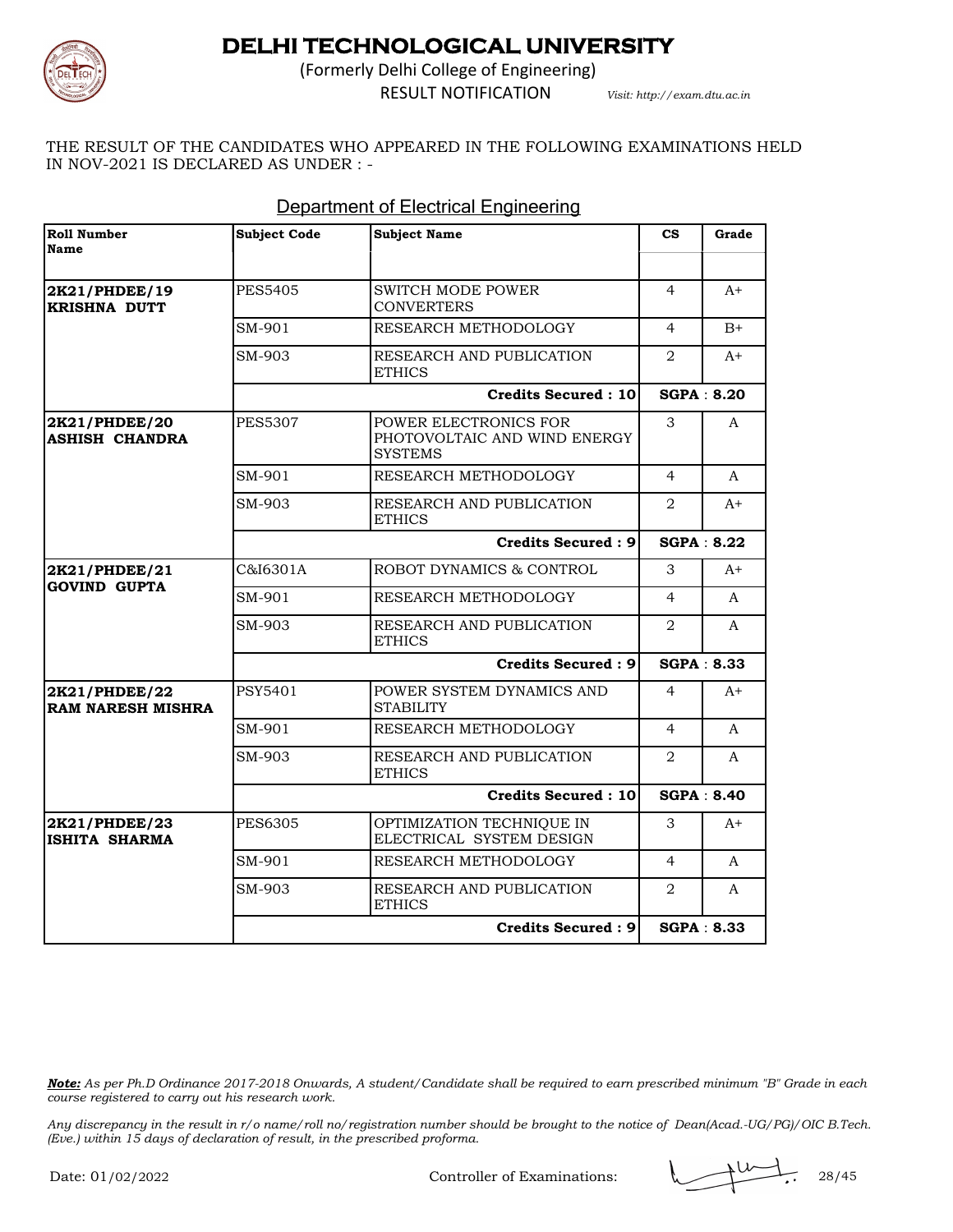

(Formerly Delhi College of Engineering) RESULT NOTIFICATION *Visit: http://exam.dtu.ac.in*

THE RESULT OF THE CANDIDATES WHO APPEARED IN THE FOLLOWING EXAMINATIONS HELD IN NOV-2021 IS DECLARED AS UNDER : -

| <b>Roll Number</b><br>Name             | <b>Subject Code</b> | <b>Subject Name</b>                                                     | $\mathbf{c}\mathbf{s}$ | Grade             |
|----------------------------------------|---------------------|-------------------------------------------------------------------------|------------------------|-------------------|
| 2K21/PHDEE/24<br>PHILEMON YEGON        | <b>PES5307</b>      | POWER ELECTRONICS FOR<br>PHOTOVOLTAIC AND WIND ENERGY<br><b>SYSTEMS</b> | 3                      | A                 |
|                                        | SM-901              | RESEARCH METHODOLOGY                                                    | $\overline{4}$         | $B+$              |
|                                        | SM-903              | RESEARCH AND PUBLICATION<br><b>ETHICS</b>                               | $\overline{2}$         | $A+$              |
|                                        |                     | <b>Credits Secured: 9</b>                                               |                        | <b>SGPA: 7.78</b> |
| 2K21/PHDEE/26<br><b>ZAINAB HAYTHAM</b> | <b>PSY5401</b>      | POWER SYSTEM DYNAMICS AND<br><b>STABILITY</b>                           | $\overline{4}$         | A                 |
| <b>ALNASSAR</b>                        | SM-901              | RESEARCH METHODOLOGY                                                    | $\overline{4}$         | $B+$              |
|                                        | SM-903              | RESEARCH AND PUBLICATION<br><b>ETHICS</b>                               | 2                      | A                 |
|                                        |                     | <b>Credits Secured: 10</b>                                              |                        | <b>SGPA: 7.60</b> |
| 2K21/PHDEE/27                          | <b>PES5203</b>      | RENEWABLE ENERGY SYSTEMS                                                | $\overline{2}$         | $B+$              |
| <b>ATUL AVASTHI</b>                    | PES6305             | OPTIMIZATION TECHNIQUE IN<br>ELECTRICAL SYSTEM DESIGN                   | 3                      | $A+$              |
|                                        | SM-901              | RESEARCH METHODOLOGY                                                    | $\overline{4}$         | $B+$              |
|                                        | SM-903              | RESEARCH AND PUBLICATION<br><b>ETHICS</b>                               | $\overline{2}$         | $B+$              |
|                                        |                     | <b>Credits Secured: 11</b>                                              |                        | <b>SGPA: 7.55</b> |
| 2K21/PHDEE/28<br><b>SHILPA RANJAN</b>  | <b>PES6305</b>      | OPTIMIZATION TECHNIQUE IN<br>ELECTRICAL SYSTEM DESIGN                   | 3                      | $A+$              |
|                                        | SM-901              | RESEARCH METHODOLOGY                                                    | $\overline{4}$         | $B+$              |
|                                        | SM-903              | RESEARCH AND PUBLICATION<br><b>ETHICS</b>                               | $\Omega$               | AB                |
|                                        |                     | <b>Credits Secured: 7</b>                                               |                        | <b>SGPA: 6.11</b> |
| 2K21/PHDEE/29                          | <b>PSY503</b>       | ADVANCED POWER ELECTRONICS                                              | $\overline{4}$         | $A+$              |
| <b>VARUN BHARDWAJ</b>                  | SM-901              | RESEARCH METHODOLOGY                                                    | $\overline{4}$         | $B+$              |
|                                        | SM-903              | RESEARCH AND PUBLICATION<br><b>ETHICS</b>                               | $\overline{2}$         | A                 |
|                                        |                     | Credits Secured: 10                                                     |                        | <b>SGPA: 8.00</b> |

#### Department of Electrical Engineering

*Note: As per Ph.D Ordinance 2017-2018 Onwards, A student/Candidate shall be required to earn prescribed minimum "B" Grade in each course registered to carry out his research work.*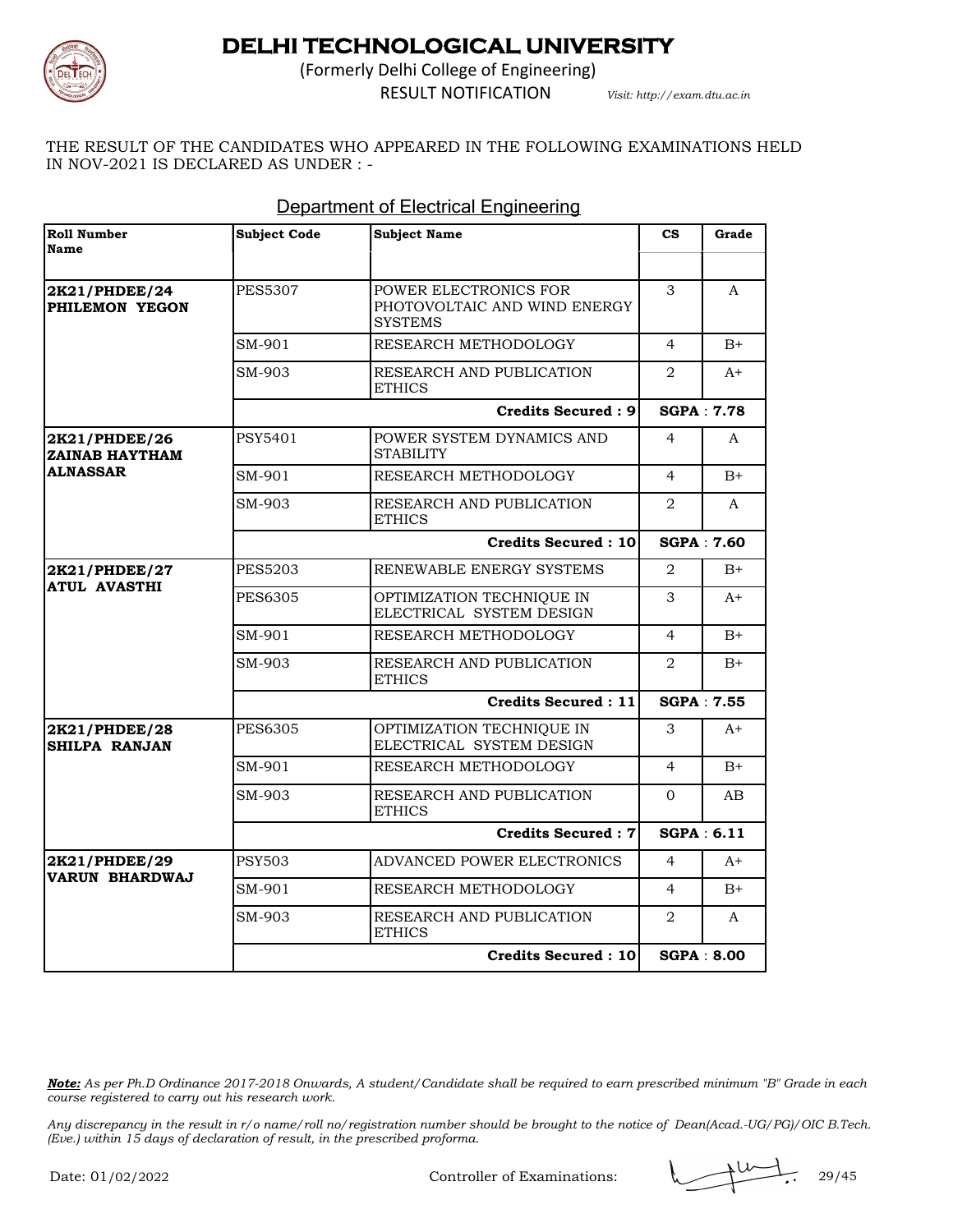

(Formerly Delhi College of Engineering) RESULT NOTIFICATION *Visit: http://exam.dtu.ac.in*

THE RESULT OF THE CANDIDATES WHO APPEARED IN THE FOLLOWING EXAMINATIONS HELD IN NOV-2021 IS DECLARED AS UNDER : -

| Roll Number<br>Name | <b>Subject Code</b> | <b>Subject Name</b>                       | CS                | Grade |
|---------------------|---------------------|-------------------------------------------|-------------------|-------|
| 2K21/PHDEE/30       | PSY6401             | SCADA & ENERGY MANAGEMENT                 | 4                 | А     |
| BRIJENDRA SANGAR    | SM-901              | RESEARCH METHODOLOGY                      | 4                 | $B+$  |
|                     | SM-903              | RESEARCH AND PUBLICATION<br><b>ETHICS</b> | 2                 | B     |
|                     |                     | <b>Credits Secured: 10</b>                | <b>SGPA: 7.20</b> |       |

### Department of Electrical Engineering

*Note: As per Ph.D Ordinance 2017-2018 Onwards, A student/Candidate shall be required to earn prescribed minimum "B" Grade in each course registered to carry out his research work.*

*Any discrepancy in the result in r/o name/roll no/registration number should be brought to the notice of Dean(Acad.-UG/PG)/OIC B.Tech. (Eve.) within 15 days of declaration of result, in the prescribed proforma.*

Controller of Examinations:  $\sqrt{2 \times 30/45}$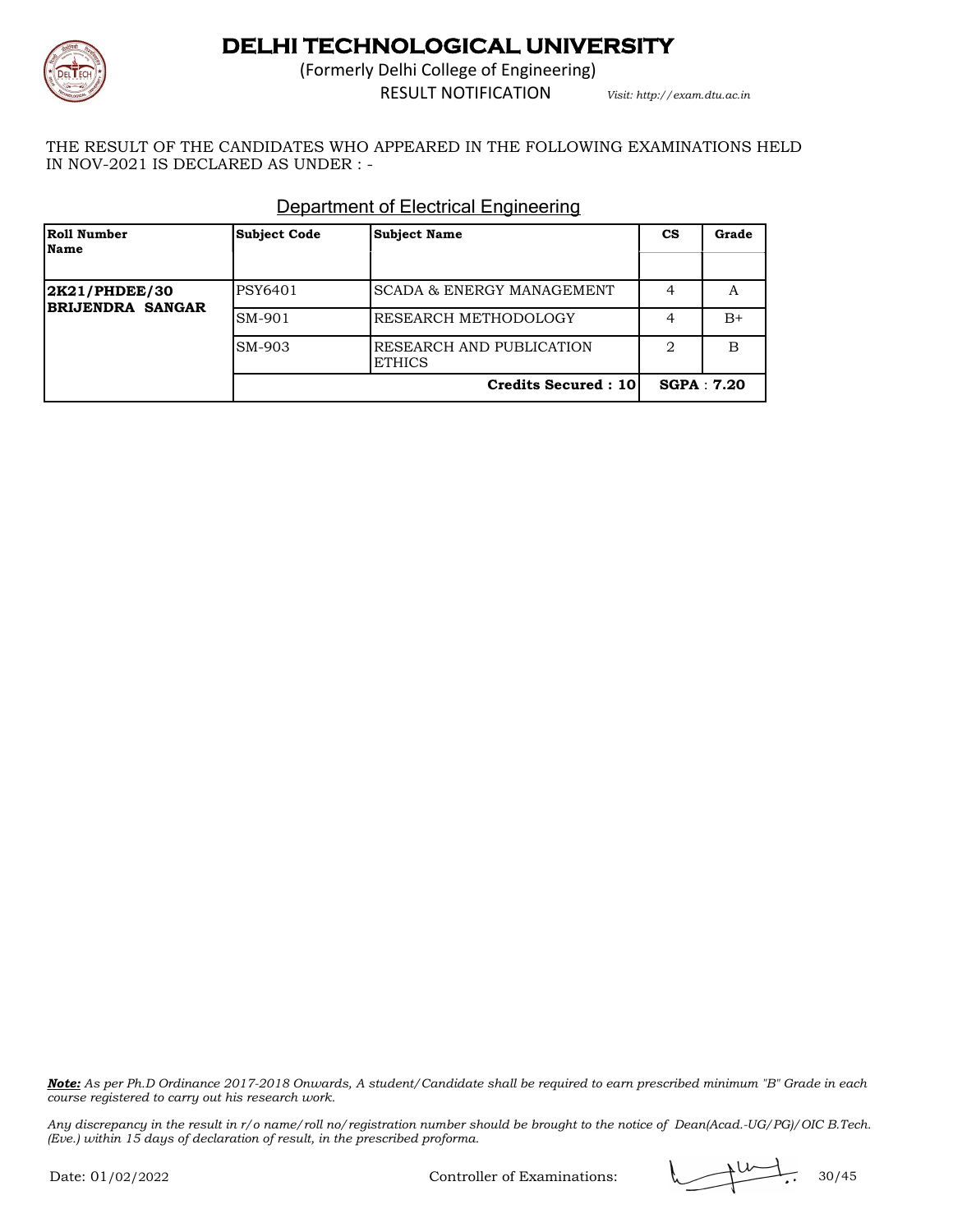

(Formerly Delhi College of Engineering) RESULT NOTIFICATION *Visit: http://exam.dtu.ac.in*

THE RESULT OF THE CANDIDATES WHO APPEARED IN THE FOLLOWING EXAMINATIONS HELD IN NOV-2021 IS DECLARED AS UNDER : -

| <b>Roll Number</b><br>Name              | <b>Subject Code</b> | <b>Subject Name</b>                       | $\mathbf{c}\mathbf{s}$ | Grade             |
|-----------------------------------------|---------------------|-------------------------------------------|------------------------|-------------------|
|                                         |                     |                                           |                        |                   |
| 2K20/PHDEN/05<br>VIGNESH MOHAN          | SM-903              | RESEARCH AND PUBLICATION<br><b>ETHICS</b> | 2                      | A                 |
|                                         |                     | <b>Credits Secured: 2</b>                 |                        | <b>SGPA: 8.00</b> |
| 2K21/PHDEN/01<br><b>MALLIKA VASHIST</b> | ENE501              | WATER POLLUTION                           | 4                      | $A+$              |
|                                         | ENE5301             | ENVIRONMENTAL CHEMISTRY &<br>MICROBIOLOGY | 3                      | A                 |
|                                         | SM-901              | RESEARCH METHODOLOGY                      | $\overline{4}$         | $A+$              |
|                                         | SM-903              | RESEARCH AND PUBLICATION<br><b>ETHICS</b> | 2                      | A                 |
|                                         |                     | <b>Credits Secured: 13</b>                |                        | <b>SGPA: 8.62</b> |
| 2K21/PHDEN/02                           | ENE5201             | <b>SEMINAR</b>                            | 2                      | $\Omega$          |
| <b>ASHUTOSH KUMAR</b>                   | SM-901              | RESEARCH METHODOLOGY                      | $\Omega$               | AB.               |
|                                         | SM-903              | RESEARCH AND PUBLICATION<br><b>ETHICS</b> | $\Omega$               | AB                |
|                                         |                     | <b>Credits Secured: 2</b>                 |                        | <b>SGPA: 2.50</b> |
| <b>2K21/PHDEN/03</b>                    | <b>ENE501</b>       | WATER POLLUTION                           | $\Omega$               | AB.               |
| <b>ANURAG TOMAR</b>                     | SM-901              | RESEARCH METHODOLOGY                      | $\Omega$               | AB                |
|                                         | SM-903              | RESEARCH AND PUBLICATION<br><b>ETHICS</b> | $\Omega$               | AB                |
|                                         |                     | <b>Credits Secured: 0</b>                 |                        | <b>SGPA: 0.00</b> |
| 2K21/PHDEN/04                           | <b>ENE501</b>       | WATER POLLUTION                           | 4                      | A                 |
| <b>ANSHUL TYAGI</b>                     | <b>ENE5301</b>      | ENVIRONMENTAL CHEMISTRY &<br>MICROBIOLOGY | 3                      | A                 |
|                                         | SM-901              | RESEARCH METHODOLOGY                      | $\overline{4}$         | A                 |
|                                         | SM-903              | RESEARCH AND PUBLICATION<br><b>ETHICS</b> | 2                      | A                 |
|                                         |                     | <b>Credits Secured: 13</b>                |                        |                   |
| <b>2K21/PHDEN/05</b>                    | SM-901              | RESEARCH METHODOLOGY                      | 4                      | $A+$              |
| <b>MEENU AGARWAL</b>                    | ENE501              | WATER POLLUTION                           | $\overline{4}$         | A+                |
|                                         | SM-903              | RESEARCH AND PUBLICATION<br><b>ETHICS</b> | 2                      | A                 |
|                                         |                     | <b>Credits Secured: 10</b>                |                        | <b>SGPA: 8.80</b> |

#### Department of Environmental Engineering

*Note: As per Ph.D Ordinance 2017-2018 Onwards, A student/Candidate shall be required to earn prescribed minimum "B" Grade in each course registered to carry out his research work.*

Controller of Examinations:  $\sqrt{11/10}$ , 31/45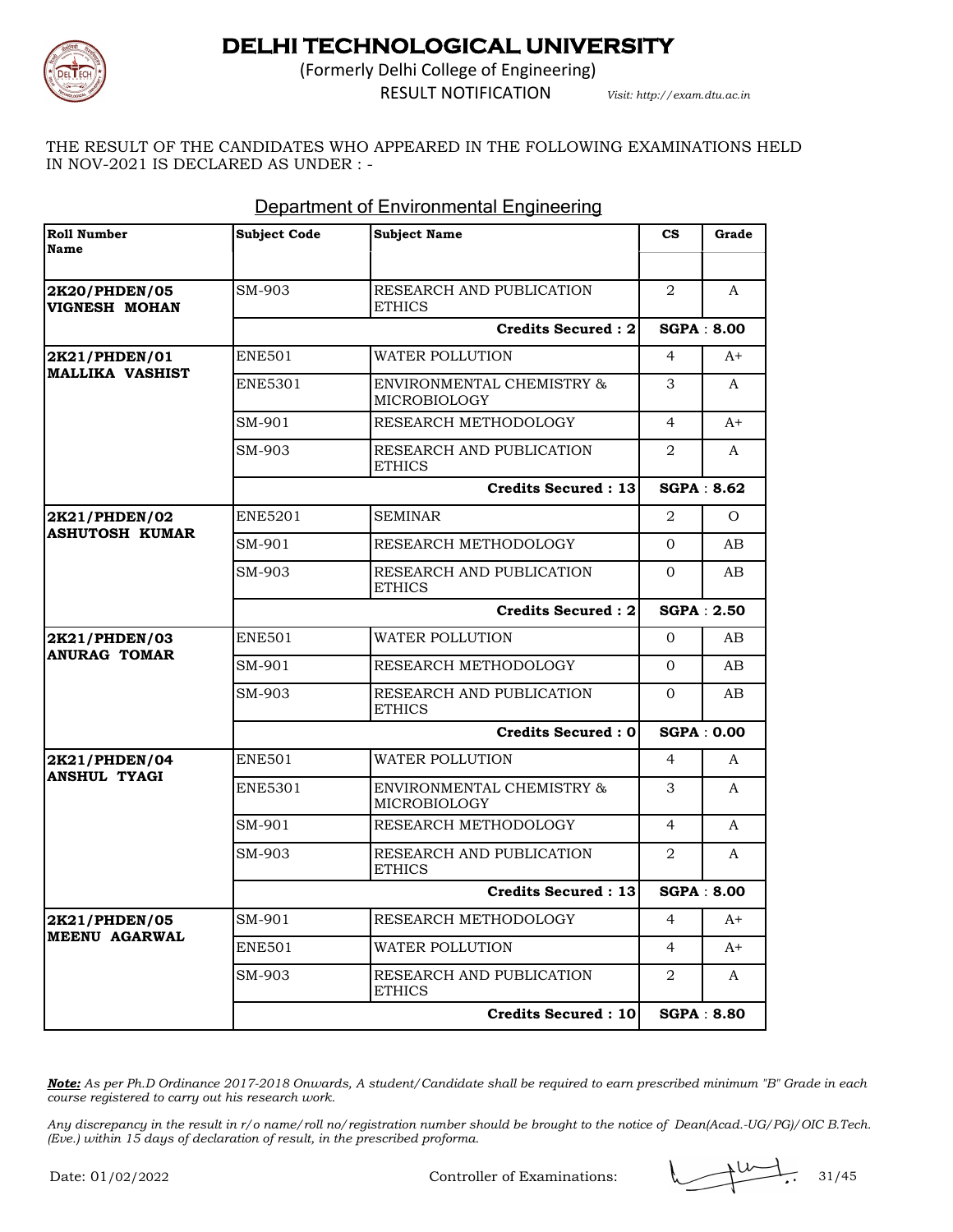

(Formerly Delhi College of Engineering) RESULT NOTIFICATION *Visit: http://exam.dtu.ac.in*

THE RESULT OF THE CANDIDATES WHO APPEARED IN THE FOLLOWING EXAMINATIONS HELD IN NOV-2021 IS DECLARED AS UNDER : -

| Roll Number<br>Name      | <b>Subject Code</b> | <b>Subject Name</b>                       | <b>CS</b>  | Grade |
|--------------------------|---------------------|-------------------------------------------|------------|-------|
| 2K21/PHDEN/06            | <b>PES5203</b>      | RENEWABLE ENERGY SYSTEMS                  | 2          | A+    |
| <b>ISWATILEKHA GHOSH</b> | SM-901              | RESEARCH METHODOLOGY                      | 4          | A     |
|                          | SM-903              | RESEARCH AND PUBLICATION<br><b>ETHICS</b> | 2          | А     |
|                          |                     | <b>Credits Secured: 81</b>                | SGPA: 8.25 |       |

#### Department of Environmental Engineering

*Note: As per Ph.D Ordinance 2017-2018 Onwards, A student/Candidate shall be required to earn prescribed minimum "B" Grade in each course registered to carry out his research work.*

*Any discrepancy in the result in r/o name/roll no/registration number should be brought to the notice of Dean(Acad.-UG/PG)/OIC B.Tech. (Eve.) within 15 days of declaration of result, in the prescribed proforma.*

Controller of Examinations:  $\sqrt{2 \times 32/45}$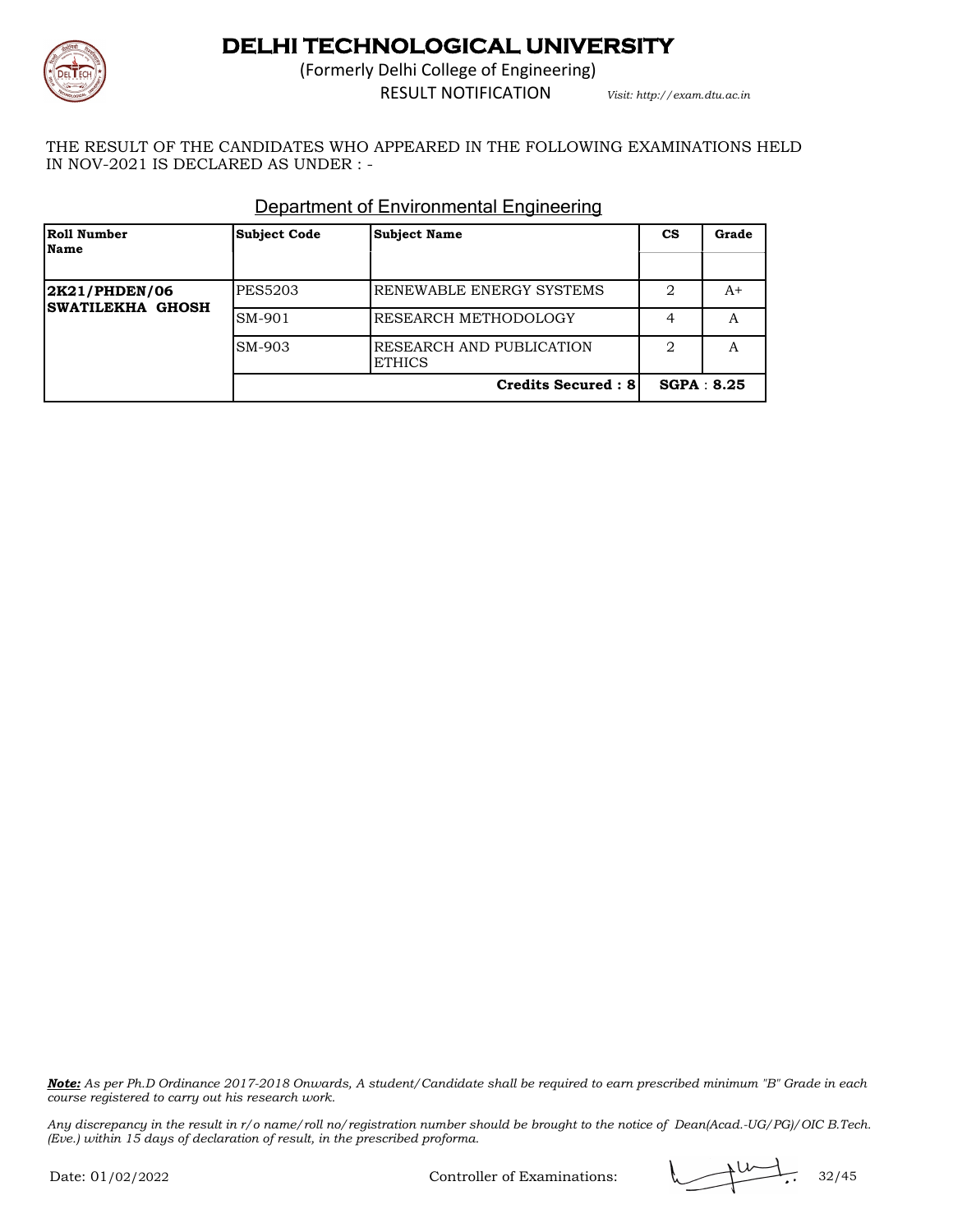

(Formerly Delhi College of Engineering) RESULT NOTIFICATION *Visit: http://exam.dtu.ac.in*

THE RESULT OF THE CANDIDATES WHO APPEARED IN THE FOLLOWING EXAMINATIONS HELD IN NOV-2021 IS DECLARED AS UNDER : -

| Roll Number<br>Name         | <b>Subject Code</b> | <b>Subject Name</b>                       | СS | Grade      |
|-----------------------------|---------------------|-------------------------------------------|----|------------|
| 2K21/PHDEP/01<br>IMONA DEVI | <b>NST501</b>       | PHYSICS OF NANOMATERIALS                  | 4  | А          |
|                             | SM-901              | RESEARCH METHODOLOGY                      | 4  | A+         |
|                             | SM-903              | RESEARCH AND PUBLICATION<br><b>ETHICS</b> | 2  | A+         |
|                             |                     | <b>Credits Secured: 10</b>                |    | SGPA: 8.60 |

### Department of Applied Physics

*Note: As per Ph.D Ordinance 2017-2018 Onwards, A student/Candidate shall be required to earn prescribed minimum "B" Grade in each course registered to carry out his research work.*

*Any discrepancy in the result in r/o name/roll no/registration number should be brought to the notice of Dean(Acad.-UG/PG)/OIC B.Tech. (Eve.) within 15 days of declaration of result, in the prescribed proforma.*

Controller of Examinations:  $\sqrt{2 \times 33/45}$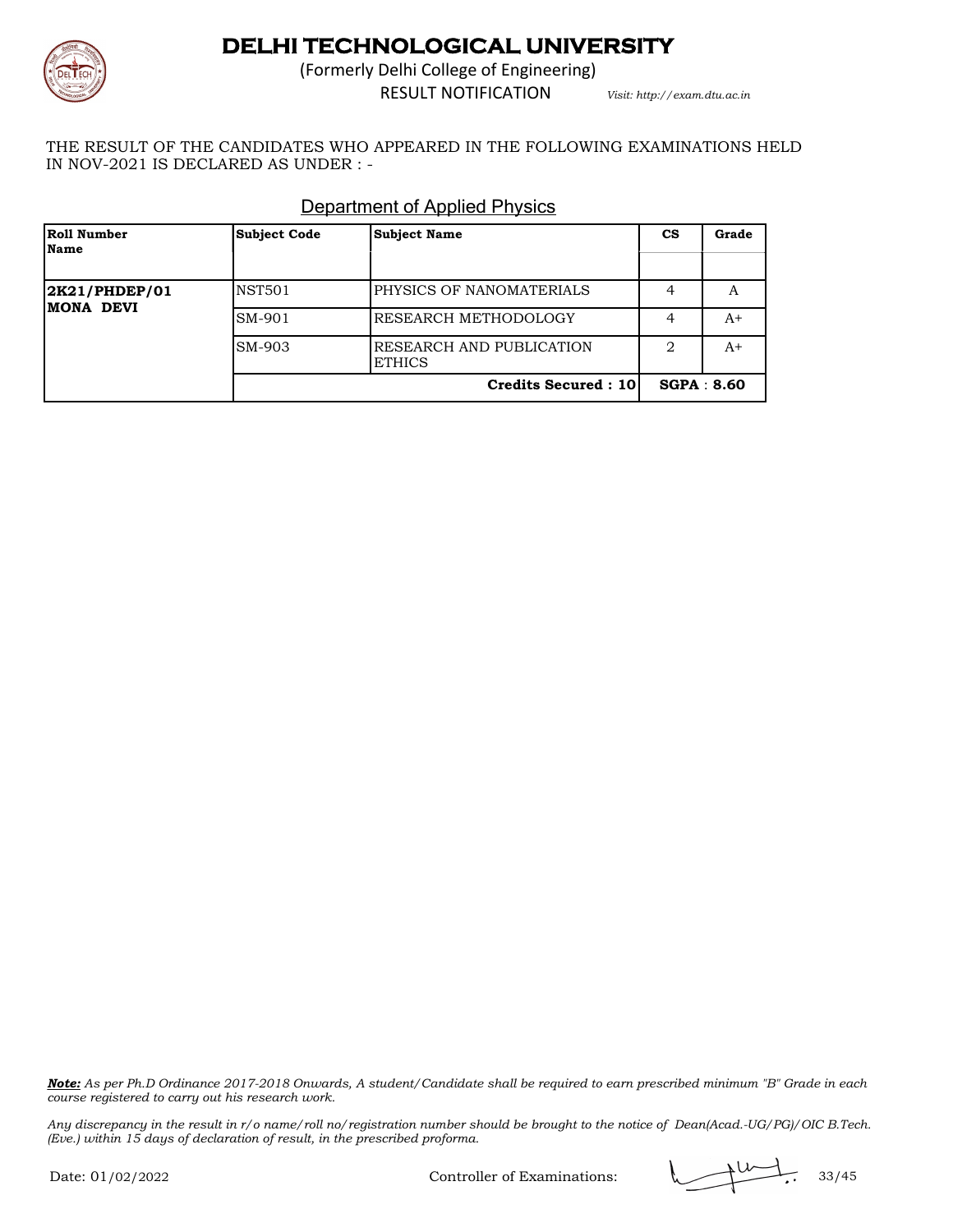

(Formerly Delhi College of Engineering) RESULT NOTIFICATION *Visit: http://exam.dtu.ac.in*

THE RESULT OF THE CANDIDATES WHO APPEARED IN THE FOLLOWING EXAMINATIONS HELD IN NOV-2021 IS DECLARED AS UNDER : -

#### Department of Humanities

| Roll Number<br>Name                | <b>Subject Code</b> | <b>Subject Name</b>                       | $\mathbf{c}\mathbf{s}$ | Grade      |
|------------------------------------|---------------------|-------------------------------------------|------------------------|------------|
|                                    |                     |                                           |                        |            |
| 2K21/PHDHUECO/01<br>NIDHI SEHRAWAT | SM-901              | RESEARCH METHODOLOGY                      | $\Omega$               | AB         |
|                                    | SM-903              | RESEARCH AND PUBLICATION<br><b>ETHICS</b> | $\Omega$               | AB         |
|                                    |                     | Credits Secured : 0                       |                        | SGPA: 0.00 |
| 2K21/PHDHUECO/02                   | SM-901              | <b>RESEARCH METHODOLOGY</b>               | 4                      | A          |
| <b>DIKSHA ARORA</b>                | SM-903              | RESEARCH AND PUBLICATION<br><b>ETHICS</b> | $\mathfrak{D}$         | A          |
|                                    | HU-703              | <b>ECONOMETRICS</b>                       | 4                      | $A+$       |
|                                    | HU-708              | GENDER AND TECHNOLOGY                     | $\overline{4}$         | A          |
|                                    |                     | <b>Credits Secured: 14</b>                |                        | SGPA: 8.29 |

*Note: As per Ph.D Ordinance 2017-2018 Onwards, A student/Candidate shall be required to earn prescribed minimum "B" Grade in each course registered to carry out his research work.*

*Any discrepancy in the result in r/o name/roll no/registration number should be brought to the notice of Dean(Acad.-UG/PG)/OIC B.Tech. (Eve.) within 15 days of declaration of result, in the prescribed proforma.*

Controller of Examinations:  $\sqrt{11/10}$ , 34/45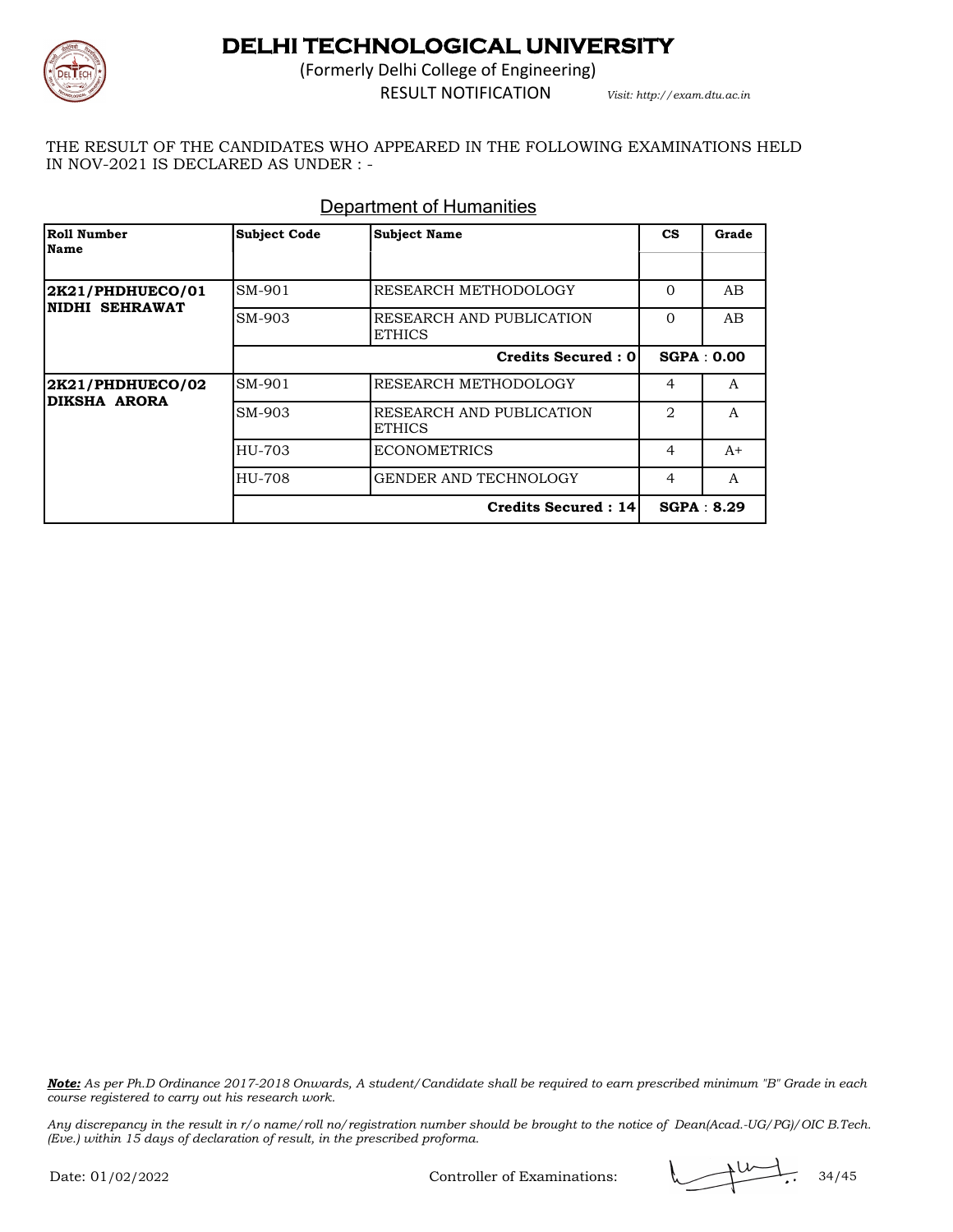

(Formerly Delhi College of Engineering) RESULT NOTIFICATION *Visit: http://exam.dtu.ac.in*

THE RESULT OF THE CANDIDATES WHO APPEARED IN THE FOLLOWING EXAMINATIONS HELD IN NOV-2021 IS DECLARED AS UNDER : -

| Roll Number<br><b>Name</b>              | <b>Subject Code</b> | <b>Subject Name</b>                                     | <b>CS</b>      | Grade             |
|-----------------------------------------|---------------------|---------------------------------------------------------|----------------|-------------------|
|                                         |                     |                                                         |                |                   |
| 2K21/PHDHUEG/01<br><b>MEGHNA BASAOU</b> | SM-901              | RESEARCH METHODOLOGY                                    | 4              | $A+$              |
|                                         | SM-903              | RESEARCH AND PUBLICATION<br><b>ETHICS</b>               | $\overline{2}$ | A                 |
|                                         | HU-704              | NOMENCLATURE : CRITICISM IN<br><b>PRACTICE</b>          | $\overline{4}$ | $\Omega$          |
|                                         | HU-706              | NOMENCLATURE: RETELLINGS OF<br>INDIAN MYTHS AND HISTORY | $\overline{4}$ | $\Omega$          |
|                                         |                     | Credits Secured: 14                                     |                | SGPA: 9.43        |
| <b>2K21/PHDHUEG/02</b>                  | SM-901              | RESEARCH METHODOLOGY                                    | 4              | $A+$              |
| <b>AYUSHI PRAKASH SAINI</b>             | SM-903              | RESEARCH AND PUBLICATION<br><b>ETHICS</b>               | 2              | $\mathsf{A}$      |
|                                         | HU-704              | NOMENCLATURE : CRITICISM IN<br><b>PRACTICE</b>          | $\overline{4}$ | $\Omega$          |
|                                         | HU-706              | NOMENCLATURE: RETELLINGS OF<br>INDIAN MYTHS AND HISTORY | 4              | $\Omega$          |
|                                         |                     | <b>Credits Secured: 14</b>                              |                | <b>SGPA: 9.43</b> |

#### Department of Humanities

*Note: As per Ph.D Ordinance 2017-2018 Onwards, A student/Candidate shall be required to earn prescribed minimum "B" Grade in each course registered to carry out his research work.*

*Any discrepancy in the result in r/o name/roll no/registration number should be brought to the notice of Dean(Acad.-UG/PG)/OIC B.Tech. (Eve.) within 15 days of declaration of result, in the prescribed proforma.*

Controller of Examinations:  $\sqrt{2 \times 35/45}$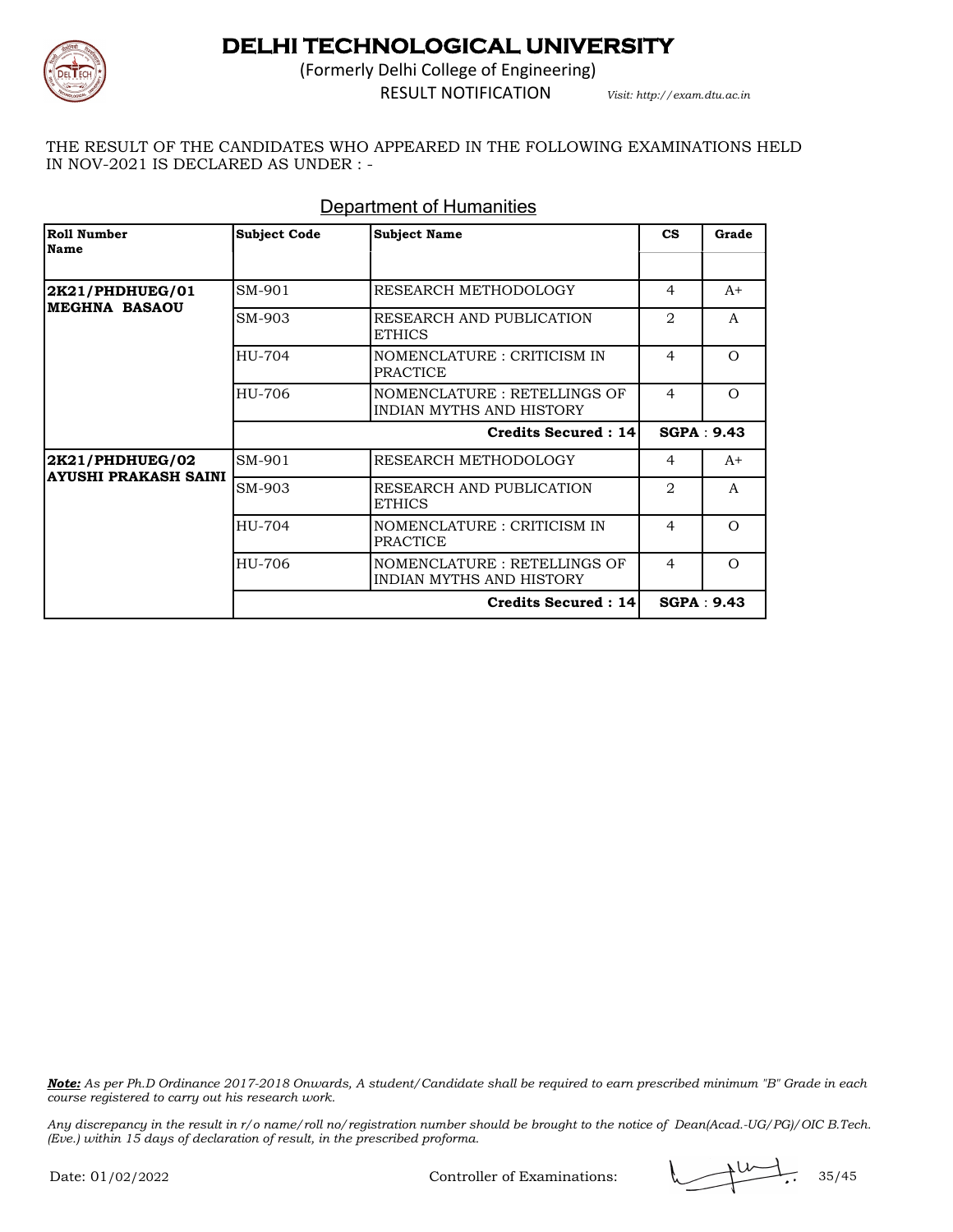

(Formerly Delhi College of Engineering) RESULT NOTIFICATION *Visit: http://exam.dtu.ac.in*

THE RESULT OF THE CANDIDATES WHO APPEARED IN THE FOLLOWING EXAMINATIONS HELD IN NOV-2021 IS DECLARED AS UNDER : -

| Roll Number<br>Name                   | <b>Subject Code</b>        | <b>Subject Name</b>                       | $\mathbf{c}\mathbf{s}$ | Grade             |
|---------------------------------------|----------------------------|-------------------------------------------|------------------------|-------------------|
|                                       |                            |                                           |                        |                   |
| 2K21/PHDIT/01                         | <b>ISY5409</b>             | <b>IMAGE ANALYSIS</b>                     | $\overline{4}$         | $A+$              |
| <b>ASHISH BAJAJ</b>                   | SM-901                     | RESEARCH METHODOLOGY                      | 4                      | $A+$              |
|                                       | SM-903                     | RESEARCH AND PUBLICATION<br><b>ETHICS</b> | 2                      | A+                |
|                                       |                            | <b>Credits Secured: 10</b>                |                        | <b>SGPA: 9.00</b> |
| 2K21/PHDIT/02                         | SM-901                     | RESEARCH METHODOLOGY                      | 4                      | A                 |
| <b>MANU NARULA</b>                    | SM-903                     | RESEARCH AND PUBLICATION<br><b>ETHICS</b> | 2                      | $B+$              |
|                                       | <b>SWE6405</b>             | THINGS OF THE INTERNET                    | $\overline{4}$         | A+                |
|                                       |                            | <b>Credits Secured: 10</b>                |                        | <b>SGPA: 8.20</b> |
| 2K21/PHDIT/03                         | SM-901                     | RESEARCH METHODOLOGY                      | 4                      | A                 |
| <b>MEENAKSHI</b><br><b>SRIVASTAVA</b> | SM-903                     | RESEARCH AND PUBLICATION<br><b>ETHICS</b> | 2                      | A                 |
|                                       | SWE6405                    | THINGS OF THE INTERNET                    | $\overline{4}$         | $\Omega$          |
|                                       | <b>Credits Secured: 10</b> |                                           |                        | <b>SGPA: 8.80</b> |
| 2K21/PHDIT/04                         | ISY5409                    | <b>IMAGE ANALYSIS</b>                     | $\overline{4}$         | A                 |
| <b>NIDHI</b>                          | SM-901                     | RESEARCH METHODOLOGY                      | 4                      | $A+$              |
|                                       | SM-903                     | RESEARCH AND PUBLICATION<br><b>ETHICS</b> | $\overline{2}$         | A                 |
|                                       |                            | <b>Credits Secured: 10</b>                |                        | <b>SGPA: 8.40</b> |
| 2K21/PHDIT/05                         | <b>ISY5409</b>             | <b>IMAGE ANALYSIS</b>                     | 4                      | A                 |
| LAKSHITA AGARWAL                      | SM-901                     | RESEARCH METHODOLOGY                      | 4                      | $A+$              |
|                                       | SM-903                     | RESEARCH AND PUBLICATION<br><b>ETHICS</b> | 2                      | $A+$              |
|                                       |                            | <b>Credits Secured: 10</b>                | <b>SGPA: 8.60</b>      |                   |
| 2K21/PHDIT/06                         | <b>ISY5409</b>             | <b>IMAGE ANALYSIS</b>                     | 4                      | $A+$              |
| <b>AVANTIKA SAHU</b>                  | SM-901                     | RESEARCH METHODOLOGY                      | $\overline{4}$         | A                 |
|                                       | SM-903                     | RESEARCH AND PUBLICATION<br><b>ETHICS</b> | 2                      | A                 |
|                                       | <b>Credits Secured: 10</b> |                                           |                        | <b>SGPA: 8.40</b> |
| 2K21/PHDIT/07                         | CSE6301                    | NATURAL LANGUAGE PROCESSING               | 3                      | Ω                 |
| <b>AKANKSHA KAROTIA</b>               | SM-901                     | RESEARCH METHODOLOGY                      | $\overline{4}$         | A+                |

### Department of Information Technology

*Note: As per Ph.D Ordinance 2017-2018 Onwards, A student/Candidate shall be required to earn prescribed minimum "B" Grade in each course registered to carry out his research work.*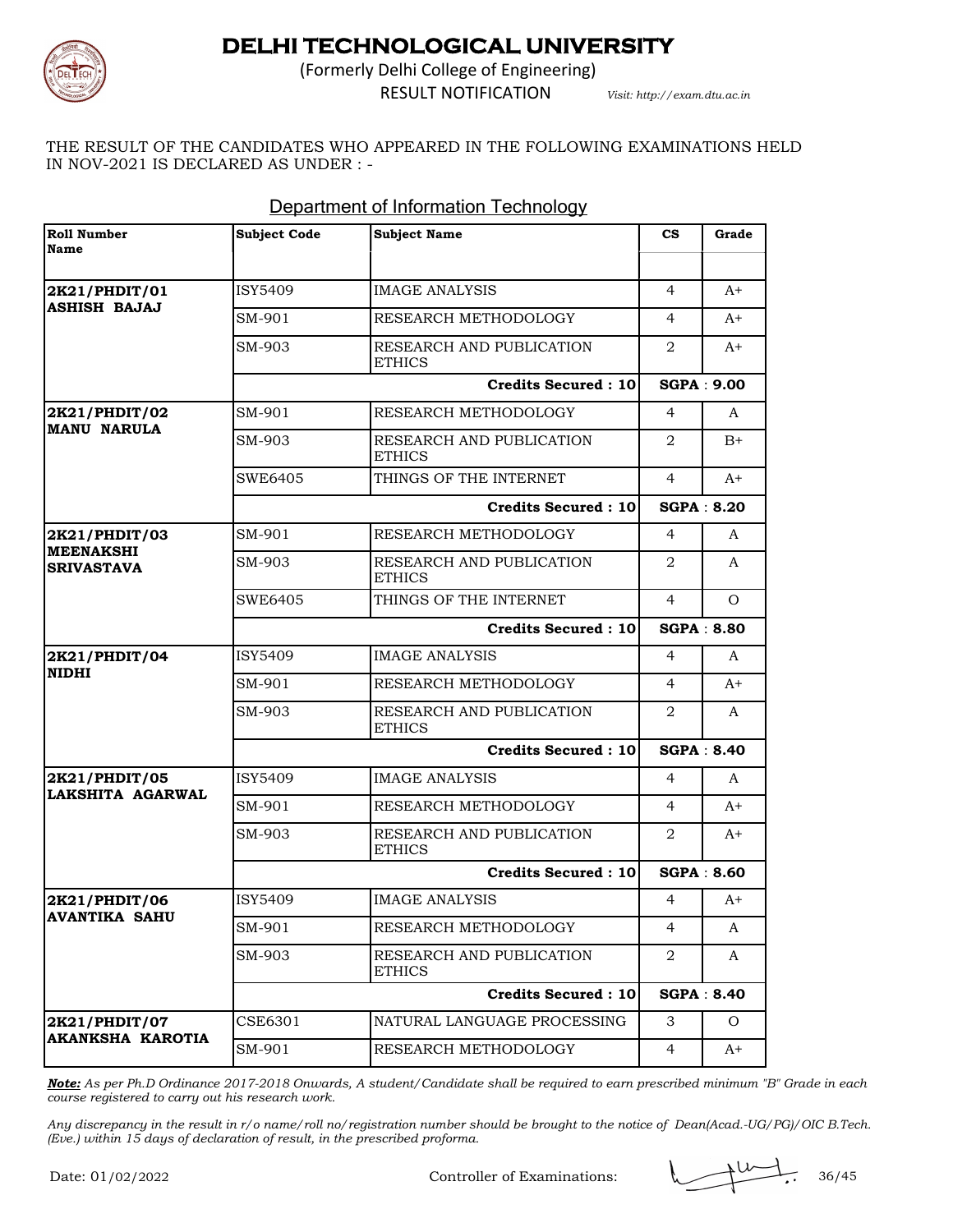

(Formerly Delhi College of Engineering) RESULT NOTIFICATION *Visit: http://exam.dtu.ac.in*

THE RESULT OF THE CANDIDATES WHO APPEARED IN THE FOLLOWING EXAMINATIONS HELD IN NOV-2021 IS DECLARED AS UNDER : -

| <b>Roll Number</b><br><b>Name</b>        | <b>Subject Code</b> | <b>Subject Name</b>                       | $\mathbf{c}\mathbf{s}$ | Grade             |
|------------------------------------------|---------------------|-------------------------------------------|------------------------|-------------------|
| 2K21/PHDIT/07<br><b>AKANKSHA KAROTIA</b> | SM-903              | RESEARCH AND PUBLICATION<br><b>ETHICS</b> | 2                      | A                 |
|                                          |                     | Credits Secured: 9                        | SGPA: 9.11             |                   |
| 2K21/PHDIT/08                            | ISY5409             | <b>IMAGE ANALYSIS</b>                     | $\overline{4}$         | $\Omega$          |
| <b>ANANYA PANDEY</b>                     | SM-901              | RESEARCH METHODOLOGY                      | $\overline{4}$         | $A+$              |
|                                          | SM-903              | RESEARCH AND PUBLICATION<br><b>ETHICS</b> | $\overline{2}$         | $A+$              |
|                                          |                     | <b>Credits Secured: 10</b>                |                        | <b>SGPA: 9.40</b> |
| 2K21/PHDIT/09<br>SHIVANI KUMARI          | SM-901              | RESEARCH METHODOLOGY                      | $\overline{4}$         | A                 |
|                                          | SM-903              | RESEARCH AND PUBLICATION<br><b>ETHICS</b> | 2                      | A                 |
|                                          | SWE6405             | THINGS OF THE INTERNET                    | $\overline{4}$         | $\Omega$          |
|                                          |                     | <b>Credits Secured: 10</b>                |                        | <b>SGPA: 8.80</b> |
| 2K21/PHDIT/10                            | ISY5409             | <b>IMAGE ANALYSIS</b>                     | $\overline{4}$         | $\mathsf{A}$      |
| <b>MANISH KUMAR</b>                      | SM-901              | RESEARCH METHODOLOGY                      | $\overline{4}$         | $A+$              |
|                                          | SM-903              | RESEARCH AND PUBLICATION<br><b>ETHICS</b> | $\overline{2}$         | A                 |
|                                          |                     | Credits Secured: 10                       |                        | <b>SGPA: 8.40</b> |

#### Department of Information Technology

*Note: As per Ph.D Ordinance 2017-2018 Onwards, A student/Candidate shall be required to earn prescribed minimum "B" Grade in each course registered to carry out his research work.*

*Any discrepancy in the result in r/o name/roll no/registration number should be brought to the notice of Dean(Acad.-UG/PG)/OIC B.Tech. (Eve.) within 15 days of declaration of result, in the prescribed proforma.*

Controller of Examinations:  $\sqrt{11/10}$ , 37/45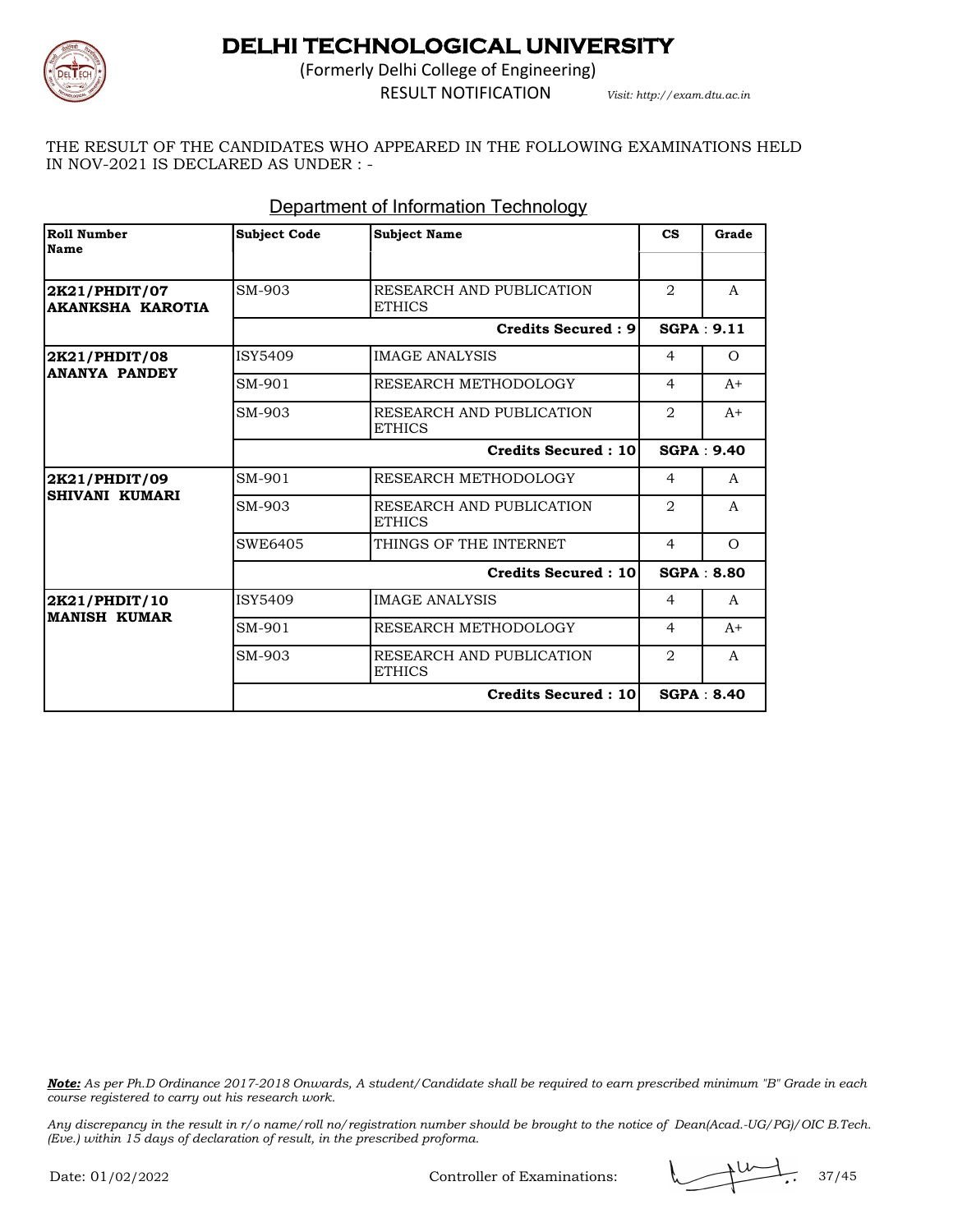

(Formerly Delhi College of Engineering)

RESULT NOTIFICATION *Visit: http://exam.dtu.ac.in*

THE RESULT OF THE CANDIDATES WHO APPEARED IN THE FOLLOWING EXAMINATIONS HELD IN NOV-2021 IS DECLARED AS UNDER : -

| <b>Roll Number</b><br>Name              | Subject Code | <b>Subject Name</b>                          | $\mathbf{c}\mathbf{s}$ | Grade |
|-----------------------------------------|--------------|----------------------------------------------|------------------------|-------|
|                                         |              |                                              |                        |       |
| 2K20/PHDME/511                          | THE5305      | FINITE ELEMENT METHODS                       | 3                      | A     |
| <b>SACHIN KUMAR</b>                     |              | <b>Credits Secured: 3</b>                    | <b>SGPA: 8.00</b>      |       |
| 2K21/PHDME/01                           | PRD6301      | <b>ROBOTICS</b>                              | 3                      | $A+$  |
| SHIVENDRA SINGH                         | SM-901       | RESEARCH METHODOLOGY                         | $\overline{4}$         | $B+$  |
|                                         | SM-903       | RESEARCH AND PUBLICATION<br><b>ETHICS</b>    | $\overline{2}$         | A     |
|                                         |              | <b>Credits Secured: 9</b>                    | <b>SGPA: 7.89</b>      |       |
| 2K21/PHDME/02<br><b>ASHUTOSH BAGCHI</b> | PRD503       | <b>WELDING PROCESSES &amp;</b><br>METALLURGY | $\overline{4}$         | $A+$  |
|                                         | SM-901       | RESEARCH METHODOLOGY                         | $\overline{4}$         | $B+$  |
|                                         | SM-903       | RESEARCH AND PUBLICATION<br><b>ETHICS</b>    | $\overline{2}$         | $B+$  |
|                                         |              | <b>Credits Secured: 10</b>                   | <b>SGPA: 7.80</b>      |       |
| 2K21/PHDME/03<br><b>AFROJ ALAM</b>      | SM-901       | RESEARCH METHODOLOGY                         | $\overline{4}$         | A     |
|                                         | SM-903       | RESEARCH AND PUBLICATION<br><b>ETHICS</b>    | $\mathfrak{D}$         | A     |
|                                         | THE5305      | FINITE ELEMENT METHODS                       | 3                      | A     |
|                                         |              | <b>Credits Secured: 9</b>                    | <b>SGPA: 8.00</b>      |       |
| 2K21/PHDME/04                           | SM-901       | RESEARCH METHODOLOGY                         | $\overline{4}$         | A     |
| <b>MANISH KUMAR</b>                     | SM-903       | RESEARCH AND PUBLICATION<br><b>ETHICS</b>    | $\overline{2}$         | $A+$  |
|                                         | THE6305      | EXERGY ANALYSIS OF THERMAL<br><b>SYSTEMS</b> | 3                      | $A+$  |
|                                         |              | <b>Credits Secured: 9</b>                    | <b>SGPA: 8.56</b>      |       |
| 2K21/PHDME/05                           | SM-901       | RESEARCH METHODOLOGY                         | 4                      | $B+$  |
| <b>NEELAM BAGHEL</b>                    | SM-903       | RESEARCH AND PUBLICATION<br><b>ETHICS</b>    | $\overline{2}$         | $A+$  |
|                                         | THE5305      | FINITE ELEMENT METHODS                       | 3                      | $A+$  |
|                                         |              | Credits Secured: 9                           | SGPA: 8.11             |       |

#### Department of Mechanical Engineering

*Note: As per Ph.D Ordinance 2017-2018 Onwards, A student/Candidate shall be required to earn prescribed minimum "B" Grade in each course registered to carry out his research work.*

*Any discrepancy in the result in r/o name/roll no/registration number should be brought to the notice of Dean(Acad.-UG/PG)/OIC B.Tech. (Eve.) within 15 days of declaration of result, in the prescribed proforma.*

Controller of Examinations:  $\sqrt{2 \times 38/45}$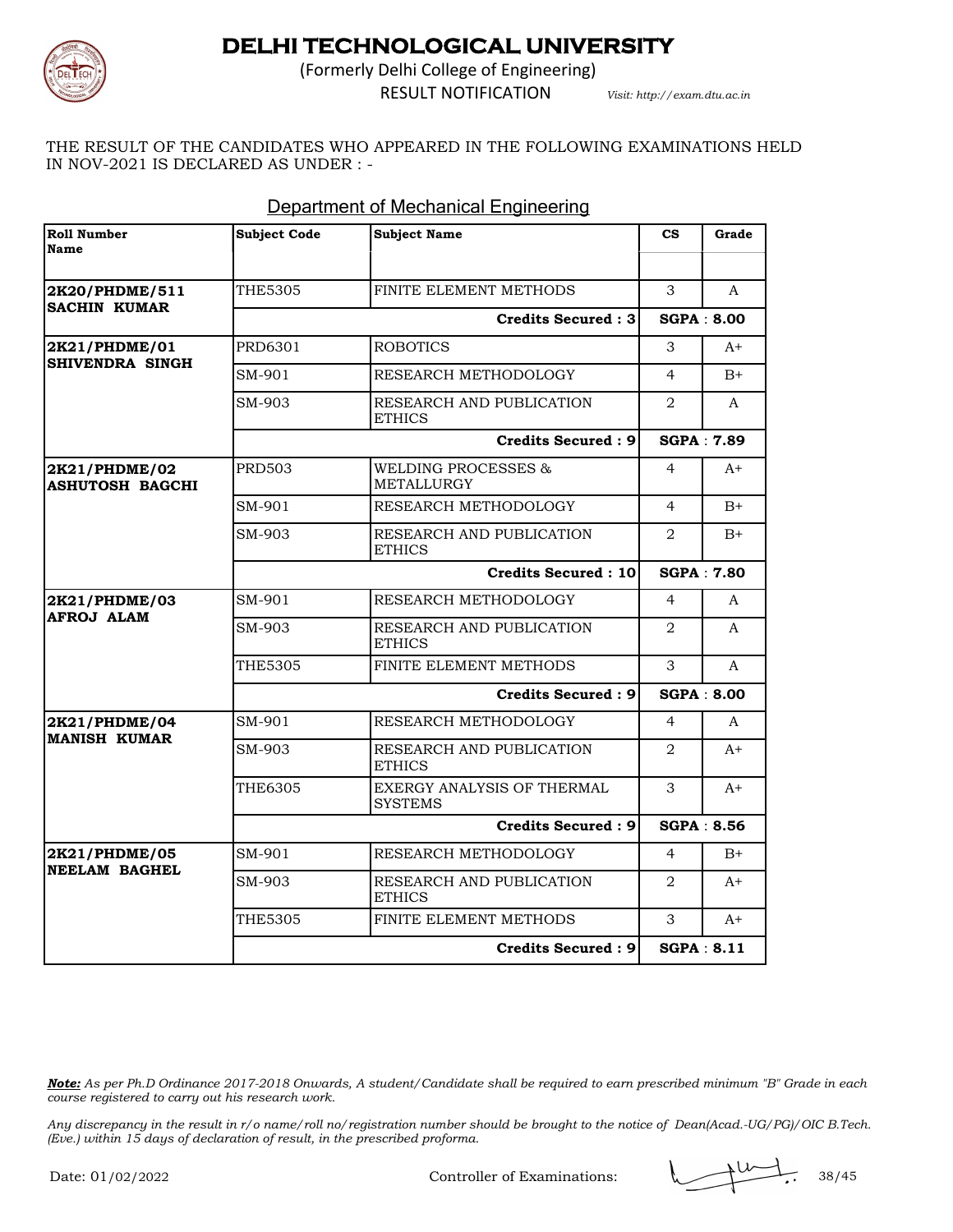

(Formerly Delhi College of Engineering)

RESULT NOTIFICATION *Visit: http://exam.dtu.ac.in*

THE RESULT OF THE CANDIDATES WHO APPEARED IN THE FOLLOWING EXAMINATIONS HELD IN NOV-2021 IS DECLARED AS UNDER : -

| <b>Roll Number</b><br><b>Name</b>       | <b>Subject Code</b> | <b>Subject Name</b>                          | $\mathbf{c}\mathbf{s}$ | Grade             |
|-----------------------------------------|---------------------|----------------------------------------------|------------------------|-------------------|
|                                         |                     |                                              |                        |                   |
| 2K21/PHDME/06<br><b>RAJESH KUMAR</b>    | SM-901              | RESEARCH METHODOLOGY                         | $\overline{4}$         | A                 |
|                                         | SM-903              | RESEARCH AND PUBLICATION<br><b>ETHICS</b>    | 2                      | $B+$              |
|                                         | THE6305             | EXERGY ANALYSIS OF THERMAL<br><b>SYSTEMS</b> | 3                      | A+                |
|                                         |                     | <b>Credits Secured: 9</b>                    |                        | SGPA: 8.11        |
| 2K21/PHDME/07                           | SM-901              | RESEARCH METHODOLOGY                         | 4                      | A                 |
| <b>SHEKHAR SARSAR</b>                   | SM-903              | RESEARCH AND PUBLICATION<br><b>ETHICS</b>    | 2                      | A                 |
|                                         |                     | <b>Credits Secured: 6</b>                    |                        | <b>SGPA: 8.00</b> |
| 2K21/PHDME/08<br><b>RAJENDRA PRASAD</b> | <b>PRD503</b>       | WELDING PROCESSES &<br><b>METALLURGY</b>     | 4                      | A                 |
| <b>MEENA</b>                            | SM-901              | RESEARCH METHODOLOGY                         | 4                      | A                 |
|                                         | SM-903              | RESEARCH AND PUBLICATION<br><b>ETHICS</b>    | $\overline{2}$         | A                 |
|                                         |                     | <b>Credits Secured: 10</b>                   |                        | <b>SGPA: 8.00</b> |
| 2K21/PHDME/09<br>RICHA GUPTA            | SM-901              | RESEARCH METHODOLOGY                         | 4                      | A                 |
|                                         | SM-903              | RESEARCH AND PUBLICATION<br><b>ETHICS</b>    | 2                      | A                 |
|                                         | THE6305             | EXERGY ANALYSIS OF THERMAL<br><b>SYSTEMS</b> | 3                      | $\Omega$          |
|                                         |                     | <b>Credits Secured: 9</b>                    |                        | <b>SGPA: 8.67</b> |
| 2K21/PHDME/10                           | SM-901              | RESEARCH METHODOLOGY                         | 4                      | $B+$              |
| SAURABH PANDEY                          | SM-903              | RESEARCH AND PUBLICATION<br><b>ETHICS</b>    | 2                      | C                 |
|                                         | THE6401             | ADVANCED POWER GENERATION<br><b>SYSTEMS</b>  | $\overline{4}$         | $A+$              |
|                                         |                     | <b>Credits Secured: 10</b>                   |                        | <b>SGPA: 7.40</b> |
| 2K21/PHDME/11                           | ME-911              | SELF STUDY OPEN AREA SEMINAR-I               | $\mathbf{1}$           | A                 |
| <b>RUPALI RATHOR</b>                    | SM-901              | RESEARCH METHODOLOGY                         | 4                      | $B+$              |
|                                         | SM-903              | RESEARCH AND PUBLICATION<br><b>ETHICS</b>    | 2                      | A+                |
|                                         | THE5305             | FINITE ELEMENT METHODS                       | 3                      | A                 |
|                                         |                     | <b>Credits Secured: 10</b>                   |                        | <b>SGPA: 7.80</b> |

### Department of Mechanical Engineering

*Note: As per Ph.D Ordinance 2017-2018 Onwards, A student/Candidate shall be required to earn prescribed minimum "B" Grade in each course registered to carry out his research work.*

*Any discrepancy in the result in r/o name/roll no/registration number should be brought to the notice of Dean(Acad.-UG/PG)/OIC B.Tech. (Eve.) within 15 days of declaration of result, in the prescribed proforma.*

Controller of Examinations:  $\sqrt{2 \times 39/45}$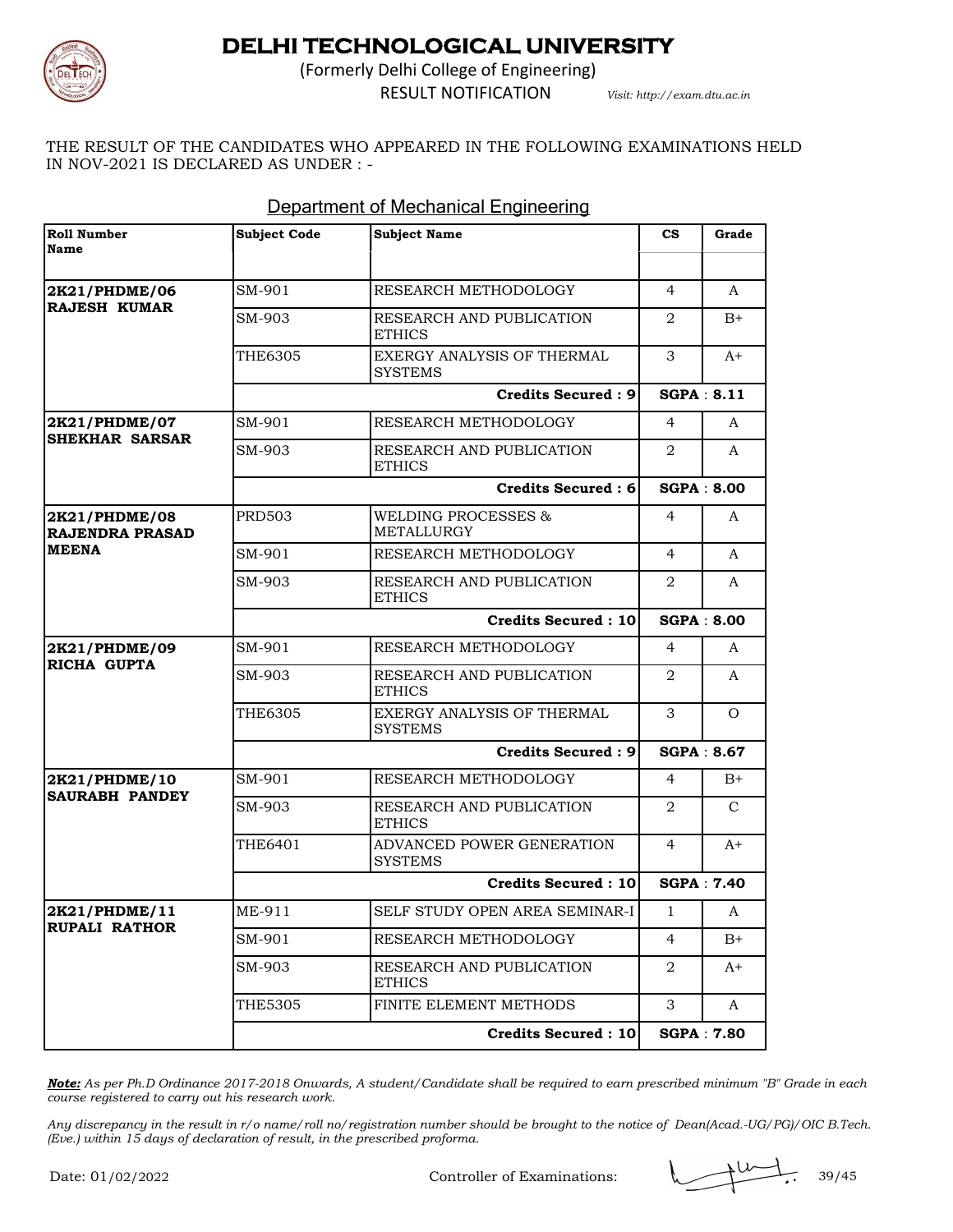

(Formerly Delhi College of Engineering)

RESULT NOTIFICATION *Visit: http://exam.dtu.ac.in*

THE RESULT OF THE CANDIDATES WHO APPEARED IN THE FOLLOWING EXAMINATIONS HELD IN NOV-2021 IS DECLARED AS UNDER : -

| <b>Roll Number</b><br>Name           | <b>Subject Code</b> | <b>Subject Name</b>                                             | $_{\rm cs}$       | Grade |
|--------------------------------------|---------------------|-----------------------------------------------------------------|-------------------|-------|
|                                      |                     |                                                                 |                   |       |
| 2K21/PHDME/12<br><b>KUMAR ANKUR</b>  | SM-901              | RESEARCH METHODOLOGY                                            | $\overline{4}$    | $B+$  |
|                                      | SM-903              | RESEARCH AND PUBLICATION<br><b>ETHICS</b>                       | 2                 | $B+$  |
|                                      |                     | <b>Credits Secured: 6</b>                                       | <b>SGPA: 7.00</b> |       |
| 2K21/PHDME/13                        | SM-901              | RESEARCH METHODOLOGY                                            | $\overline{4}$    | $B+$  |
| <b>GARIMA BHARTI</b>                 | SM-903              | RESEARCH AND PUBLICATION<br><b>ETHICS</b>                       | 2                 | A+    |
|                                      | <b>THE5305</b>      | FINITE ELEMENT METHODS                                          | 3                 | A     |
|                                      | THE6305             | EXERGY ANALYSIS OF THERMAL<br><b>SYSTEMS</b>                    | 3                 | $A+$  |
|                                      |                     | Credits Secured: 12                                             | <b>SGPA: 8.08</b> |       |
| 2K21/PHDME/14<br><b>AYAZ MEHMOOD</b> | PRD5401             | <b>COMPUTER AIDED</b><br>DESIGN/COMPUTER AIDED<br>MANUFACTURING | $\overline{4}$    | $A+$  |
|                                      | SM-901              | RESEARCH METHODOLOGY                                            | 4                 | A     |
|                                      | SM-903              | RESEARCH AND PUBLICATION<br><b>ETHICS</b>                       | 2                 | $A+$  |
|                                      |                     | <b>Credits Secured: 10</b>                                      | <b>SGPA: 8.60</b> |       |
| 2K21/PHDME/15                        | PRD5301             | PRINCIPLES OF MACHINE TOOLS                                     | 3                 | A     |
| <b>ARUN SINGH</b>                    | SM-901              | RESEARCH METHODOLOGY                                            | $\overline{4}$    | A     |
|                                      | SM-903              | RESEARCH AND PUBLICATION<br><b>ETHICS</b>                       | $\overline{2}$    | A     |
|                                      |                     | <b>Credits Secured: 9</b>                                       | <b>SGPA: 8.00</b> |       |
| 2K21/PHDME/16                        | PRD5301             | PRINCIPLES OF MACHINE TOOLS                                     | 3                 | $B+$  |
| <b>SUSHANT VERMA</b>                 | SM-901              | RESEARCH METHODOLOGY                                            | $\overline{4}$    | B     |
|                                      | SM-903              | RESEARCH AND PUBLICATION<br><b>ETHICS</b>                       | 2                 | C     |
|                                      |                     | <b>Credits Secured: 9</b>                                       | SGPA: 6.11        |       |
| 2K21/PHDME/17<br><b>RAVI KANT</b>    | <b>PES6305</b>      | OPTIMIZATION TECHNIQUE IN<br>ELECTRICAL SYSTEM DESIGN           | 3                 | A     |
|                                      | SM-901              | RESEARCH METHODOLOGY                                            | $\overline{4}$    | $B+$  |
|                                      | SM-903              | RESEARCH AND PUBLICATION<br><b>ETHICS</b>                       | 2                 | A     |
|                                      |                     | <b>Credits Secured: 9</b>                                       | <b>SGPA: 7.56</b> |       |

### Department of Mechanical Engineering

*Note: As per Ph.D Ordinance 2017-2018 Onwards, A student/Candidate shall be required to earn prescribed minimum "B" Grade in each course registered to carry out his research work.*

*Any discrepancy in the result in r/o name/roll no/registration number should be brought to the notice of Dean(Acad.-UG/PG)/OIC B.Tech. (Eve.) within 15 days of declaration of result, in the prescribed proforma.*

Controller of Examinations:  $\sqrt{4.40/45}$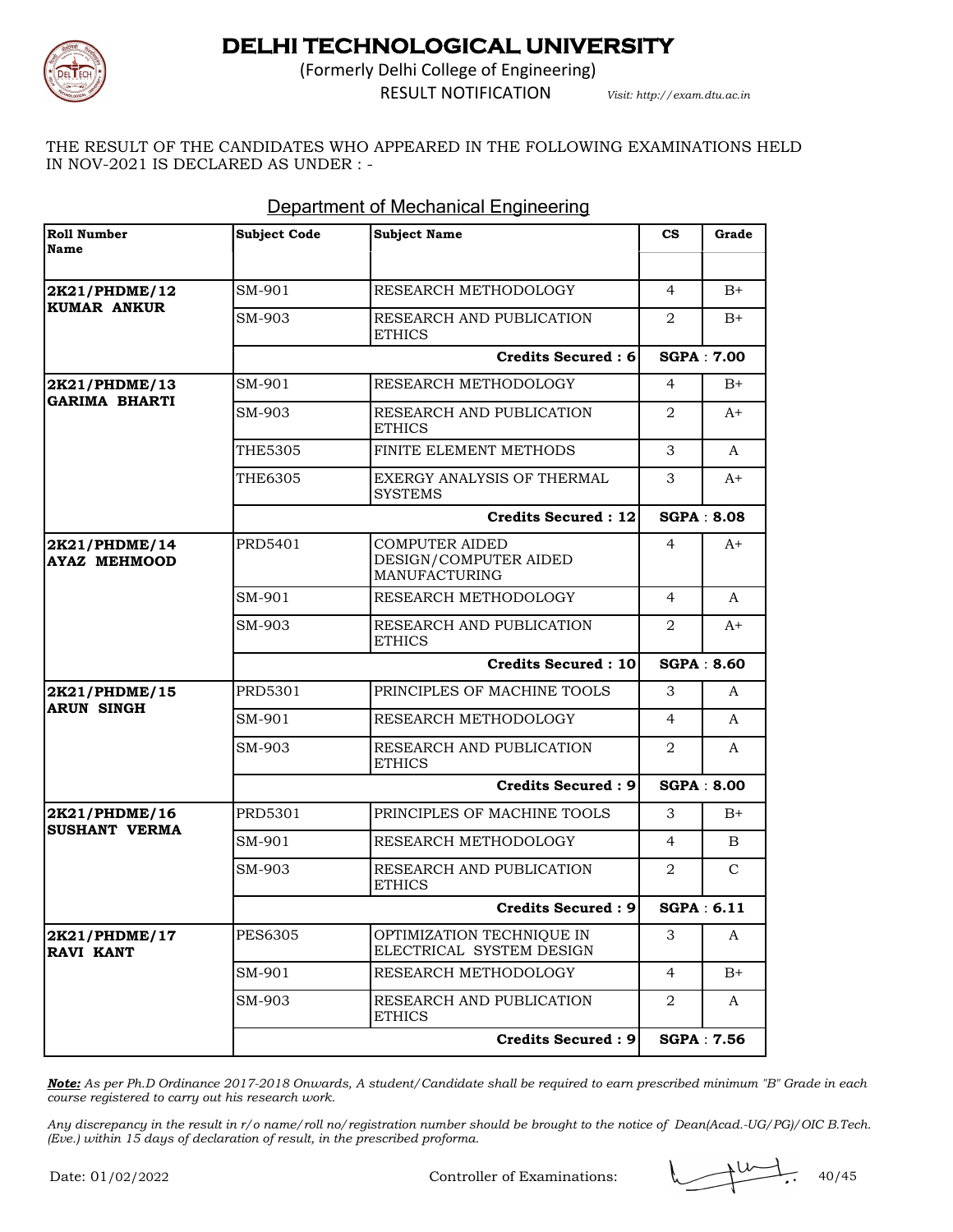

(Formerly Delhi College of Engineering) RESULT NOTIFICATION *Visit: http://exam.dtu.ac.in*

THE RESULT OF THE CANDIDATES WHO APPEARED IN THE FOLLOWING EXAMINATIONS HELD IN NOV-2021 IS DECLARED AS UNDER : -

| <b>Roll Number</b><br>Name            | <b>Subject Code</b> | <b>Subject Name</b>                                                    | $\mathbf{c}\mathbf{s}$ | Grade             |
|---------------------------------------|---------------------|------------------------------------------------------------------------|------------------------|-------------------|
|                                       |                     |                                                                        |                        |                   |
| 2K21/PHDME/18<br><b>KRISHNA KUMAR</b> | <b>PES6305</b>      | OPTIMIZATION TECHNIQUE IN<br>ELECTRICAL SYSTEM DESIGN                  | 3                      | $A+$              |
| <b>KAROTHIYA</b>                      | SM-901              | RESEARCH METHODOLOGY                                                   | $\overline{4}$         | A                 |
|                                       | SM-903              | RESEARCH AND PUBLICATION<br><b>ETHICS</b>                              | 2                      | A                 |
|                                       |                     | <b>Credits Secured: 9</b>                                              |                        | SGPA: 8.33        |
| 2K21/PHDME/19<br><b>NEERAJ</b>        | <b>PES6305</b>      | OPTIMIZATION TECHNIQUE IN<br>ELECTRICAL SYSTEM DESIGN                  | 3                      | A                 |
|                                       | SM-901              | RESEARCH METHODOLOGY                                                   | $\overline{4}$         | $B+$              |
|                                       | SM-903              | RESEARCH AND PUBLICATION<br><b>ETHICS</b>                              | $\overline{2}$         | A                 |
|                                       |                     | <b>Credits Secured: 9</b>                                              | <b>SGPA: 7.56</b>      |                   |
| 2K21/PHDME/20<br>DIVYANSHU SRIVASTAV  | PRD5401             | <b>COMPUTER AIDED</b><br>DESIGN/COMPUTER AIDED<br><b>MANUFACTURING</b> | 4                      | $A+$              |
|                                       | SM-901              | RESEARCH METHODOLOGY                                                   | $\overline{4}$         | $\mathcal{C}$     |
|                                       | SM-903              | RESEARCH AND PUBLICATION<br><b>ETHICS</b>                              | 2                      | $\mathcal{C}$     |
|                                       |                     | <b>Credits Secured: 10</b>                                             | <b>SGPA: 6.60</b>      |                   |
| 2K21/PHDME/21                         | SM-901              | RESEARCH METHODOLOGY                                                   | $\overline{4}$         | $B+$              |
| <b>AHMAD EDELBI</b>                   | SM-903              | RESEARCH AND PUBLICATION<br><b>ETHICS</b>                              | 2                      | A                 |
|                                       |                     | Credits Secured : 6                                                    |                        | <b>SGPA: 7.33</b> |

### Department of Mechanical Engineering

*Note: As per Ph.D Ordinance 2017-2018 Onwards, A student/Candidate shall be required to earn prescribed minimum "B" Grade in each course registered to carry out his research work.*

Controller of Examinations: 41/45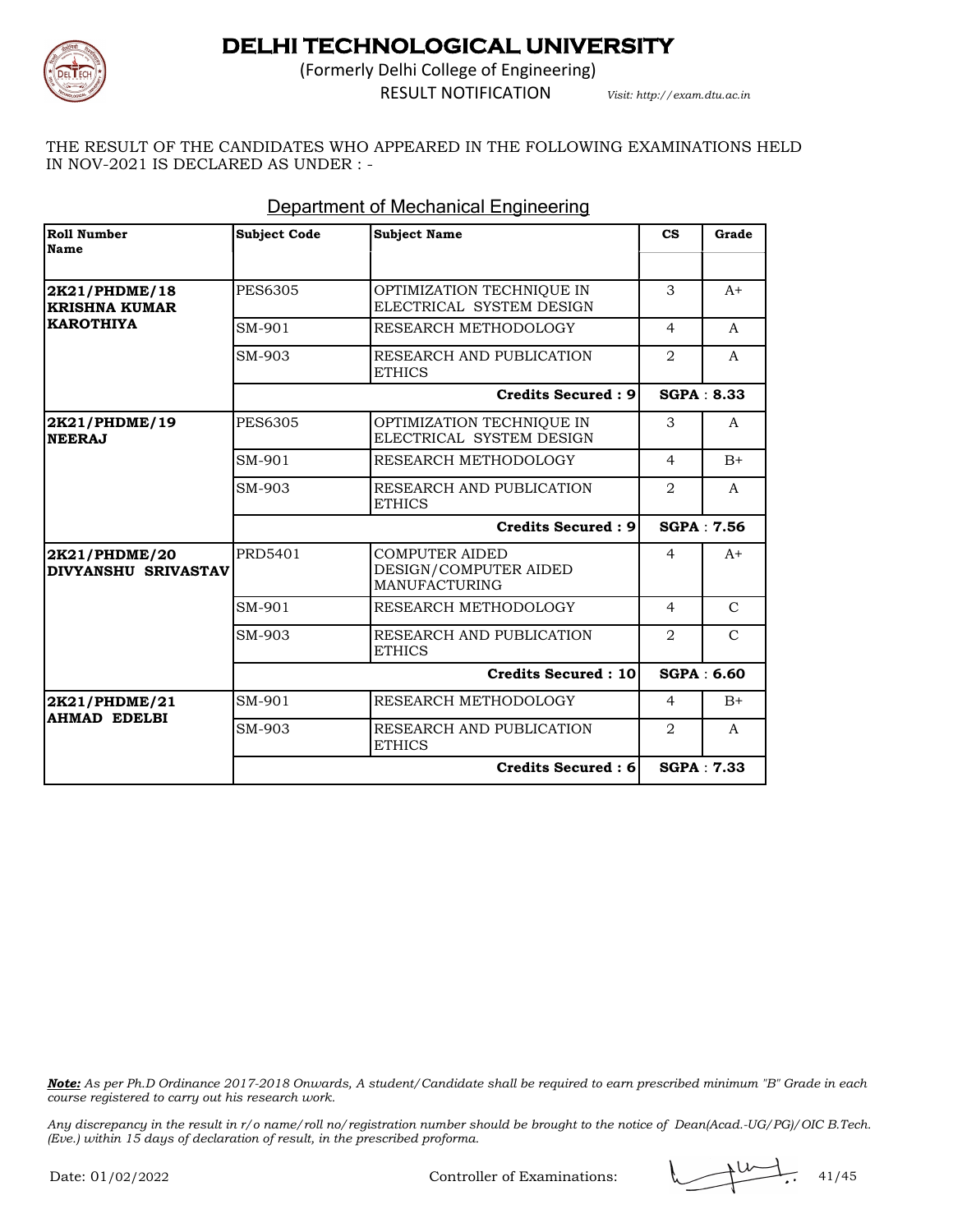

(Formerly Delhi College of Engineering) RESULT NOTIFICATION *Visit: http://exam.dtu.ac.in*

THE RESULT OF THE CANDIDATES WHO APPEARED IN THE FOLLOWING EXAMINATIONS HELD IN NOV-2021 IS DECLARED AS UNDER : -

| Roll Number<br>Name                   | <b>Subject Code</b> | <b>Subject Name</b>                       | CS                            | Grade |
|---------------------------------------|---------------------|-------------------------------------------|-------------------------------|-------|
| 2K21/PHDSE/01<br><b>ANJALI BANSAL</b> | SM-901              | RESEARCH METHODOLOGY                      | 4                             | A     |
|                                       | SM-903              | RESEARCH AND PUBLICATION<br><b>ETHICS</b> | $\mathfrak{D}_{\mathfrak{p}}$ | A     |
|                                       | SWE6405             | THINGS OF THE INTERNET                    | 4                             | A     |
|                                       |                     | <b>Credits Secured: 10</b>                | <b>SGPA: 8.00</b>             |       |

### Department of Software Engineering

*Note: As per Ph.D Ordinance 2017-2018 Onwards, A student/Candidate shall be required to earn prescribed minimum "B" Grade in each course registered to carry out his research work.*

*Any discrepancy in the result in r/o name/roll no/registration number should be brought to the notice of Dean(Acad.-UG/PG)/OIC B.Tech. (Eve.) within 15 days of declaration of result, in the prescribed proforma.*

Controller of Examinations:  $\sqrt{42/45}$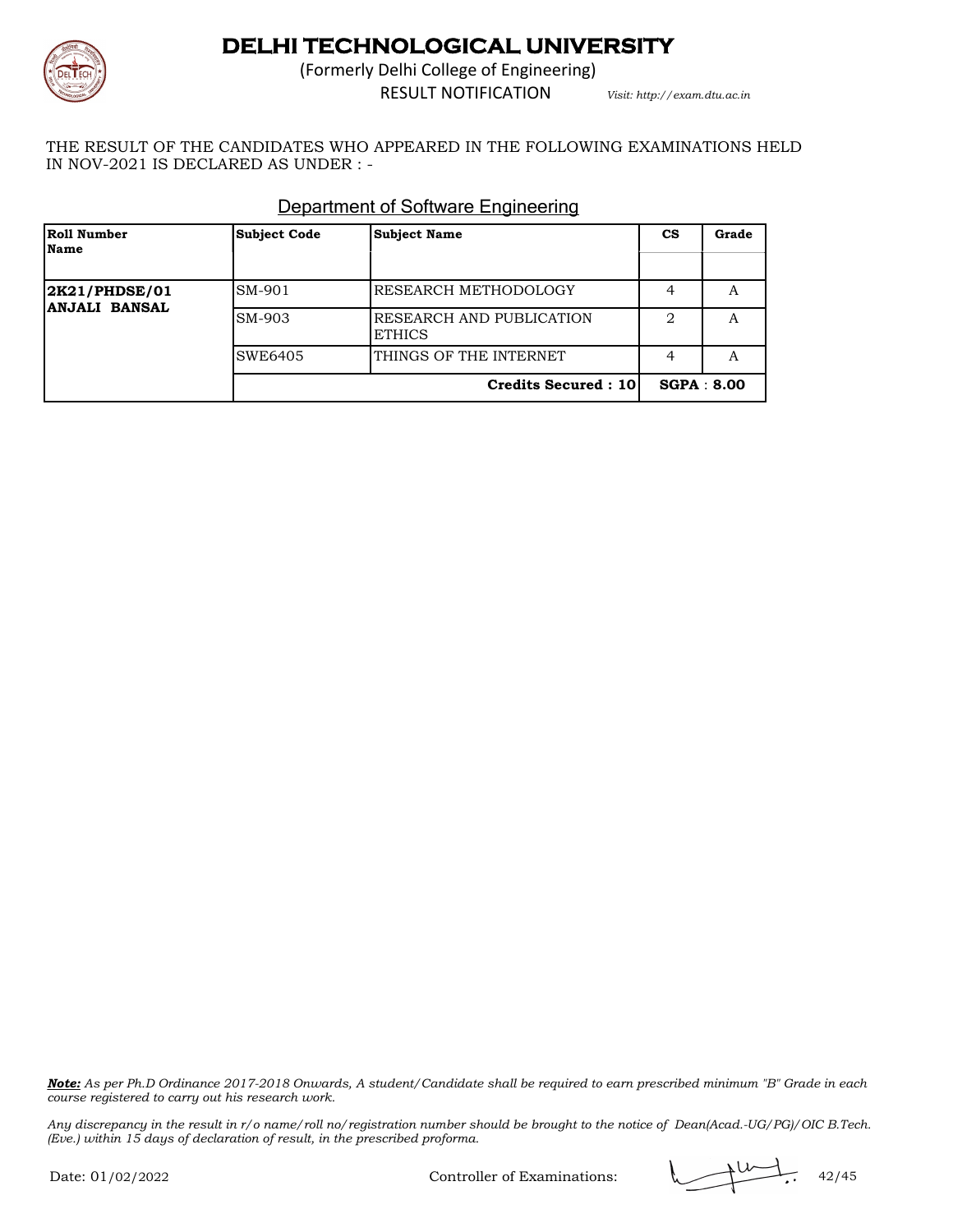

(Formerly Delhi College of Engineering) RESULT NOTIFICATION *Visit: http://exam.dtu.ac.in*

THE RESULT OF THE CANDIDATES WHO APPEARED IN THE FOLLOWING EXAMINATIONS HELD IN NOV-2021 IS DECLARED AS UNDER : -

| Roll Number<br><b>Name</b>             | <b>Subject Code</b> | <b>Subject Name</b>  | <b>CS</b>         | Grade |
|----------------------------------------|---------------------|----------------------|-------------------|-------|
|                                        |                     |                      |                   |       |
| <b>2K20/PHDUECO/502</b><br>KARAN ANAND | $MGT-31$            | BUSINESS ANALYTICS   |                   |       |
|                                        |                     | Credits Secured : 21 | <b>SGPA: 8.00</b> |       |

### University School of Management & Entrepreneurship

*Note: As per Ph.D Ordinance 2017-2018 Onwards, A student/Candidate shall be required to earn prescribed minimum "B" Grade in each course registered to carry out his research work.*

*Any discrepancy in the result in r/o name/roll no/registration number should be brought to the notice of Dean(Acad.-UG/PG)/OIC B.Tech. (Eve.) within 15 days of declaration of result, in the prescribed proforma.*

Controller of Examinations:  $\sqrt{44.43/45}$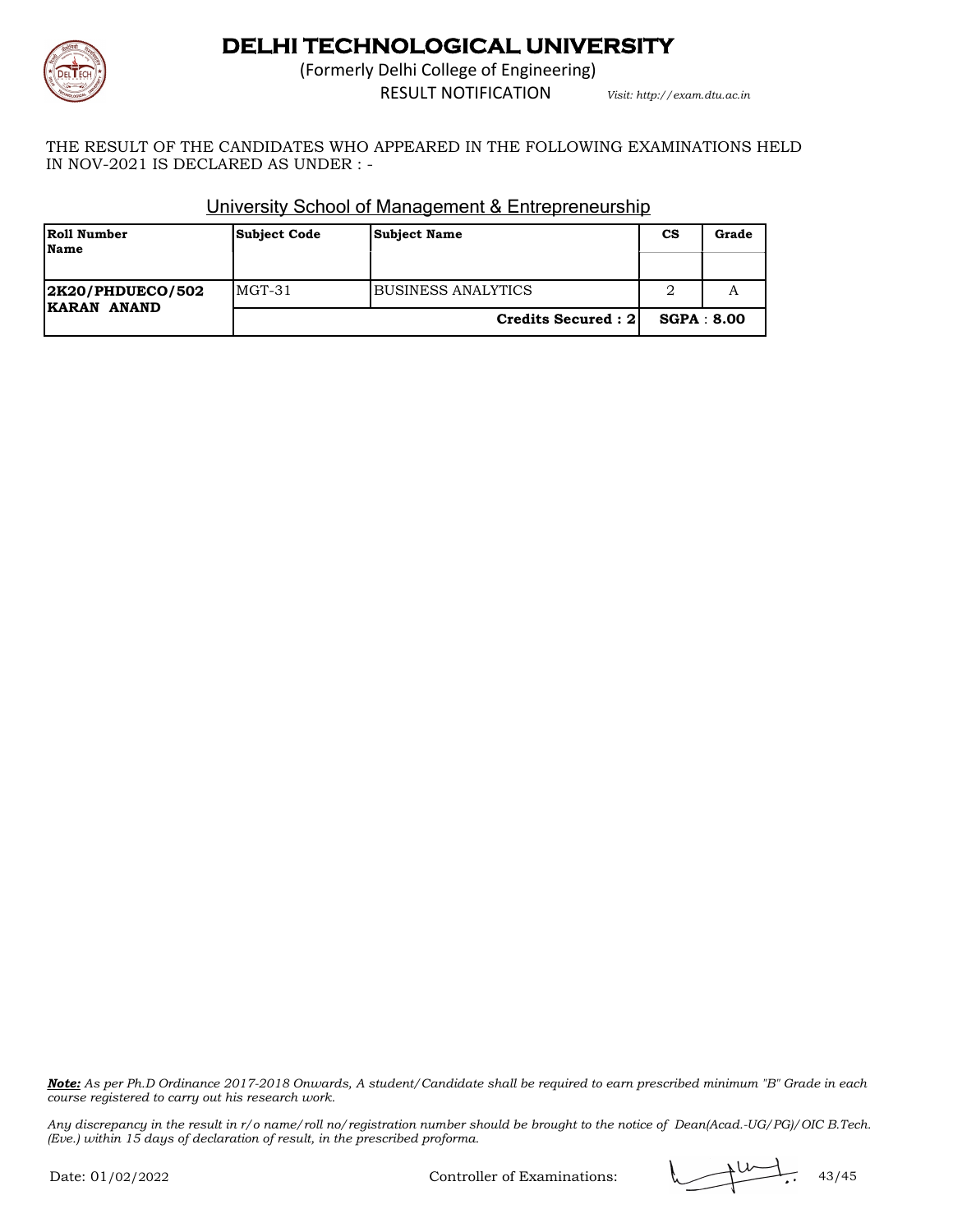

(Formerly Delhi College of Engineering) RESULT NOTIFICATION *Visit: http://exam.dtu.ac.in*

THE RESULT OF THE CANDIDATES WHO APPEARED IN THE FOLLOWING EXAMINATIONS HELD IN NOV-2021 IS DECLARED AS UNDER : -

| Roll Number<br>Name                          | <b>Subject Code</b> | <b>Subject Name</b>                               | $\mathbf{c}\mathbf{s}$ | Grade             |
|----------------------------------------------|---------------------|---------------------------------------------------|------------------------|-------------------|
|                                              |                     |                                                   |                        |                   |
| 2K21/PHDUIEV/01                              | SM-901              | RESEARCH METHODOLOGY                              | $\overline{4}$         | A                 |
| PRAGATI SINGH                                | SM-903              | RESEARCH AND PUBLICATION<br><b>ETHICS</b>         | $\mathfrak{D}$         | $A+$              |
|                                              | I/MBEC111           | THEORIES AND MODELS OF<br><b>ENTREPRENEURSHIP</b> | $\overline{2}$         | $\Omega$          |
|                                              |                     | <b>Credits Secured: 8</b>                         |                        | <b>SGPA: 8.75</b> |
| 2K21/PHDUIEV/02<br><b>OJUS</b>               | SM-901              | RESEARCH METHODOLOGY                              | $\overline{4}$         | A                 |
|                                              | SM-903              | RESEARCH AND PUBLICATION<br><b>ETHICS</b>         | 2                      | $\mathsf{A}$      |
|                                              |                     | Credits Secured: 6                                |                        | SGPA: 8.00        |
| 2K21/PHDUIEV/04<br><b>MOHAN KUMAR MISHRA</b> | SM-903              | RESEARCH AND PUBLICATION<br><b>ETHICS</b>         | $\mathfrak{D}$         | A                 |
|                                              | SM-901              | RESEARCH METHODOLOGY                              | $\overline{4}$         | $A+$              |
|                                              | I/MBEC111           | THEORIES AND MODELS OF<br><b>ENTREPRENEURSHIP</b> | $\overline{2}$         | $\Omega$          |
|                                              |                     | <b>Credits Secured: 8</b>                         |                        | SGPA: 9.00        |

### University School of Management & Entrepreneurship

*Note: As per Ph.D Ordinance 2017-2018 Onwards, A student/Candidate shall be required to earn prescribed minimum "B" Grade in each course registered to carry out his research work.*

*Any discrepancy in the result in r/o name/roll no/registration number should be brought to the notice of Dean(Acad.-UG/PG)/OIC B.Tech. (Eve.) within 15 days of declaration of result, in the prescribed proforma.*

Controller of Examinations:  $\sqrt{44/45}$